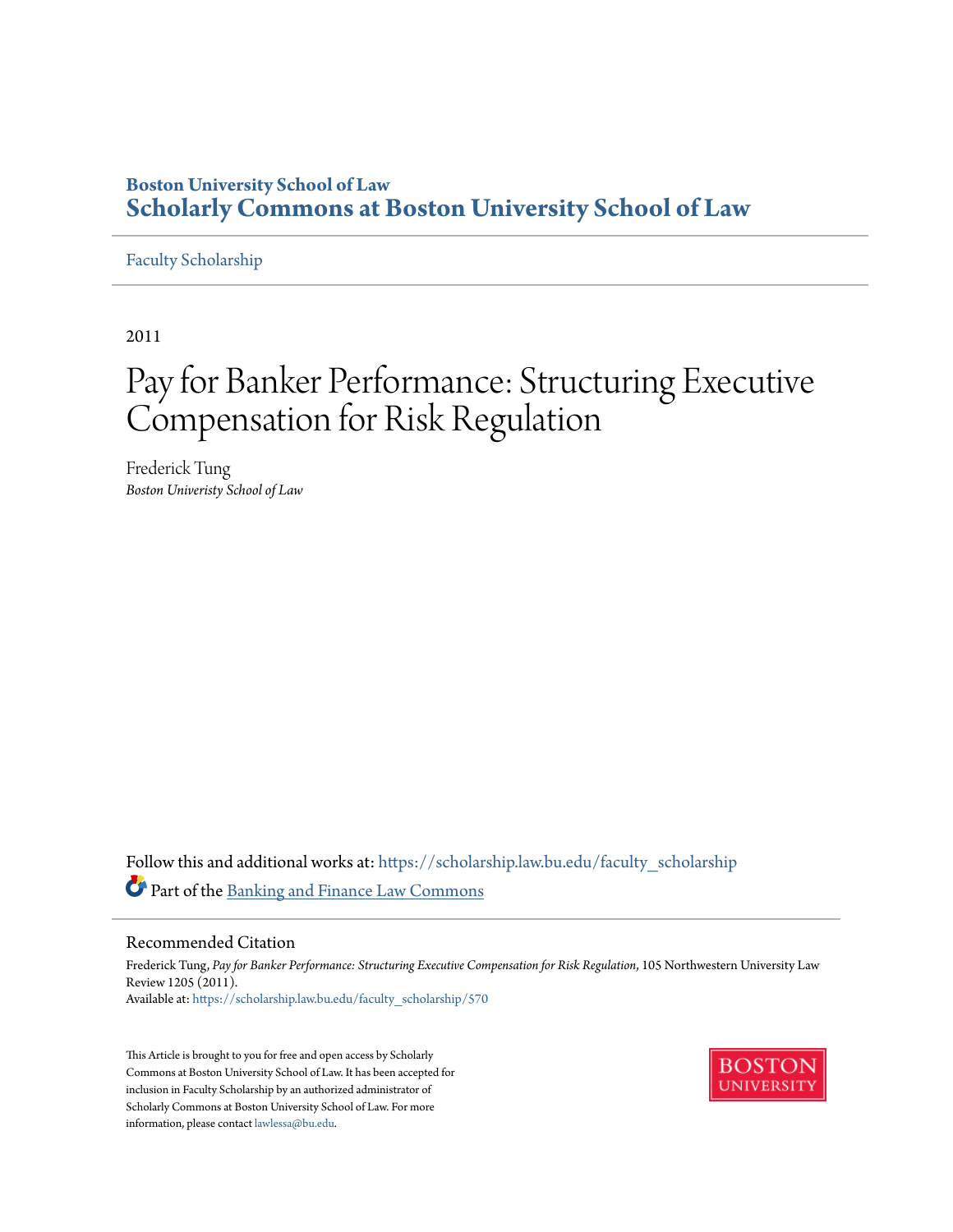

## **PAY FOR BANKER PERFORMANCE: STRUCTURING EXECUTIVE COMPENSATION FOR RISK REGULATION**

Northwestern University Law Review, Vol. 105, 2010 Boston University School of Law Working Paper No. 10-25 (August 31, 2010)

> Frederick Tung Boston University School of Law

This paper can be downloaded without charge at:

http://www.bu.edu/law/faculty/scholarship/workingpapers/2010.html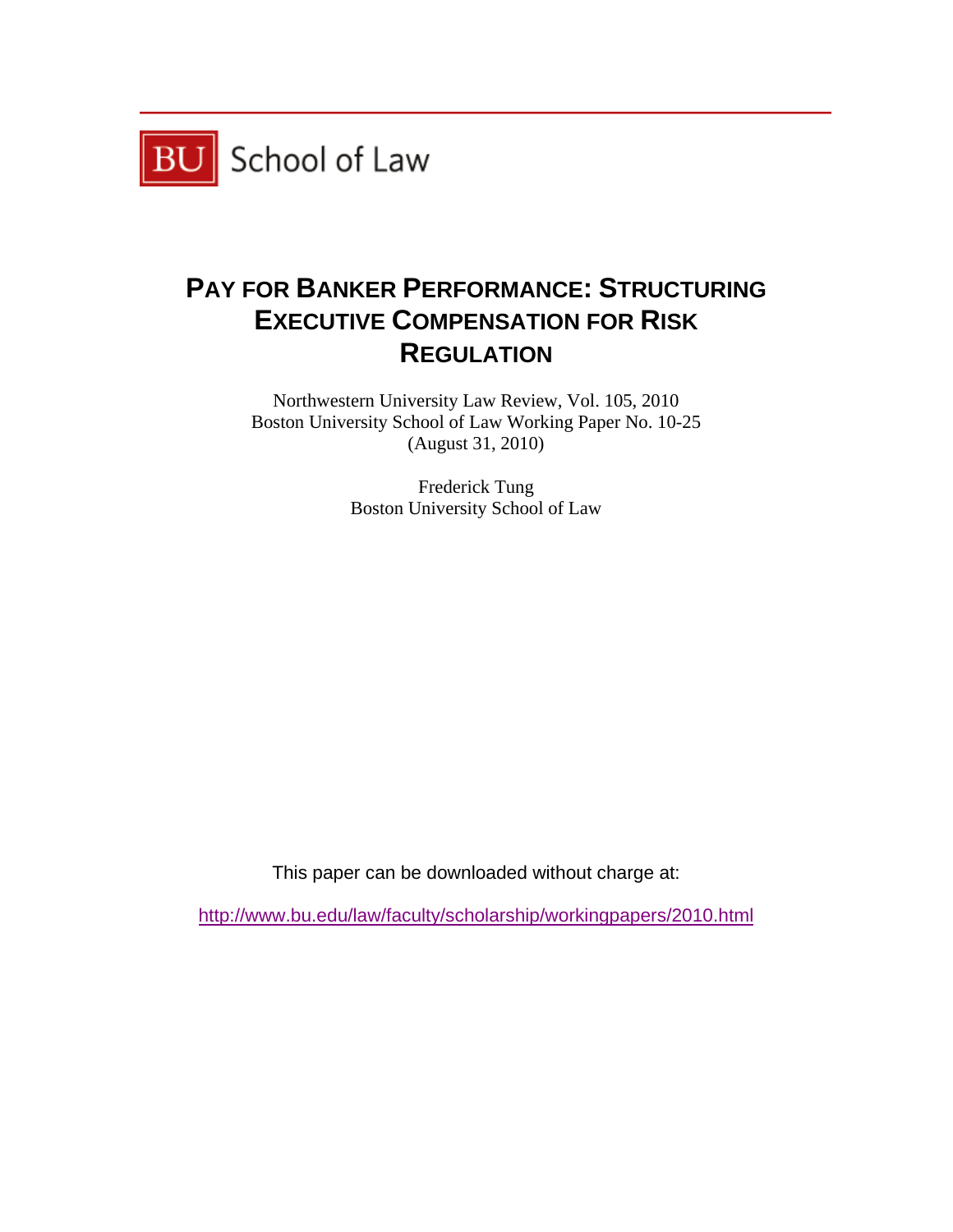## PAY FOR BANKER PERFORMANCE: STRUCTURING EXECUTIVE **COMPENSATION** FOR RISK REGULATION

Forthcoming, 105 Nw. U. L. REV \_\_ (2010)

## Frederick Tung<sup>\*</sup>

*Excessive risk taking by firm managers did not originate with the Financial Crisis of 2007-08. Though bankers had special incentives to take big risks in the period before the Crisis, the incentive effects of equity-based compensation have been understood for some time. Among other things, equity compensation tends to induce greater risk taking by aligning managers' risk preferences with those of equity holders. Longstanding government guaranties of bank liabilities additionally served to intensify bankers' risk taking incentives.* 

 *I propose to ameliorate this gambler's incentive with a new approach to compensation at the largest banks, one that explicitly accounts for the possibility of excessive risk taking and incentivizes bankers against it. I propose that bankers be paid in part with their banks' public subordinated debt securities. Market pricing of this debt will be particularly sensitive to downside risk at the bank. Including it in bankers' pay arrangements and personal portfolios will therefore give bankers direct personal incentives to avoid excessive risk. Moreover, recent theoretical and empirical research suggests that as CEOs' holdings of their firms' debt increases, firm risk taking declines.*

*My approach has important advantages over recent banker pay reform proposals. The largest banks are owned and operated as wholly-owned subsidiaries of bank holding companies (BHCs), which also typically own other financial institutions.* 

DRAFT JULY 22, 2010

 <sup>\*</sup> Howard Zhang Faculty Research Scholar and Professor of Law, Boston University School of Law, fredtung@bu.edu. For helpful comments, I am grateful to Sanjai Bhagat, Jesse Fried, Michael Kang, John Mittelbach, Alon Raviv, Holger Spamann, and Chuck Whitehead, as well as workshop participants at the Canadian Law and Economics 2009 Annual Meeting, the Southeastern Association of Law Schools 2009 Annual Meeting, and the Boston University School of Law.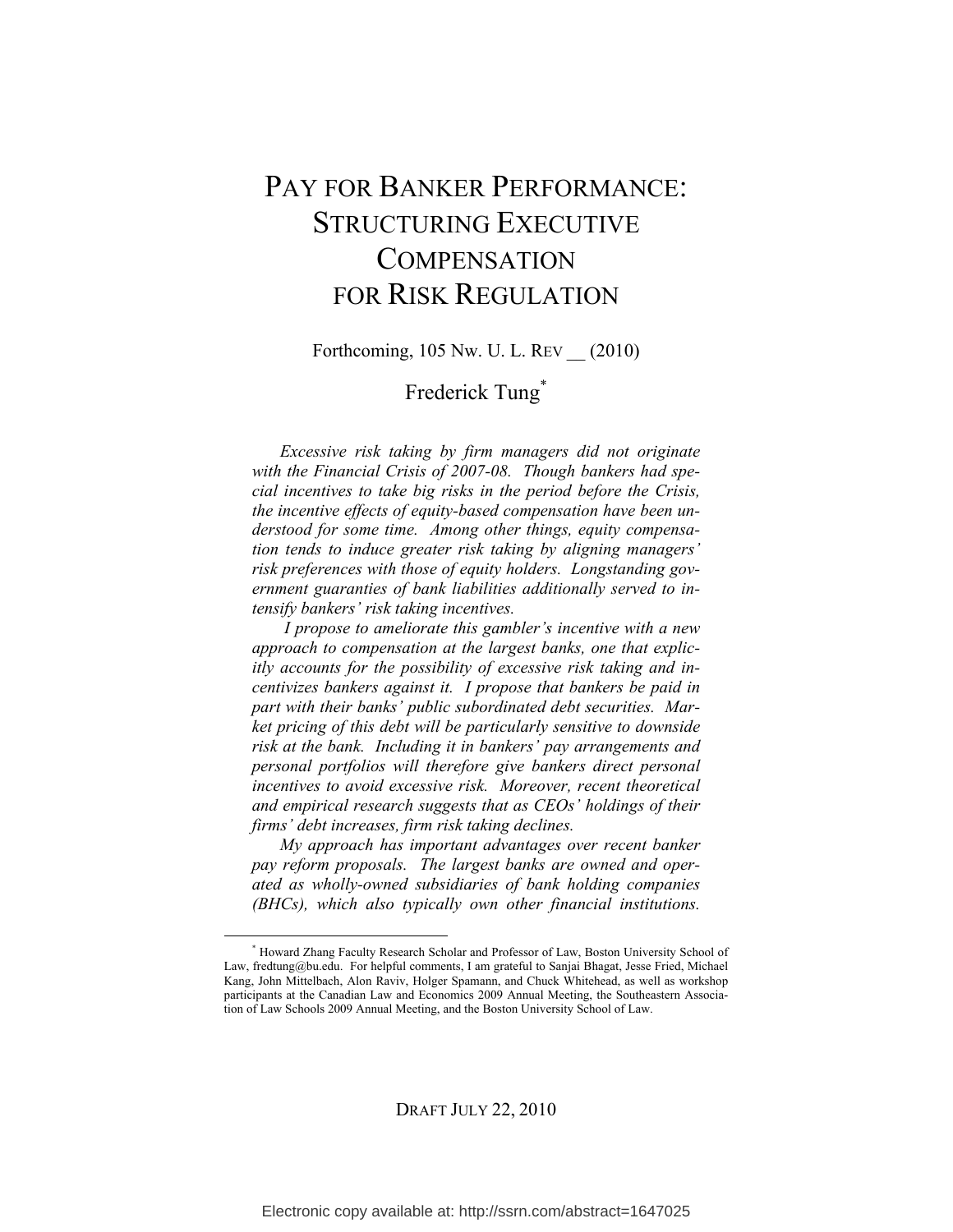#### 2 *FREDERICK TUNG*

*Two proposals—one by Lucian Bebchuk and Holger Spamann, and another by Sanjai Bhagat and Roberta Romano—would compensate bankers with BHC securities. But because BHCs own other institutions besides the given banking subsidiary, BHC securities can offer bankers only noisy and indirect incentives with respect to risk taking at the bank. My approach overcomes this problem by paying bankers with debt securities issued by the bank itself, a course unavailable with these other proposals. Debt securities of the bank will be much more sensitive to downside risk at the bank than the BHC equity and other securities that are the focus of these other proposals.*

*In addition, my proposal offers sufficient flexibility to enable the tailoring of banker pay to account for bankers' existing portfolios of their firms' securities and other claims on their firms. Because these portfolios typically dwarf bankers' annual pay, they exert much stronger influence on banker risk taking than does annual pay. Compensation should therefore be structured primarily with these portfolio incentives in mind. My approach facilitates the tailoring of annual pay to achieve desirable portfolio incentives for bankers in a way that existing proposals cannot.*

DRAFT JULY 22, 2010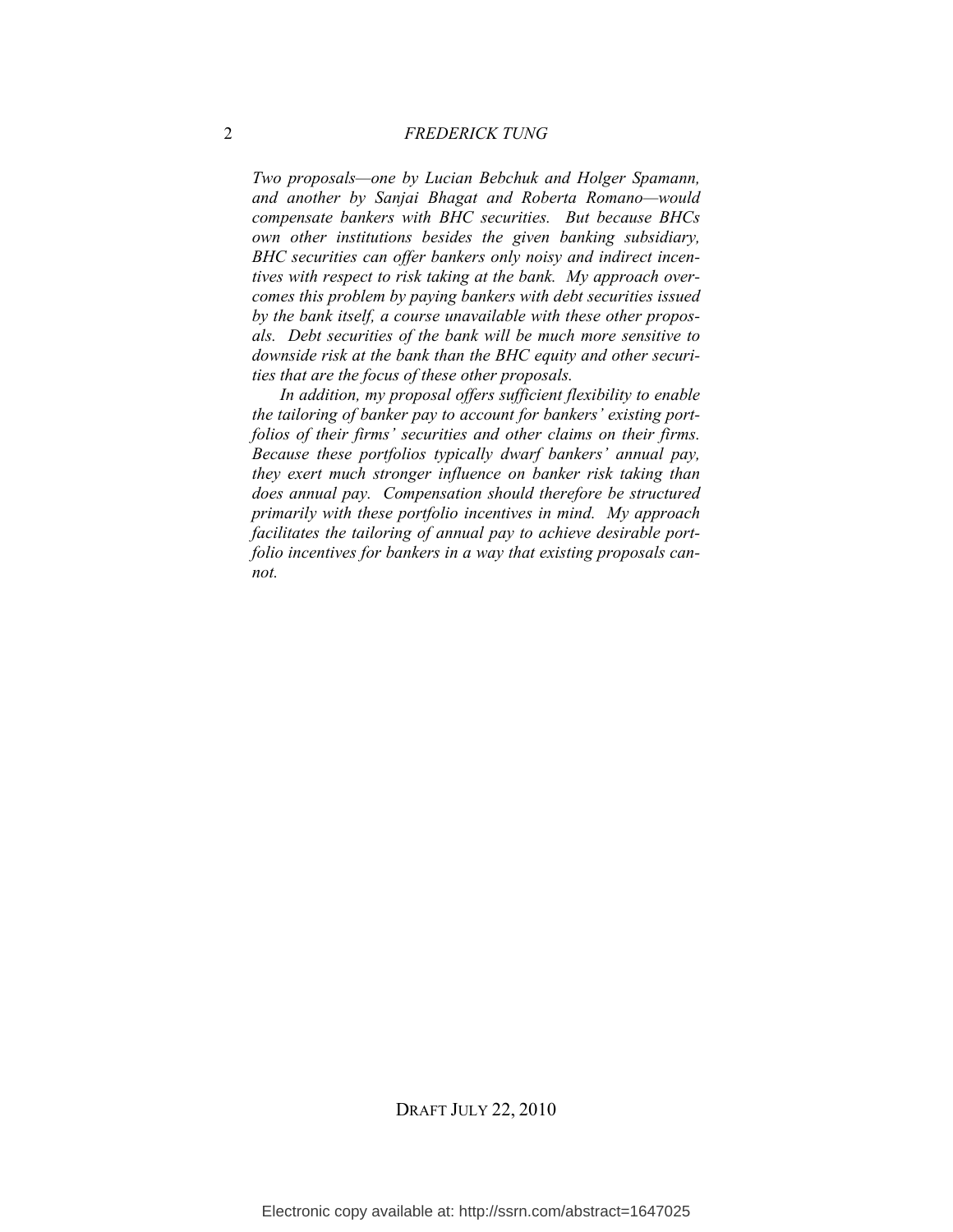## TABLE OF CONTENTS

| $\mathbf{I}$                                                  |  |
|---------------------------------------------------------------|--|
| H                                                             |  |
|                                                               |  |
| <b>B.</b>                                                     |  |
|                                                               |  |
| III.                                                          |  |
|                                                               |  |
|                                                               |  |
|                                                               |  |
|                                                               |  |
| $IV_{-}$                                                      |  |
|                                                               |  |
| Market Discipline through Public Subordinated Debt  28<br>B.  |  |
|                                                               |  |
| D. Bank-Level Debt to Counter Corporate Structure Effects  33 |  |
| $1 \quad$                                                     |  |
|                                                               |  |
| V.                                                            |  |
| A. Bhagat and Romano: Long-term Restricted Stock 42           |  |
| $\bf{B}$ .                                                    |  |
|                                                               |  |
| VI.                                                           |  |
|                                                               |  |
|                                                               |  |
|                                                               |  |

DRAFT JULY 22, 2010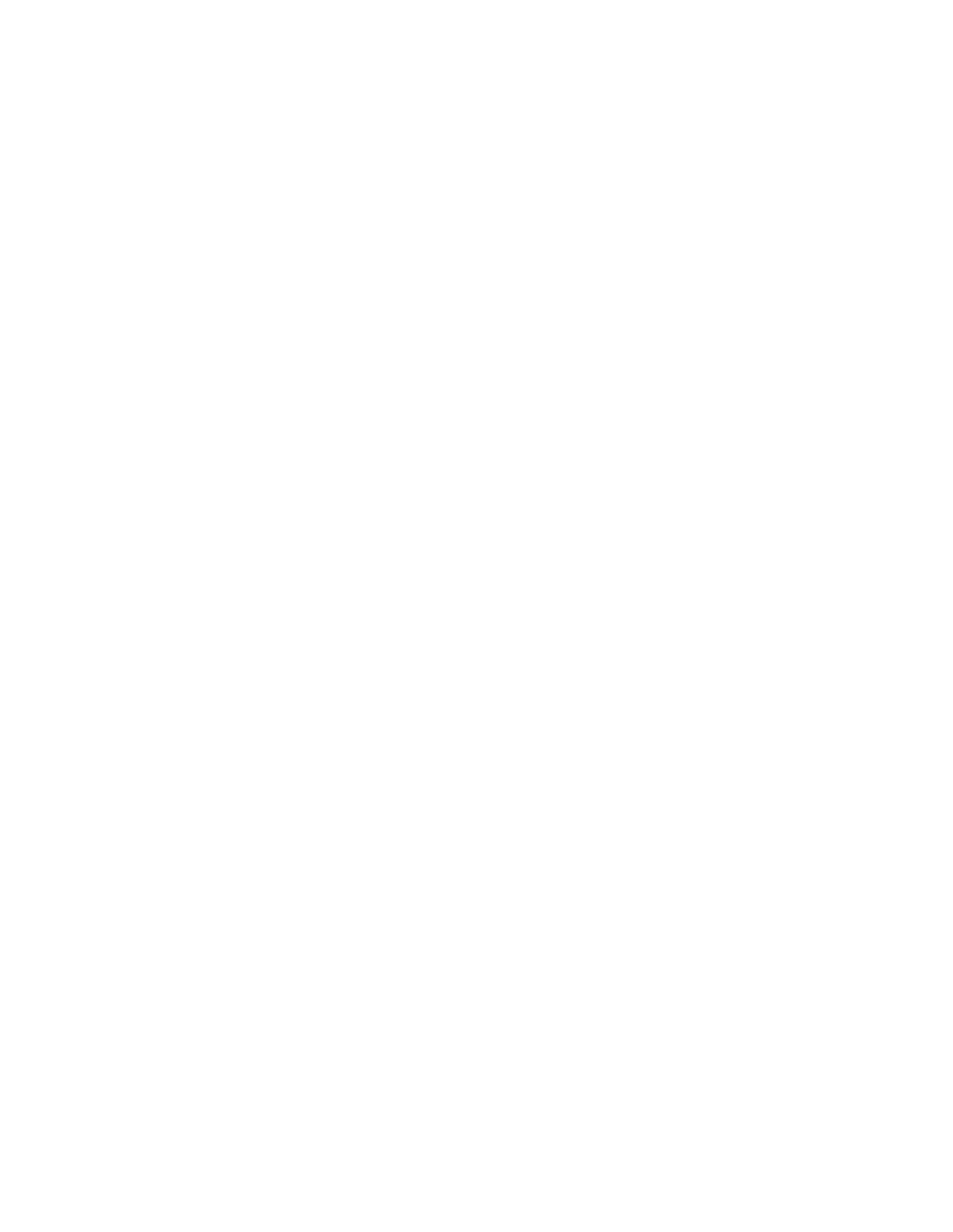#### I. INTRODUCTION

Excessive risk taking by firm managers did not originate with the Financial Crisis of 2007-08. Though bankers had special incentives to take big risks in the period before the Crisis, the incentive effects of equity-based compensation have been understood for some time. As Jensen and Meckling explained over three decades ago, in the presence of outside creditors, equity incentives may cause managers to go overboard, taking inefficient risks at the expense of creditors and others. For bankers, those incentives were writ large with the Financial Crisis, intensified as they were by the moral hazard that accompanies government guaranties of bank deposits. I propose to ameliorate this gamblers' incentive with a new approach to compensation at the largest banks, one that explicitly accounts for the possibility of excessive risk taking and incentivizes bankers against it. I propose that bankers be paid in part with their banks' public subordinated debt securities.

Constraining bank risk taking is an unending task for bank regulators, even outside the crisis context, because of certain special features of banks. Banks are highly leveraged—that is, they operate predominantly on borrowed money. Bank executives also typically enjoy high levels of equity-based incentive pay. These two factors would encourage risky strategies in any firm, because managers' equity stakes enjoy an unlimited upside return if a risky investment succeeds, but any losses are borne primarily by creditors when a risky investment fails. Creditors of ordinary (nonbanking) firms understand these incentives, so they typically negotiate contractual constraints on their borrower firms' risk taking. But banks are different: a significant group of creditors—insured depositors—does not monitor banks' risk taking. Because deposits are insured by the government, bank depositors are indifferent as to their banks' risk taking.<sup>1</sup> Regulators are therefore left with the task of constraining risk taking at banks. And regulation is imperfect.

Policy analysts have decried the role of bank executive compensation in promoting excessive risk taking leading up to the Fi-

<sup>&</sup>lt;sup>1</sup> <sup>1</sup> As the discussion implies, my focus is on commercial banks—deposit taking institutions and not investment banks or other types of "non-bank" financial institutions.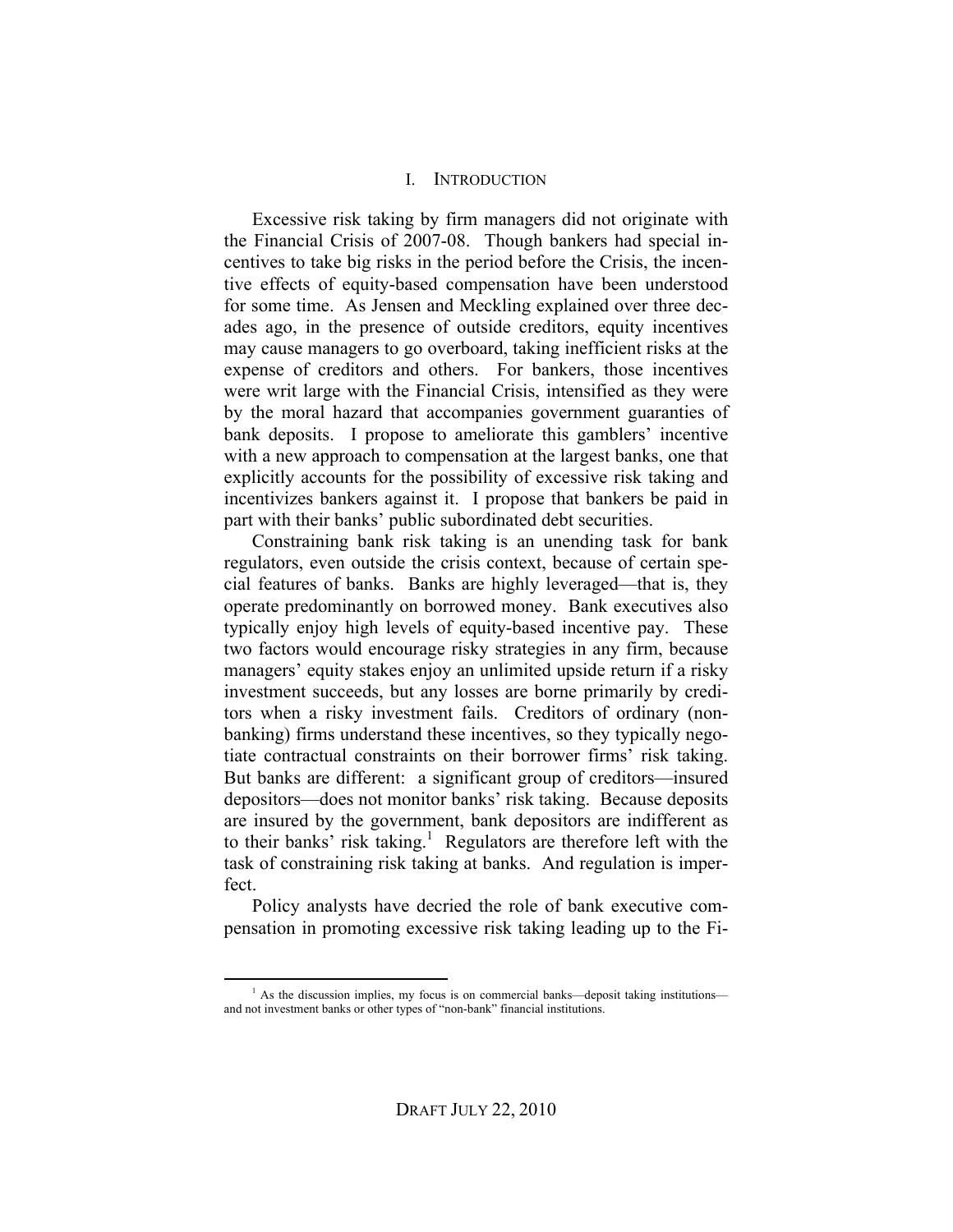nancial Crisis, $<sup>2</sup>$  and regulators have imposed constraints on banker</sup> pay.<sup>3</sup> Academics have likewise proposed banker pay reforms.<sup>4</sup> Two important proposals have recently emerged—one by Lucian Bebchuk and Holger Spamann,<sup>5</sup> and another by Sanjai Bhagat and Roberta Romano.<sup>6</sup>

Bebchuk and Spamann propose to pay bankers with a representative slice of all their firm's securities—preferred stock and bonds, as well as common equity. This enterprise value approach would hopefully reduce risk taking, since preferred stockholders and bondholders generally prefer less risk than common shareholders. Bhagat and Romano propose long-term equity pay for bankers. Bankers would be paid with stock they could not sell until several years after they retired from their firms, on the theory that this lengthy holding period would induce bankers to adopt a long-term perspective in their decisionmaking.

In this Essay, I introduce a new approach to banker pay that offers important advantages over the Bebchuk-Spamann and Bhagat-Romano approaches. I propose that in addition to equity, bank executives should receive some portion of their compensation in the form of their bank's publicly traded subordinated debt securities.<sup>7</sup> Recent theoretical and empirical research shows that as a CEO's holdings of her firm's debt increase relative to the value of her equity holdings—that is, as her inside debt-equity ratio increases—the firm's risk taking declines. 8 Such inside debt holdings help to align managers' interests with those of their firms'

 <sup>2</sup> Compensation practices at some banking organizations have led to misaligned incentives and excessive risk-taking, contributing to bank losses and financial instability. The Federal Reserve is working to ensure that compensation packages appropriately tie rewards to longer-term performance and do not create undue risk for the firm or the financial system.

Federal Reserve Press Release, October 22, 2009 (quoting Federal Reserve Chair Ben S. Bernanke). <sup>3</sup> *See infra* Part III.D.

<sup>&</sup>lt;sup>4</sup> See infra Part V.A, B. A few scholars express some doubt as to the significance of bankers' compensation structures as a factor in precipitating the Financial Crisis. Rüdiger Fahlenbrach & René M. Stulz, Bank CEO Incentives and the Credit Crisis, Fisher College of Business Working Paper Series, July 2009, *available at:* http://www.ssrn.com/abstract=1439859; Testimony of Kevin Murphy, United States House of Representatives, Committee on Financial Services, Hearing on Compensation Structure and Systemic Risk, June 11, 2009, at 4-6.

<sup>5</sup> *See infra* V.B.

<sup>6</sup> *See infra* Part V.A.

<sup>7</sup> The largest banks typically have one or more issues of public debt outstanding. *See infra* Part IV.B.

<sup>&</sup>lt;sup>8</sup> See infra Part IV.A. The inside debt in these studies, including ours, is in the form of pension and deferred compensation obligations of the firm to the CEO.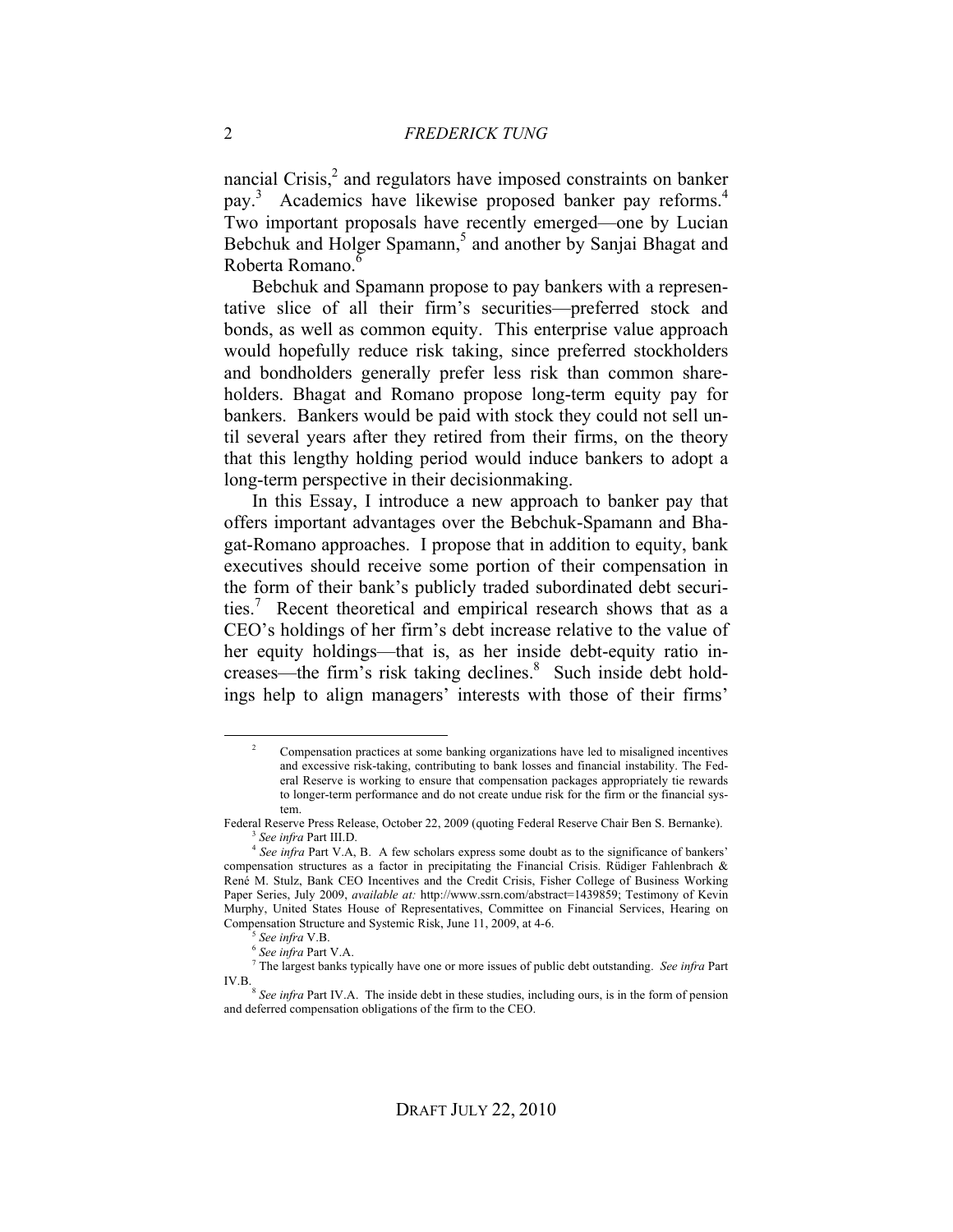creditors, who are more risk averse than equity holders. In a very recent paper, I and a co-author empirically test for this effect of inside debt in the specific context of the Financial Crisis. We offer important evidence that higher pre-Crisis inside debt-equity ratios for bankers correlate with lower firm risk and better firm performance during the Crisis.<sup>9</sup> Paying bankers with debt may therefore curb bankers' appetite for risk, consistent with regulators' goal of assuring bank safety and soundness.

Publicly traded subordinated bank debt may an ideal form of debt compensation for bankers because market pricing of this debt will offer a continuing referendum on risk taking at the bank. If the bank were to fail, its subordinated debt would be repaid only after all depositors and general creditors were paid in full. And subordinated debt does not enjoy the unlimited upside from the bank's risky bets that equity does, since subordinated debt claims are fixed. Market pricing of the debt will therefore be particularly sensitive to downside risk, much more so than equity. These riskrelated price fluctuations will directly affect bankers' wealth, giving bankers useful feedback and important incentives with respect to excessive risk taking.

For incentive purposes, the form of compensation is key, as Michael Jensen and Kevin Murphy proclaimed in the title of their famous Harvard Business Review article, *It's Not How Much You*  Pay, But How.<sup>10</sup> My proposal offers two important advantages over existing proposals. First, it offers a more direct and reliable inducement for bankers to curb excessive risk taking. The largest banks are owned and operated as wholly owned subsidiaries of bank holding companies (BHCs), which also typically own other financial institutions. The Bebchuk-Spamann and Bhagat-Romano proposals would compensate bankers with holding company securities: long-term equity for Bhagat and Romano, and BHC common and preferred stock and bonds, for Bebchuk and Spamann. But because BHCs own other institutions besides the given banking subsidiary, market pricing of BHC securities can offer bankers

 <sup>9</sup> Frederick Tung & Xue Wang, Bank CEOs, Inside Debt Compensation, and the Financial Cri-17, Emory University Working Paper (March 13, 2010), *available* http://ssrn.com/abstract=1570161 (comparing a sample of commercial bank CEO holdings with Wei and Yermack's (2010) sample of non-financial firm CEOs).

<sup>10</sup> Michael C. Jensen & Kevin J. Murphy, *CEO Incentives—It's Not How Much You Pay, But How*, HARV. BUS. REV. May-June 1990.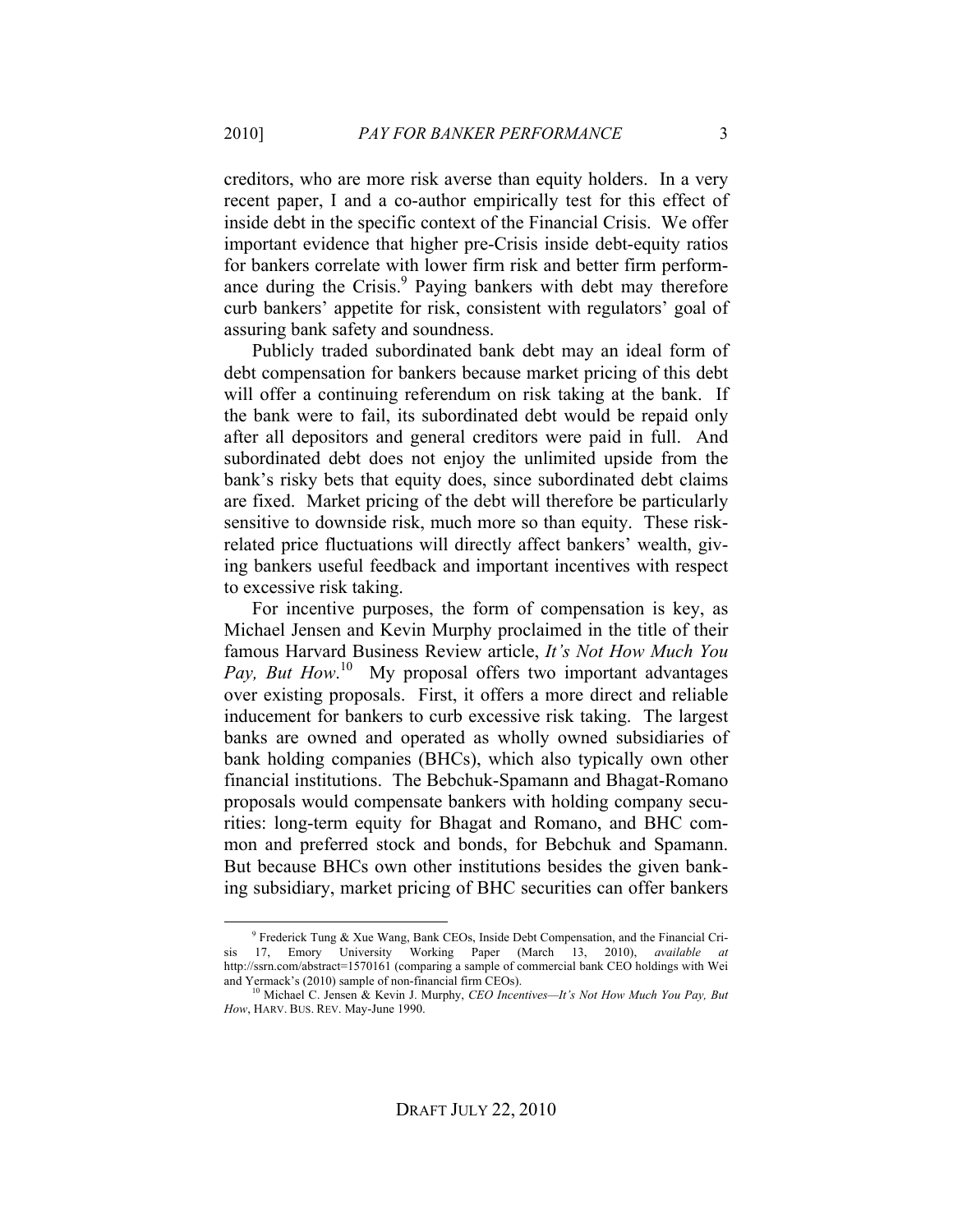only noisy and indirect incentives with respect to risk taking at the bank. Market discipline works best if the bank itself issues the securities, as opposed to the bank holding company of which it is a subsidiary. My approach is the first to explicitly overcome this problem by paying bankers with debt securities issued by the bank itsel $f<sup>11</sup>$ 

In addition, my approach facilitates the tailoring of annual pay to achieve desirable portfolio incentives for bankers in a way that existing proposals cannot. The primary focus for structuring banker pay should be on managing bankers' personal portfolios of their firms' securities and other claims on their firms.<sup>12</sup> These portfolios typically dwarf bankers' annual pay and so exert much stronger influence on bankers' risk taking than does annual pay. Compensation should be structured primarily with these portfolio incentives in mind, and for that, my proposal is superior.<sup>13</sup> The Bebchuk-Spamann "by-the-slice" approach does not directly respond to the problem of excessive risk. Because bankers' existing portfolios matter, and because the composition of their portfolios will vary, countering a banker's tendency toward excessive risk requires something more tailored than simple by-the-BHC-slice compensation. Similarly, Bhagat and Romano's long-term BHC equity approach does nothing to address existing portfolio effects.14

Requiring bankers to hold their own banks' debt would not substitute for traditional external regulation but would offer an im-

<sup>&</sup>lt;sup>11</sup> Given the bank holding company structure and variation of management structures within BHCs, identification of the specific bank executives to be targeted for pay regulation may not be a straightforward task. The CEO and other top officers of a banking subsidiary should clearly be covered by my proposed pay constraints. Holding company officers may need to be covered as well. Holding company officers will typically have significant influence over policy decisions at banking subsidiaries, and may even be officers of the banking subsidiaries. For example, Ken Lewis, the CEO, Chairman and President of Bank of America Corporation, serves in these same capacities for Bank of America, N.A., its principal banking subsidiary. Bank of America Corporation 2009 Proxy Statement at 16. When BHC officers wield important influence over a banking subsidiary's policy decisions, they should be made to hold subordinated debt of that bank. *See infra* Part IV.D.

 $12$  The most important of these other claims are pension and deferred compensation claims, which exert a debt-like influence on managers. *See infra* Part IV.A.

 $<sup>13</sup>$  As with all executive pay proposals, hedging against the risks imposed by the pay structure</sup> would be strictly forbidden. Otherwise, the intended incentive structure would be frustrated.

 $14$  Moreover, their long-term BHC equity approach cannot offer the strong incentives that bank sub-debt provides. In addition to the noisy proxy problem described above, long-term equity would offer only a weak incentive for bankers because of the long delay in realizing their rewards for good performance. This is exacerbated by the "control gap" they are forced to endure: during the period after retirement but before they can cash out their shares, they will have no influence over the firm's performance. Someone else will be in control. *See infra* Part V.A.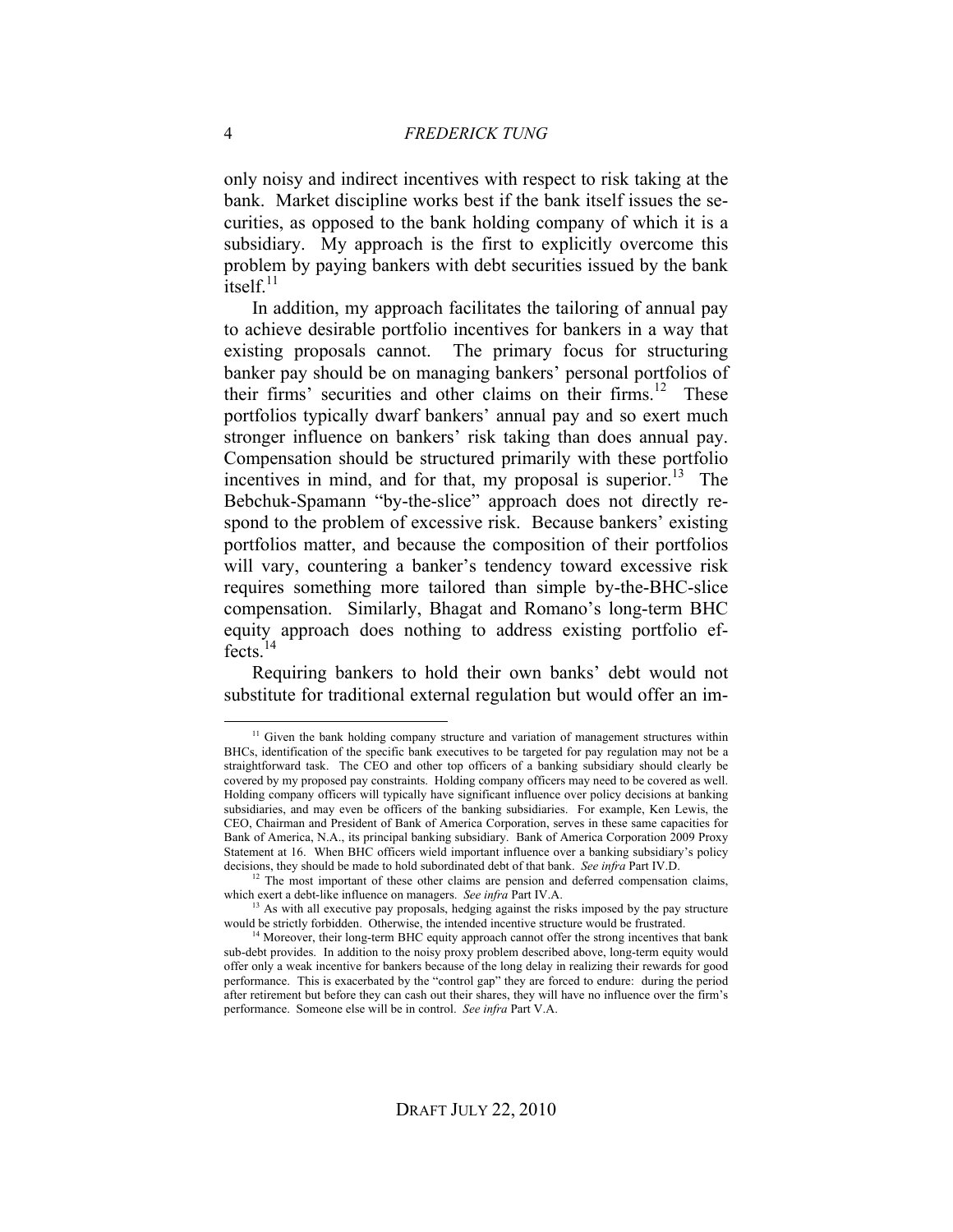portant supplement to the existing regulatory toolkit for constraining bank risk taking. Unlike existing tools, this one works by directly altering bank managers' personal incentives with regard to risk,<sup>15</sup> and unlike existing reform proposals, it is sufficiently flexible to be able to tailor bankers' sensitivity to downside risk in light of their existing portfolios and their banks' specific circumstances. In Part II, I explain the special regulatory and governance problems of banks. High leverage combined with regulation-induced moral hazard make excessive risk taking a special problem at banks. Part III recounts the pay-for-performance movement and its effect on the evolution of incentive pay for bankers. The pay-forperformance movement coincided with a decades-long trend of banking deregulation. Together these overlapping trends have shaped the current equity-fueled structure of banker pay. Part IV describes my banker pay proposal. Part V describes and critiques existing proposals for reform. Part VI discusses implementation issues. Part VII concludes.

 <sup>15 &</sup>quot;Unlike capital and asset regulation, which have at best *indirect* effects on managerial incentives and thus on managerial decisions, altering top-management compensation is a direct and effective way of influencing managerial return and risk-taking incentives." Kose John, Anthony Saunders, & Lemma W. Senbet, *A Theory of Bank Regulation and Management Compensation*, 13 REV. FIN. STUD. 95, 97 (2000) (arguing that FDIC deposit insurance pricing should account for bank managers' compensation arrangements).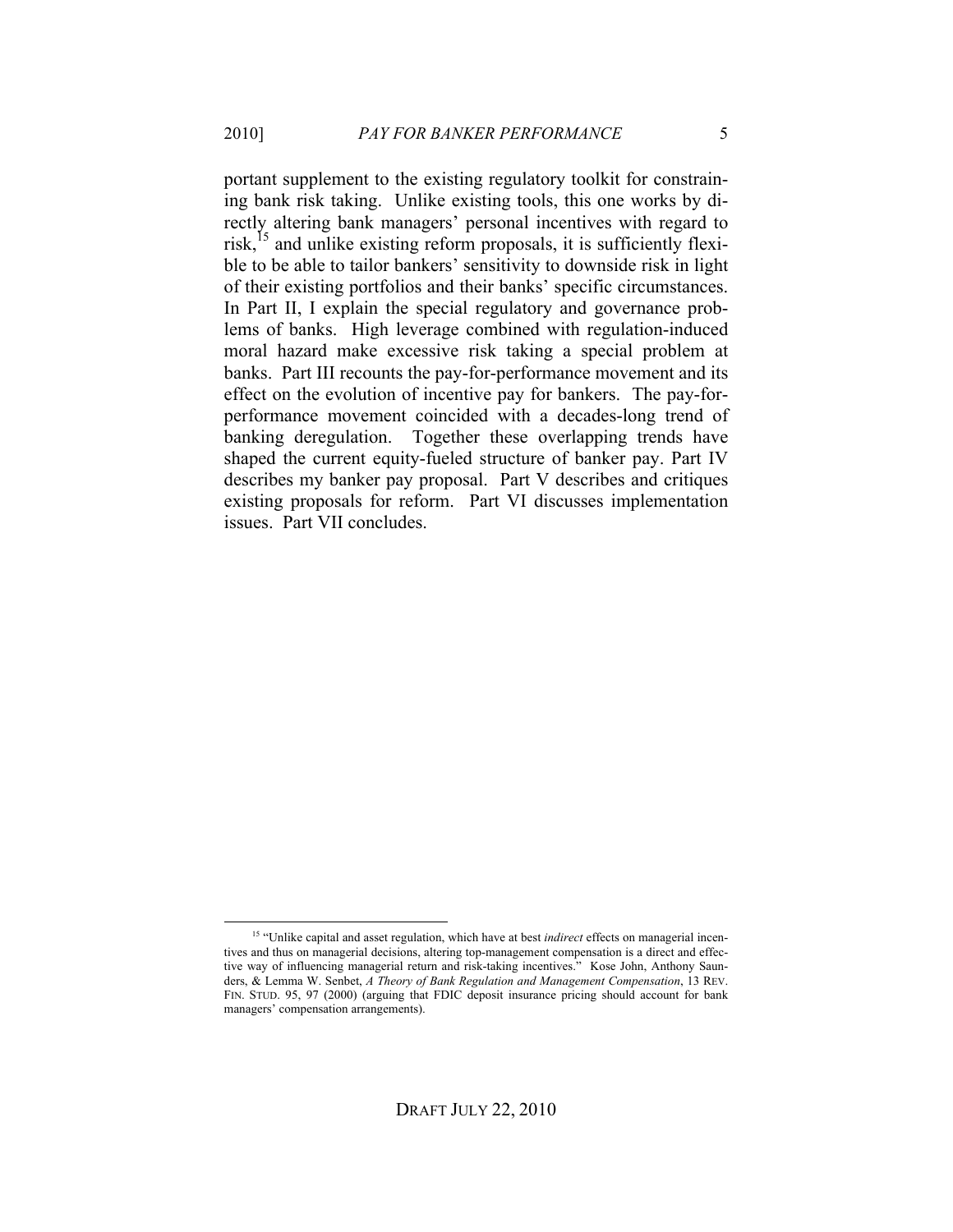#### 6 *FREDERICK TUNG*

#### II. THE BANK CONFIDENCE GAME

Banks depend on public confidence for their survival. Because of the importance of the financial system, the states and the federal government act to instill public confidence in banks. Since the 1930s, deposit insurance has been a critical element in this confidence game, but as with insurance generally, deposit insurance creates moral hazard: bankers will take greater risks than they would without the insurance. This side effect requires government supervision of banking activities. This Part explains the basics of the bank confidence game, its potential for encouraging excessive risk taking at banks, and the difficulties of crafting an adequate regulatory response.

#### *A. Bank Runs*

Banks are special institutions and very different from other businesses. First, they are highly leveraged. They carry far more debt, relative to the value of their assets, than most other businesses. With leverage, shareholders and their agents prefer riskier bets than if the firm had no debt, because the payoffs from leveraged bets are asymmetric. Shareholders enjoy unlimited payoffs from a successful high-risk bet with borrowed money, but limited liability assures that they lose only the amount of their investment in the firm should the high-risk bet turn out badly. Remaining losses are born by the firm's creditors.<sup>16</sup>

In addition to high leverage, bank assets and liabilities are mismatched.<sup>17</sup> Most of their liabilities are volatile, taking the form of customer deposits that must be repaid upon demand. Though it is relatively unlikely that all or even most of a bank's customers would demand repayment of their deposits concurrently,  $^{18}$  the demand nature of the liabilities means that banks are to some extent always dealing with uncertainty regarding their cash outlays. In

 <sup>16</sup> *See infra* note 24.

<sup>&</sup>lt;sup>17</sup> See Charles K. Whitehead, *The Evolution of Debt: Covenants, the Credit Market, and Corporate Governance*, 34 J. CORP. L. 641, 654 (describing the traditional banking function of balancing mismatched assets and liabilities).

<sup>&</sup>lt;sup>18</sup> When this happens, of course, this is the dreaded bank run.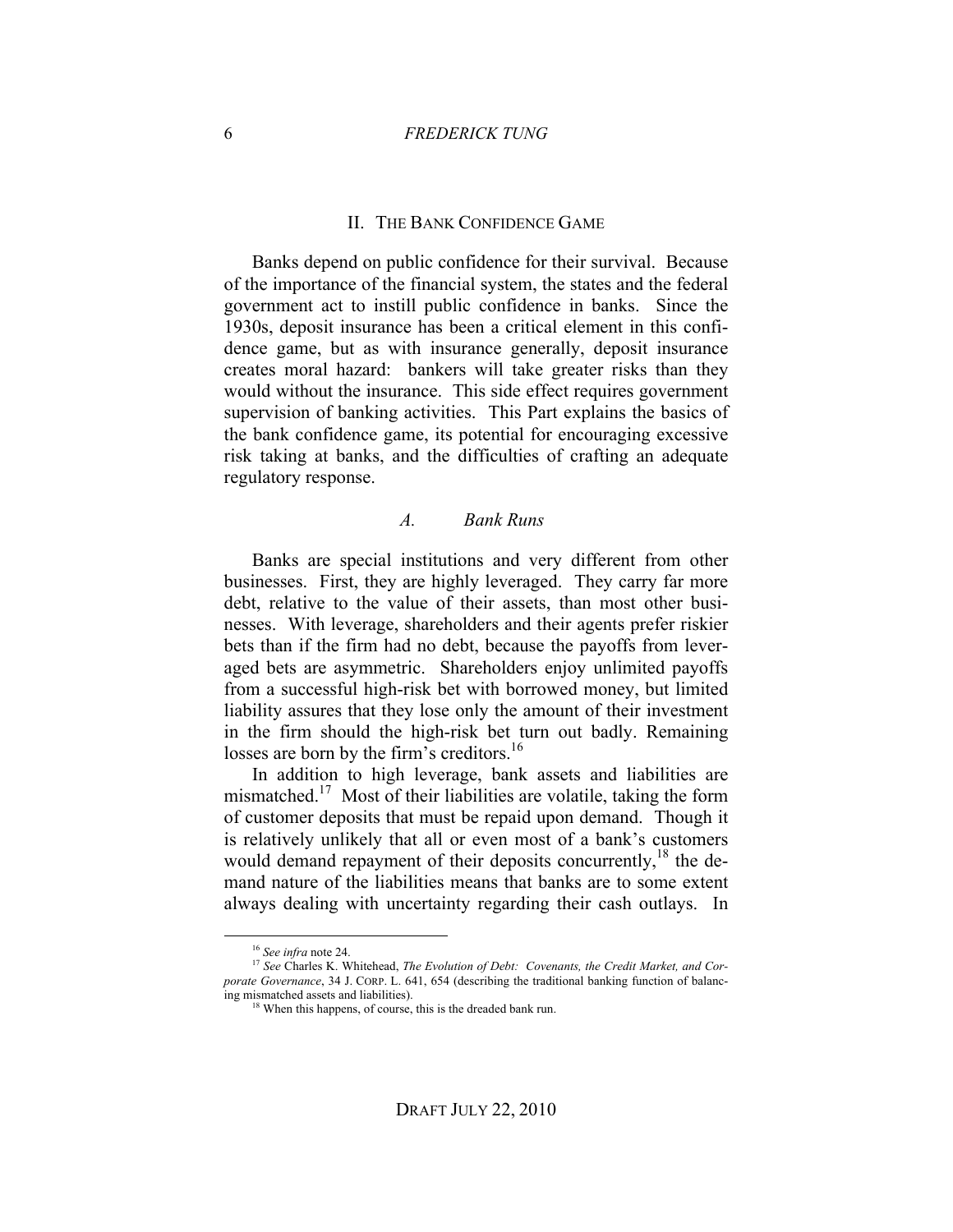essence, they worry that all (or a significant portion of) their

loans—in the form of customers' deposits—will be called at once.<sup>19</sup>

Banks' assets, on the other hand, primarily take the form of longer-term loans—medium- to long-term promises of regular periodic payments from their borrowers. Because of this mismatch of relatively illiquid assets with extremely liquid liabilities, banks are vulnerable to runs. Historically, even rumors of a bank's imminent failure might set off a race among its depositors to withdraw their funds from the bank all at once. Of course, no bank holds cash sufficient to meet all of its depositors' simultaneous withdrawal demands. Banks lend almost all of the money out. With a bank run, individual depositors face a collective action problem. If an individual depositor fears that many other depositors are racing to the bank to withdraw their funds before the bank fails, then that individual depositor is forced to do the same. She will want to get her money out while the bank still has cash. The run becomes a self-fulfilling prophecy, and the liquidity crunch will cause even a solvent bank to fail.

In this sense, then, commercial banking is something of a confidence game. While high leverage encourages risk taking, a commercial bank survives only as long as its depositors are confident of its continuing solvency and ability to meet withdrawal demands. Historically, banking laws have attempted various strategies to curb banks' risk taking and to improve depositor confidence in banks and the banking system.<sup>20</sup> Today, federal deposit insurance serves as a principal bulwark for depositor confidence.

<sup>&</sup>lt;sup>19</sup> Banking regulators set reserve requirements, mandating that banks hold some minimum amount of readily accessible funds to be able to meet depositors' withdrawal demands. cite

<sup>&</sup>lt;sup>20</sup> For example, unlimited or double liability for bank shareholders was a common approach in the 1800s. *See* Jonathan R. Macey & Maureen O'Hara, *Solving the Corporate Governance Problems of Banks: A Proposal*, 120 BANKING L.J. 326, 331 (2003). Double liability made bank shareholders personally liable for an amount equal to the amount they had invested in their shares of the bank. *Id.* Courts have also periodically imposed special fiduciary duties on bank directors during or after banking crises. Patricia McCoy, *A Political Economy of the Business Judgment Rule in Banking*, 47 CASE W. RES. L. REV. 1, 5 (1996) (describing the cyclicality of court decisions applying the business judgment rule to directors of failed banks); Macey & O'Hara, *supra*, at 335-37 (discussing cases).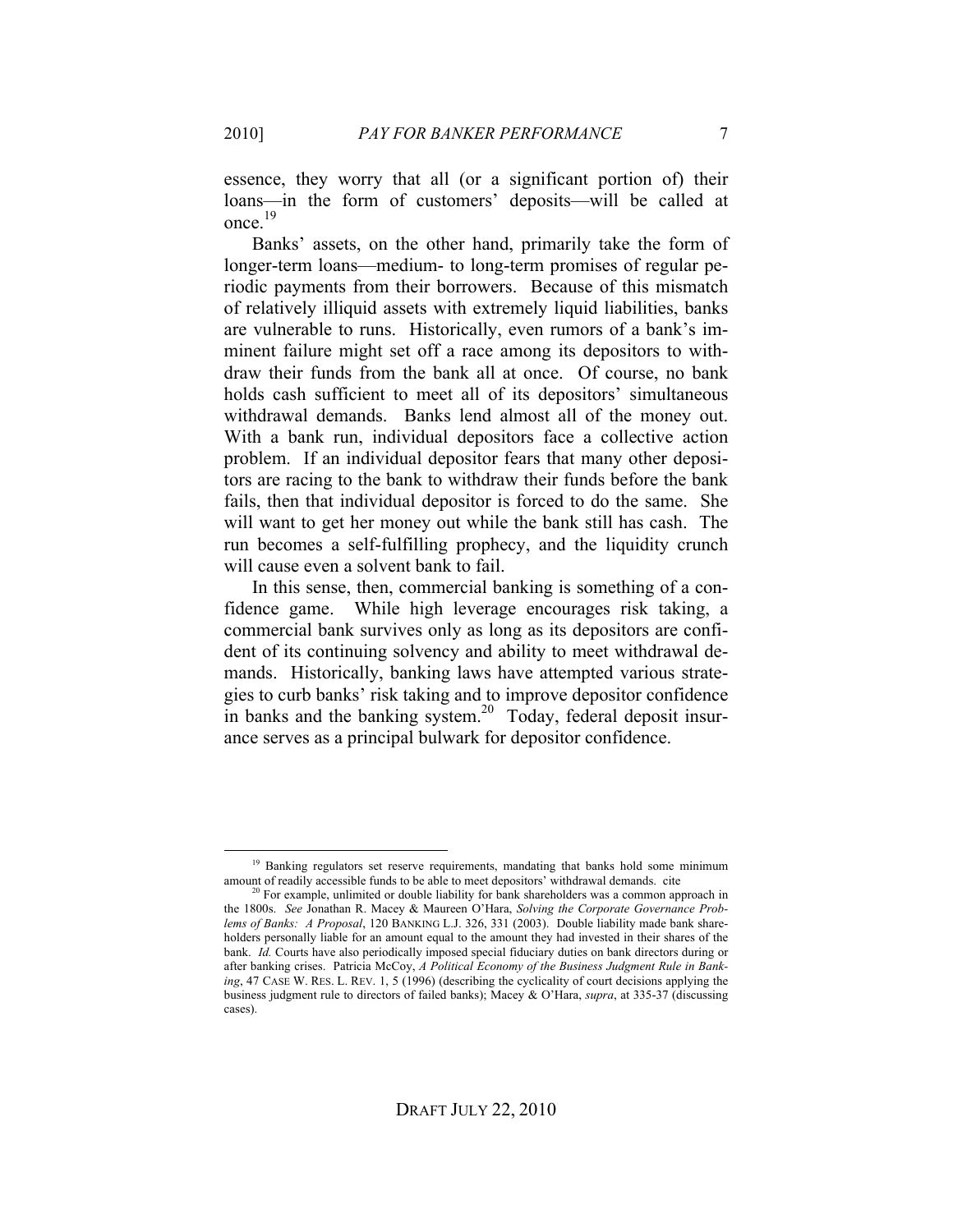#### 8 *FREDERICK TUNG*

#### *B. Deposit Insurance and Banker Moral Hazard*

In the wake of the Great Depression, Congress established the Federal Deposit Insurance Corporation (FDIC) to insure the deposits of member banks.<sup>21</sup> The federal guarantee of bank deposits prevents most runs because depositors are confident that FDIC insurance will cover failed banks' deposit liabilities.<sup>22</sup>

Deposit insurance has some nasty side effects, though. Even with nonfinancial firms, which are less levered and not generally at risk of having to pay off their major liabilities on demand, a conflict exists between equity holders and creditors. As the finance canon has taught us, debt and equity generally hold differing risk preferences. The flip side of shareholders' preference for risky bets at creditors' expense is creditors' preference for more conservative strategies. Creditors enjoy only a fixed upside—their interest payments and return of principal at a loan's maturity—and they enjoy a priority over equity in terms of repayment: Creditors are repaid before equity receives any return.<sup>23</sup> Creditors would therefore rather avoid the higher-risk, potentially higher-return bets that shareholders prefer.<sup>24</sup> High leverage generally magnifies this debt-

(continued next page)

<sup>&</sup>lt;sup>21</sup> Banking Act of 1933.

<sup>&</sup>lt;sup>22</sup> Until recently, the ceiling on deposit insurance was \$100,000 per depositor. On October 3, 2008, the passage of the Emergency Economic Stabilization Act temporarily raised the basic limit to \$250,000, which is set to return to \$100,000 after December 31, 2009. Emergency Economic Stabilization Act of 2008, Pub. L. No. 110-343, 122 Stat. 3765 (2008). *See also* FDIC, Financial Institution Letter FIL-102-2008 (Oct. 3, 2008), *available at* http://www.fdic.gov/news/news/financial/2008/fil08102.pdf. Historically, the FDIC has reimbursed all failed banks' deposits, even those in excess of the cap on insured deposits.

 $2<sup>23</sup>$  In practice, this means that a firm must be solvent in order for the firm to make any distribution to equity holders and that upon dissolution, creditors are repaid in full before equity holders receive any distribution. MODEL BUS. CORP. ACT §§ 6.40(c) (requiring that in order for a distribution to shareholders to be made, the corporation must be solvent and able to pay its debts as they become due after giving effect to the distribution); 14.09(a) (requiring the directors to pay or provide for the payment of claims before making distributions of assets to shareholders).

<sup>24</sup> Michael Jensen & William Meckling, *Theory of the Firm: Managerial Behavior, Agency Costs, and Ownership Structure,* 3 J. FIN. ECON. 305 (1976) (discussing the agency costs of debt versus equity).

A concrete example will illustrate. Assume a firm owes \$90 of debt, it has \$100 in cash, and it has two investment options for its \$100 in cash, a high-risk option and a low-risk option. The firm will pursue one of its investment options, and then whatever the outcome, the firm will liquidate and distribute its assets to repay creditors, with shareholders receiving any residual.

The low-risk option has two possible outcomes:

<sup>1. 60%</sup> chance of returning \$110, and<br>2. 40% chance of returning \$90.

<sup>2.</sup> 40% chance of returning \$90.

This low-risk option's expected value to the firm is \$102 ((60% x \$110) + (40% x \$90), or \$66 + \$36). Net of the \$100 investment, the firm expects a gain of \$2.

The firm's high-risk option has two possible outcomes: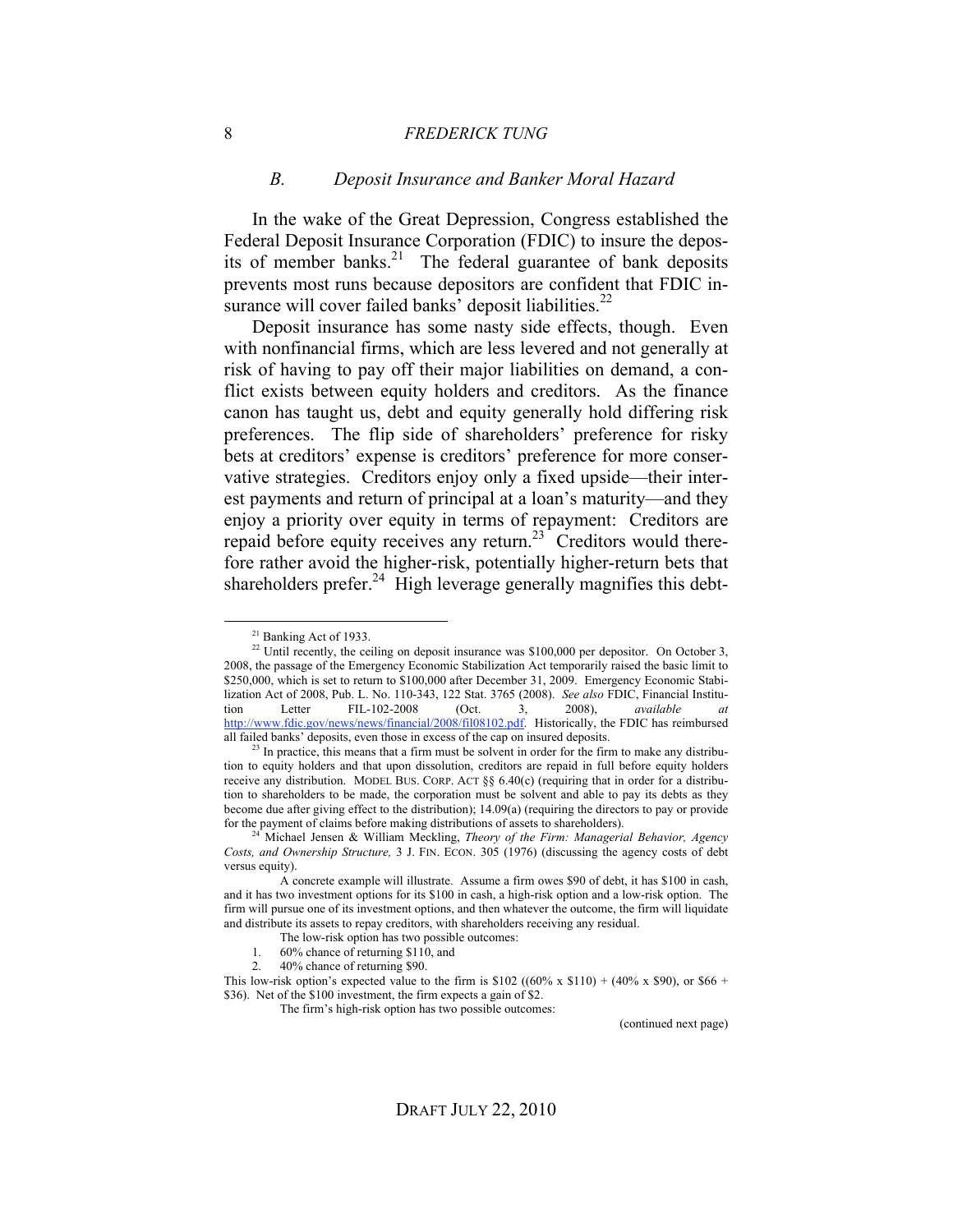equity conflict and managers' risk taking tendencies.<sup>25</sup> The higher the leverage, the greater is the conflict.<sup>26</sup>

With banks, this agency cost of debt is even worse. Not only are banks highly leveraged, but their capital structures are not like those of ordinary firms. Ordinary firms' contract creditors, understanding firm managers' risk taking predilections, bargain for constraints on risk taking and monitor compliance.<sup>27</sup> In addition, excessive risk taking increases borrowing costs for ordinary nonfinancial companies. At the limit, a risky firm may not be able to borrow at any price. Banks, however, face a very different situation. Much of their borrowing takes the form of demand deposits from many small, widely dispersed customers. Because these customer-creditors enjoy deposit insurance, they do not impose the contractual or market constraints on bank risk taking that creditors ordinarily impose on non-banking firms. Insured depositors do not monitor or price their credit to account for insolvency or liquidity

Shareholders, however, will prefer the high-risk investment because its expected return to them is much higher than with the low-risk investment. Consider the distribution of value as between creditors and shareholders with the low-risk investment. The expected value of the \$102 return is shared \$90 to creditors and \$12 to shareholders. (Creditors' return is  $(60\% \times $90) + (40\% \times $90) =$ \$90; shareholders expect to receive  $((60\% \times $20) + (40\% \times $0))$  or \$12).

Now consider the distribution of returns from the high-risk investment. If the investment succeeds, creditors would be paid in full, receiving their \$90; if the investment fails, creditors receive nothing. Because there is only a 10% likelihood of full payment to creditors, and a 90% chance they will receive nothing, their expected return is  $((10\% \times $90) + (90\% \times $0)) = $9$ . Shareholders on the other hand expect to receive  $((10\% \times \$910) + (90\% \times \$0))$  or \$91.

So even though the risky investment is worth less to the firm overall and much worse for creditors in expected value terms, shareholders would push for the risky investment since its expected return to them of \$91 is much higher than their expected return of \$12 from the low-risk investment. More generally, because of their differing rights to the firm's returns, creditors and equity holders value investment opportunities differently, with creditors being more conservative and equity hold-<br>ers being more risk preferring.

<sup>25</sup> Id.; Teresa A. John & Kose John, *Top-Management Compensation and Capital Structure*, 48 J. FIN. 949 (1993).

<sup>26</sup> The modern bank holding company structure, in which a holding company owns banks along with nonbank businesses as affiliates, intensifies this debt-equity conflict. The conflict is more severe because holding company equity holders are effectively subordinated to *both* the debt of the holding company and the debt of the banking subsidiary. *See infra* Part IV.D.

 $^{27}$  Banks, for example, play an important monitoring role to constrain their borrowers' risk taking. *See* Frederick Tung, *Leverage in the Board Room: The Unsung Influence of Private Lenders in Corporate Governance*, 57 UCLA L. REV. 115 (2009)*.*

 <sup>1.</sup> 10% chance of returning \$1,000, and

<sup>2.</sup> 90% chance of returning \$0.

This high-risk option's expected value to the firm is \$100 ((10% x \$1,000) + (90% x \$0), or \$100 + \$0). Net of the \$100 investment, the firm expects no gain from this investment.

The low-risk investment is clearly better for the firm and for creditors. Creditors will prefer the safer, low-risk investment because they will be repaid in full in any event. Whichever outcome occurs, the firm will still have at least \$90 to pay creditors. By contrast, with the high-risk investment, creditors face a 90% chance of being paid nothing.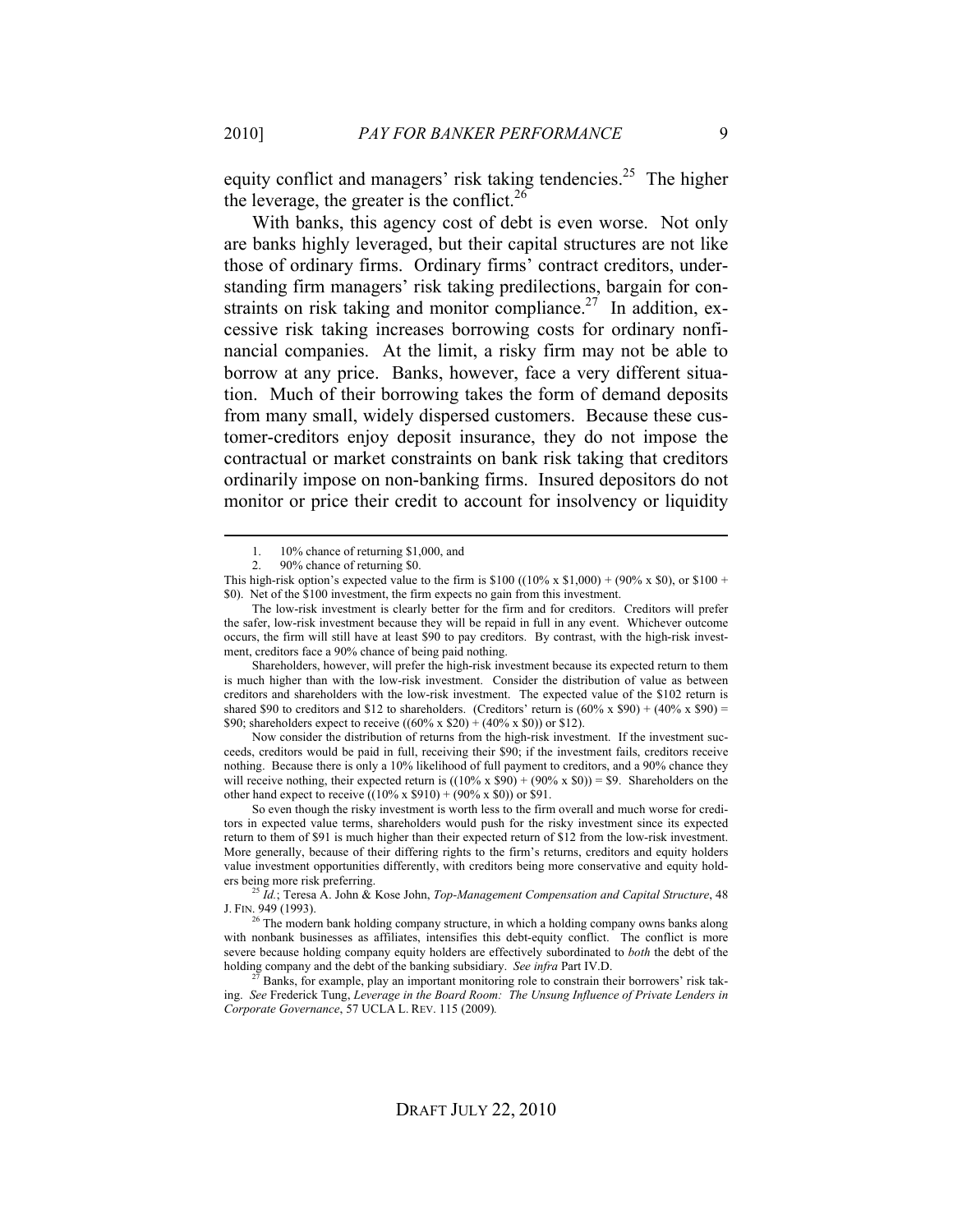risk because FDIC insurance covers the risk. Bankers may shirk or steal; they may faithfully pursue wealth maximization for shareholders by extending risky high-interest loans. In any event, insured depositors don't care. They are largely indifferent to bank risk taking, so they do not impose the constraints that creditors typically demand with nonfinancial firms.

The product market discipline that affects nonfinancial firms also does not operate well on banks. In a competitive market for deposit taking and other financial services, customers selecting a bank would care about bank solvency and would channel their deposits accordingly,<sup>28</sup> but deposit insurance blunts the effect of financial stability as a margin of competition among banks.<sup>29</sup> Moreover, deposit insurance premiums are not finely calibrated to account for the particular risks posed by individual banks,  $30$  so absent perfect regulatory oversight, bankers have incentive to externalize losses to the insurance pool—and indirectly to the healthy banks that contribute to the pool and the taxpayers that ultimately stand behind the insurance pool.

Finally, as with nonfinancial firms, bank managers' risk taking incentives intensify as the bank nears insolvency, only more so. Note that insolvency is merely the extreme case of high leverage, where a firm's shareholders have nothing left to lose, and managers are effectively betting with creditors' money. As in the high leverage scenario, managers intent on benefiting shareholders may take high-risk, even negative expected value bets, to creditors' detriment.<sup>31</sup> This problem is exacerbated with banks. A nonfinancial firm on the skids will run out of cash to invest. A bank, by contrast, can raise the cash to double down by *continuing to borrow*. By raising deposit interest rates, banks can continue to attract cash

 $28$  The opacity of bank risk taking might as a practical matter preclude depositors and other unsophisticated outsiders from imposing market discipline on banks, even in the absence of deposit insurance. Frederic S. Mishkin, *Prudential Supervision: Why Is It Important and What Are the Issues?*, in PRUDENTIAL SUPERVISION: WHAT WORKS AND WHAT DOESN'T 1, 8 (Frederic S. Mishkin, ed. 2001) [hereinafter PRUDENTIAL SUPERVISION]. One could imagine, though, that in the absence of deposit insurance and government supervision, private information intermediaries might emerge to meet depositors' demands for information on individual banks' risk taking.

Financial stability is not wholly irrelevant to consumers, of course. Not all consumer financial products offered by banks are insured. The same is true for deposit accounts in excess of the FDIC insured limit.

<sup>&</sup>lt;sup>30</sup> See infra note 203 and accompanying text.

<sup>31</sup> *See* Frederick Tung, *The New Death of Contract: Creeping Corporate Fiduciary Duties for Creditors*, 57 EMORY L.J. 809, 820-23 (2008) (explaining shareholder-wealth-maximizing managers' perverse incentives when the firm is at or near insolvency).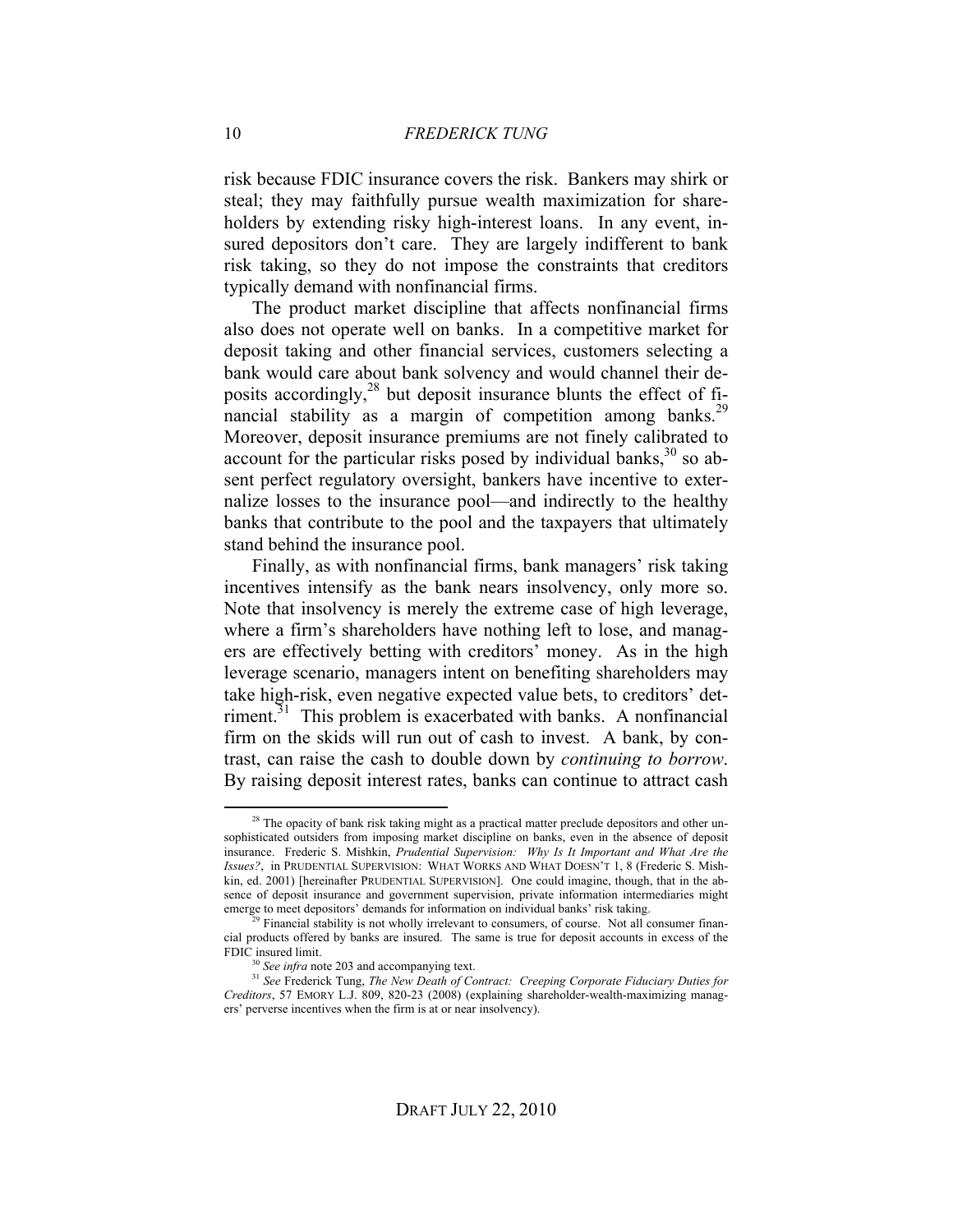because of the government insurance. A troubled bank therefore does not suffer the same liquidity constraints the capital markets impose on nonfinancial companies in distress.

### *C. Bank Risk Regulation*

Deposit insurance does not eliminate a creditor, of course; it merely substitutes the government for insured depositors as the major creditor of the bank. The government as creditor has an economic interest in constraining managerial slack and excessive risk taking. Regulatory agencies and their bank examiners represent the government in this endeavor. Unlike private creditors of nonfinancial firms, however, regulators do not have their own money on the line. So while they possess significant expertise and enjoy important regulatory powers, they may lack the strong incentives of private lenders toward efficient monitoring. Private lenders with their own money on the line will expend resources monitoring only to the point where the marginal cost of monitoring does not exceed the marginal benefit. Government regulators do not have such finely honed incentives. The extent of their monitoring is politically determined. In some cases, their regulation and supervision may be excessive; in others, it may be insufficient.<sup>32</sup> The prospect of regulatory capture of course also lurks.

In addition to incentive problems, regulators may suffer from information deficits in the face of financial innovation.<sup>33</sup> Innovation often transcends regulatory classifications or lines of regulatory authority, making it quite difficult for regulators to keep up.<sup>34</sup> More generally, accurately quantifying the credit risk in a bank's loan portfolio is no simple task. $35$ 

<sup>35</sup> See infra note 202 and accompanying text.

 <sup>32</sup> Regulatory forbearance may be an especially tricky problem. *See infra* notes 122-124 and accompanying text.

<sup>33</sup> Henry T.C. Hu, *Misunderstood Derivatives: The Causes of Information Failure and the Promise of Regulatory Incrementalism*, 102 YALE L.J. 1457, 1463 (noting the consensus that "regulatory information failure" is a serious impediment to effective financial regulation); Charles K. Whitehead, *Reframing Financial Regulation*, 90 B.U. L. REV. \_\_ (forthcoming 2010), *available at* http://ssrn.com/abstract=1447424.

<sup>&</sup>lt;sup>34</sup> Henry T.C. Hu, *Swaps, the Modern Process of Financial Innovation and the Vulnerability of a Regulatory Paradigm*, 138 U. PENN. L. REV. 333, 399 (1989) (describing the fragmentation of legal and political authority that makes regulation difficult in the face of financial innovation).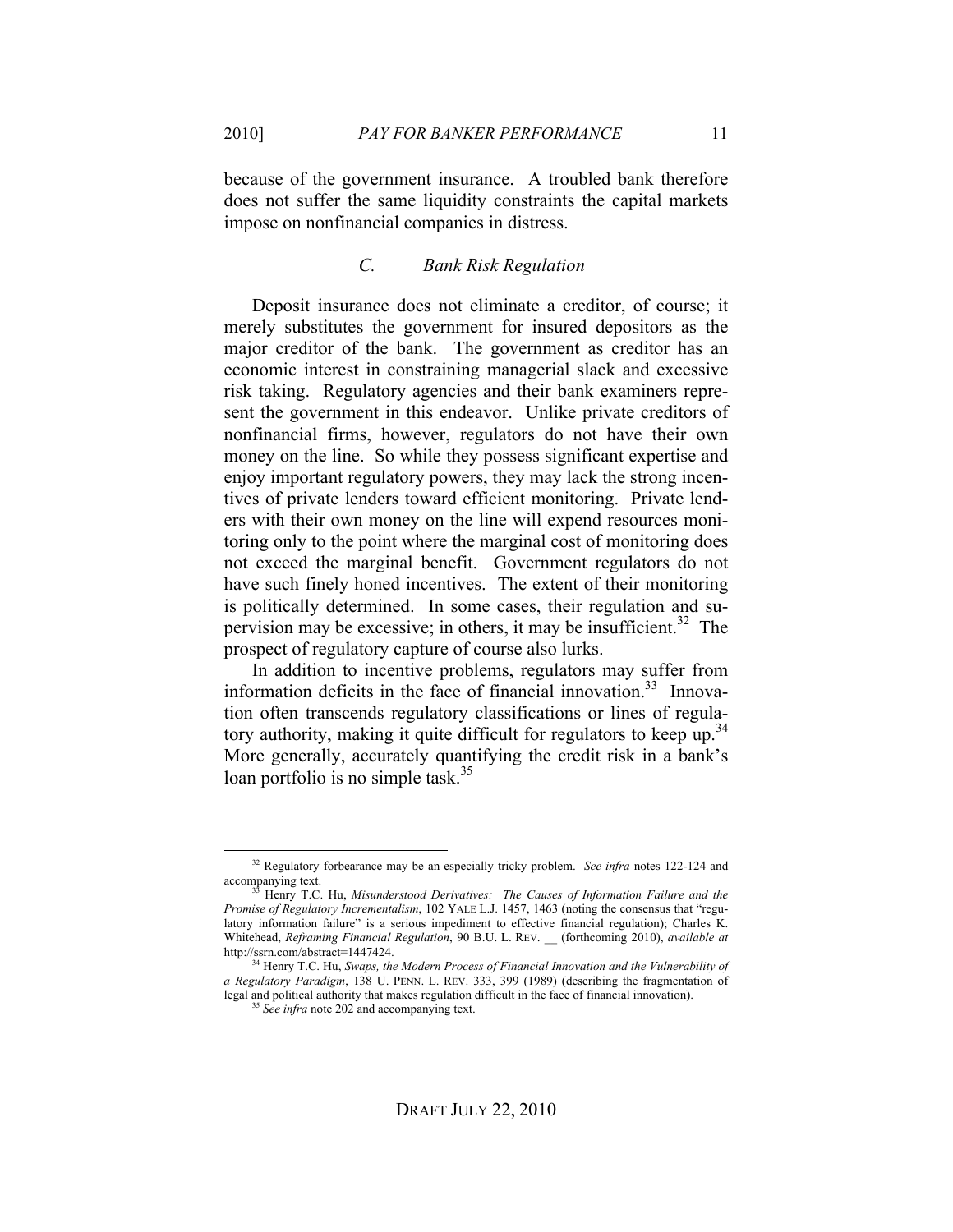Especially when an economy is booming, it may be difficult for regulators to rein in bank risk taking,<sup>36</sup> which would curtail the supply of credit to profitable (or potentially profitable) enterprises. In good economic times, investors in firms and banks will want their firms to take risks and their banks to finance them, and they may incentivize managers to do so.

 <sup>36</sup> Raghuram Rajan, *Cycle-Proof Regulation*, ECONOMIST, April 8, 2009.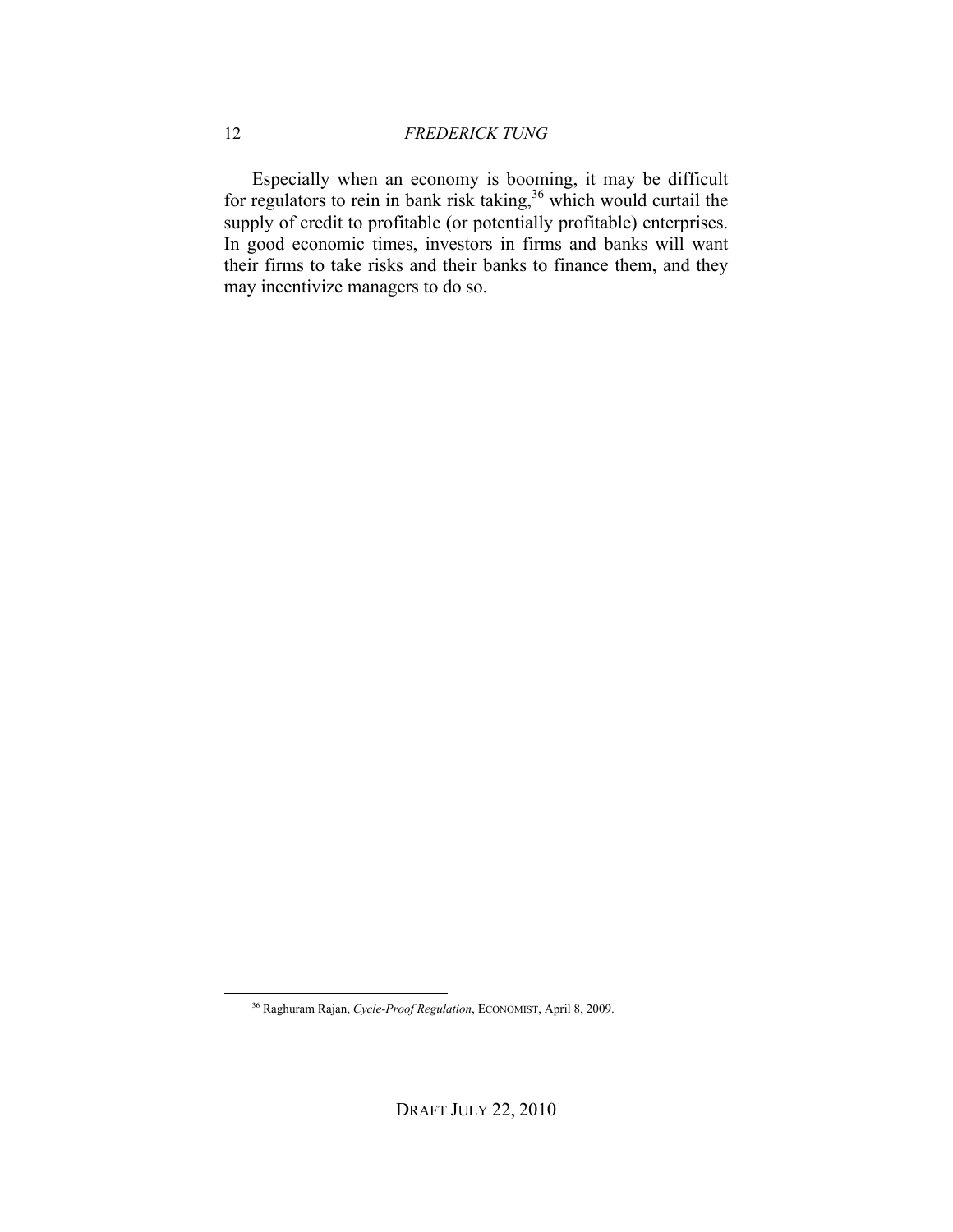#### III. PAY FOR PERFORMANCE AND THE FINANCIAL CRISIS

Analysts have decried the role of perverse managerial incentives in precipitating the Financial Crisis. $37$  As prelude to the detailed presentation of my proposal, this Part offers a short history of banker pay for performance leading up to the Crisis. Two parallel decades-long trends—the steady march of banking deregulation and the trend toward equity-based performance pay generally help explain the evolution toward the high-powered equity incentives for bankers that we observe pre-Crisis.

For bank managers, standard equity-based incentive pay may encourage excessive risk taking that is inimical to the public interest in bank safety and soundness. Aligning managers' interests more closely with those of bank equity holders exacerbates the moral hazard that accompanies deposit insurance. It gives bankers a direct personal stake in the unlimited upside they might potentially enjoy from high risk, high return strategies<sup>38</sup>—an approach that bank regulators typically wish to discourage.<sup>39</sup>

An understanding of how we arrived at the pre-Crisis state of executive compensation arrangements offers useful context for formulating policy going forward.

#### *A. Pay for Performance for Shareholders*

Standard corporate governance arrangements such as fiduciary duties and shareholder voting are generally designed to align managers' decision making with the interests of the firm's equity hold- $\text{e}^{\text{e}^{40}}$  who are generally viewed as the firm's "owners."<sup>41</sup> Simi-

 <sup>37</sup> *See, e.g., supra* note 2; Judith F. Samuelson & Lynn A. Stout, *Are Executives Paid Too Much?*, WALL ST. J., Feb. 25, 2009 (decrying the role of badly designed executive compensation plans in encouraging the managerial short-termism that led to the financial crisis).

<sup>&</sup>lt;sup>38</sup> "[H]igher pay-performance sensitivity in management compensation aggravates the wellknown risk-shifting incentives associated with risky debt." John & Qian, *infra* note 80, at 110.

<sup>&</sup>lt;sup>39</sup> One commentator even argues that pay-performance sensitivity should be accounted for in the pricing of deposit insurance. *See* John, Saunders, & Senbet, *supra* note 15.

<sup>40</sup> Jonathan Macey and Maureen O'Hara have suggested broadened fiduciary duties for bank directors to include creditors along with shareholders as beneficiaries. In particular, they propose that bank directors consider solvency risk "explicitly and systematically" in their decision making, upon pain of personal liability for failing to do so. Jonathan R. Macey & Maureen O'Hara, *The Corporate Governance of Banks*, FRBNY ECON. POL'Y REV., April 2003, at 91, 92. This approach (continued next page)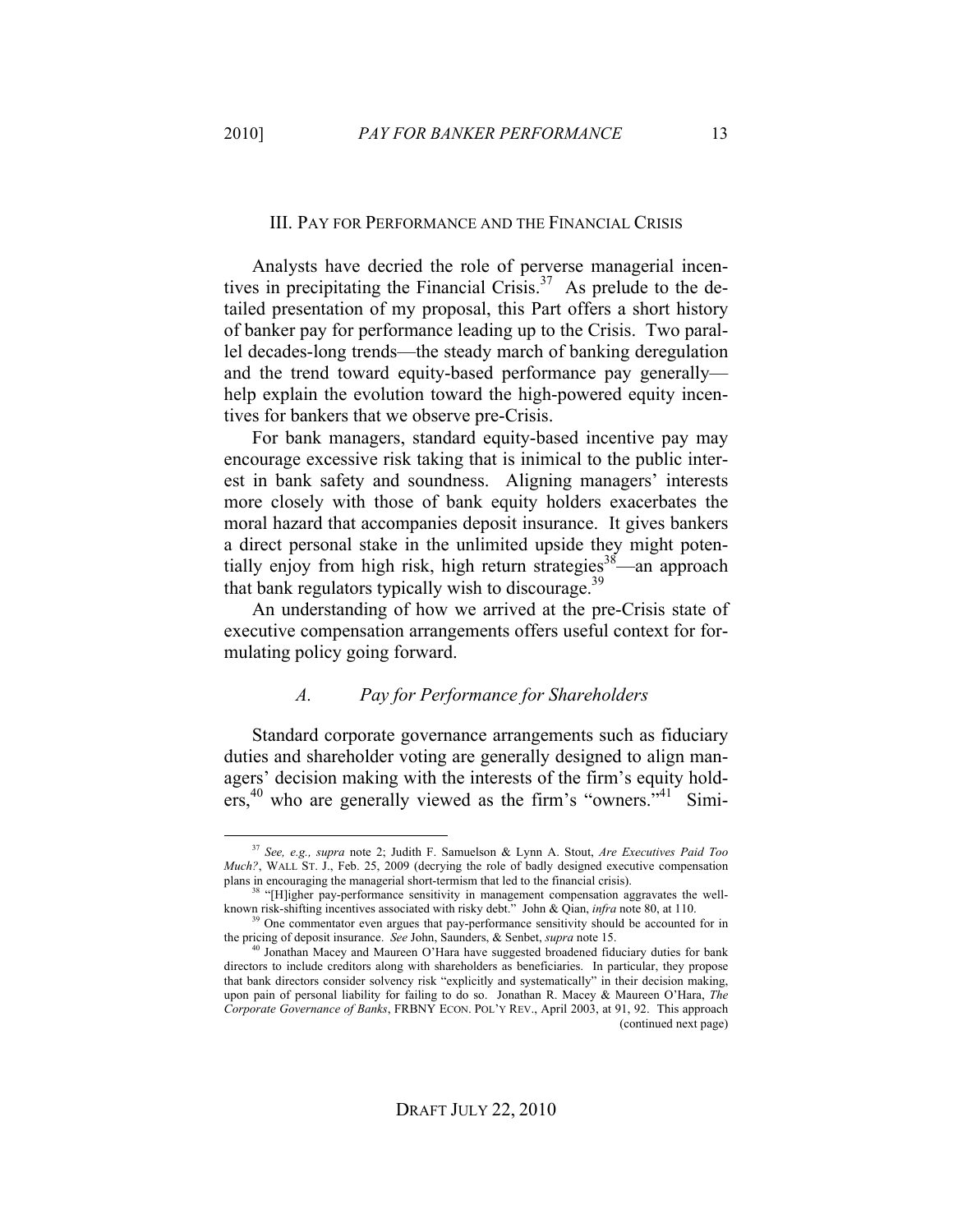larly, pay for performance—typically in the form of equity or equity-based options—intends to overcome managers' shirking and risk aversion in order to align their incentives with shareholders' more risk-preferring interests.<sup>42</sup>

The pay-for-performance movement of the 1990s led boards of directors and their compensation consultants to adopt equity-based compensation schemes. $43$  Tax code changes abetted this trend. $44$ As a result of these changes,  $45$  the percentage of executive compensation in the form of equity jumped from 37% to 55% in the ten years ending in 2003.<sup>46</sup> Pay-performance sensitivity for CEOs typically measured by the change in CEO wealth for every \$1,000 change in shareholder wealth $47$ —increased more than tenfold between 1980 and 1999.<sup>48</sup>

Consistent with the finance canon, however,  $49$  a greater managerial focus on improving shareholder returns means riskier in-

<sup>41</sup> N. Am. Catholic Educ. Programming Found. v. Gheewalla, 930 A.2d 92, 101 (Del. 2007) (referring to shareholders as the "owners" of the corporation).

 $42^4$  Over three decades ago, Jensen and Meckling explained the agency conflicts that accompany outside investment in a firm. Once outside equity holders are brought in as investors and firm managers own less than all the residual interests in the firm, managers have incentive to shirk because they enjoy only a fraction of the benefits of their effort. They must share with outside equity holders. Jensen & Meckling, *supra* note 24. Shirking becomes a problem because monitoring of managerial effort by outside investors may not be easy. In addition, managers with firm-specific human capital investments in their firm might be less willing to pursue risky but potentially profitable projects. Their undiversifiable human capital investments make them imperfect agents for diversified shareholders. Jensen & Murphy, *supra* note 10, at 138. With only fixed compensation, managers may also be tempted to build empires, since pay is typically associated with firm size. *Id.*

<sup>43</sup> *See, e.g., id.*; Michael C. Jensen & Kevin J. Murphy, *Performance Pay and Top-Management Incentives*, 98 J. POL. ECON. 225 (1990).

Since 1994, only the first \$1 million of non-performance based compensation for public company executives is deductible. Internal Revenue Code  $\S$  162(m). Ironically, these tax law changes were intended to *curb* total executive pay, but it has not worked out as planned. Gregg D. Polsky, *Controlling Executive Compensation Through the Tax Code*, 64 WASH. & LEE L. REV. 877 (2007 (explaining why § 162(m) has led to higher executive compensation and lower shareholder wealth, contrary to its original purposes).<br><sup>45</sup> Evidence suggests that the enactment of § 162(m) has reduced salaries and increased pay-

performance sensitivity. *See* Tod Perry & Mark Zenner, *Pay for Performance?: Government Regulation and the Structure of Compensation Contracts*, 62 J. FIN. 453 (2001).

46 Lucian Bebchuk & Yaniv Grinstein, *The Growth of Executive Pay*, 21 OXFORD REV. ECON. POL'Y 283, 289 & tbl. 4 (2005), *available at* http://ssnr.com/abstract=648682.

<sup>48</sup> Bengt Holmstrom & Steven N. Kaplan, *The State of US Corporate Governance: What's Right and What's Wrong?*, 15 J. APPLIED CORP. FIN. 8, 12 (2003).

<sup>19</sup> See supra note 24 and accompanying text.

may be problematic, however. Duties to multiple constituents may render bank managers accountable to no one. Jonathan R. Macey, *An Economic Analysis of the Various Rationales for Making Shareholders the Exclusive Beneficiaries of Corporate Fiduciary Duties*, 21 STETSON L. REV. 23, 31-36 (1991) (arguing that other constituency statutes merely render managers accountable to no one). More generally, corporate duties seem a rather blunt device for regulating risk taking, and may invite 20-20 hindsight litigation in the aftermath of a bank failure.

<sup>47</sup> *See* Jensen & Murphy, *Performance Pay*, *supra* note 43.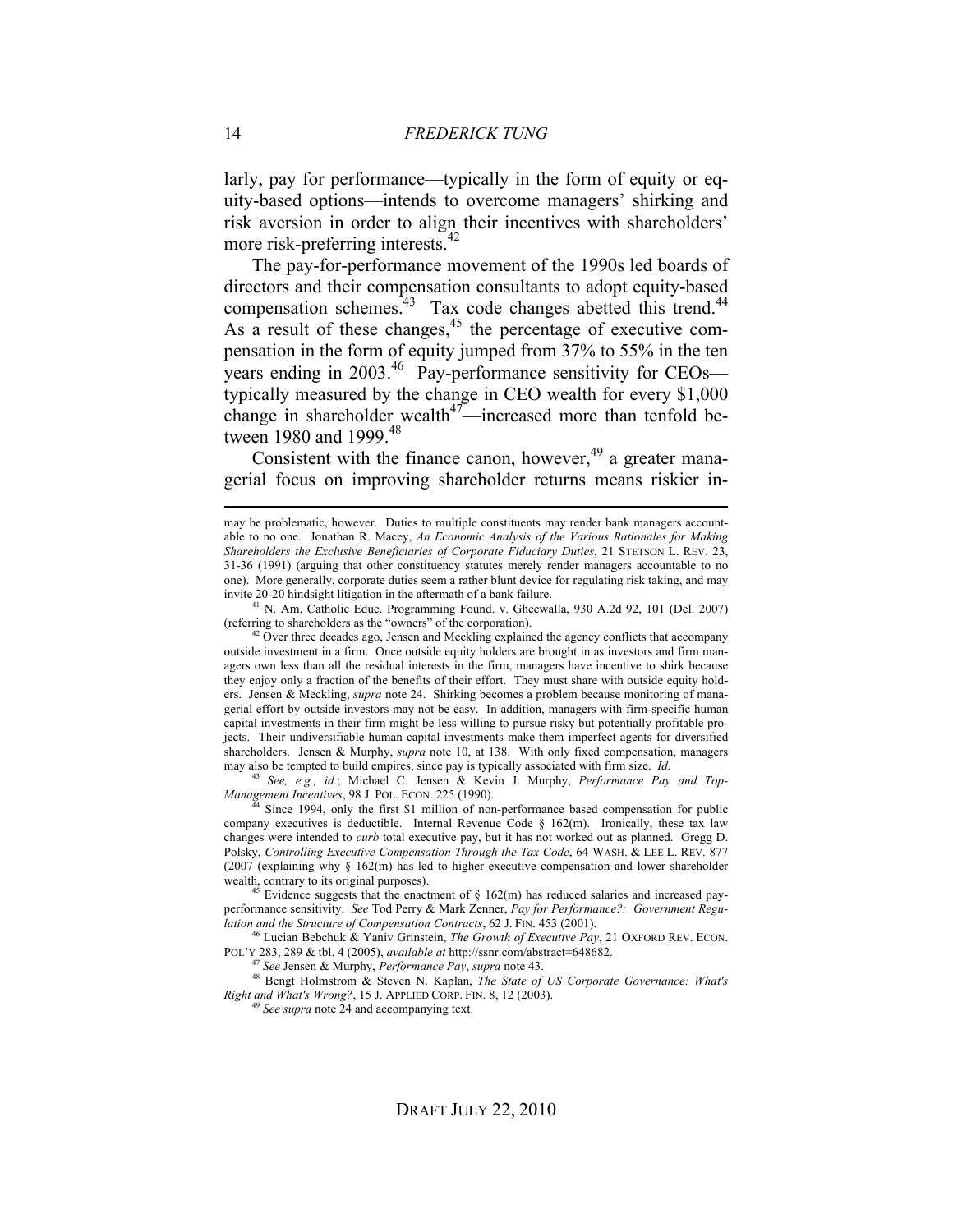vestment strategies that place more risk on creditors.<sup>50</sup> Whether pay for performance has been generally good for shareholders is the subject of some debate.<sup>51</sup> Nonetheless, compensation for bank officers before the Financial Crisis tracked the same basic shareholder-based incentive framework, and managers' equity stakes have been shown to be significantly correlated with bank returns and risk. $52$ 

#### *B. The Evolution of Incentive Pay for Bankers*

Banking deregulation and performance incentives for bank management have more or less gone hand-in-hand since the late 1970s. This is consistent with more general empirical and theoretical work showing an inverse relation between regulation and pay-performance sensitivity. Within and across regulated industries, regulation has been associated with lower pay-performance sensitivity in executive compensation, $5<sup>3</sup>$  and pay-performance sensitivity has generally increased with deregulation.<sup>54</sup>

 <sup>50</sup> Jensen & Meckling, *supra* note 24. One study finds, for example, that bond return premiums increase with managerial ownership. Elizabeth Strock Bagnani et al., *Managers, Owners, and the Pricing of Risky Debt: An Empirical Analysis*, 49 J. FIN. 453 (1994) (finding that among Fortune 500 companies, managerial ownership of between five- and twenty-five percent is associated with higher bond return premiums). Bond holders understand that managers more closely aligned with shareholder interests will tend to adopt riskier investment strategies in pursuit of higher shareholder returns. Because this increases risk to bond holders, rational bond holders demand higher premiums for this risk. *Id.*

<sup>&</sup>lt;sup>1</sup> For critical views, *see* LUCIAN BECHUK & JESSE FRIED, PAY WITHOUT PERFORMANCE: THE UNFULFILLED PROMISE OF EXECUTIVE COMPENSATION (2004); Lucian Arye Bebchuk, Jesse M. Fried, & David I. Walker, *Managerial Power and Rent Extraction in the Design of Executive Compensation*, 69 U. CHI. L. REV. 751 (2002); Charles M. Yablon, *Overcompensating: The Corporate Lawyer and Executive* Pay, 92 COLUM. L. REV. 1867 (1992) (reviewing GRAEF CRYSTAL, IN SEARCH OF EXCESS (1991).

<sup>52</sup> Anthony Saunders, Elizabeth Strock, and Nickolaos G. Travlos, *Ownership Structure, Deregulation and Bank Risk-Taking*, 45 J. FIN. 643 (1990). *See also* Rüdiger Fahlenbrach & René M. Stulz, *supra* note 4, at 1 (finding that better alignment of CEO incentives with shareholder interests is associated with worse firm performance in the credit crisis). 53 *E.g.,* Clifford W. Smith, Jr. & Ross L. Watts, *The Investment Opportunity Set and Corporate* 

*Financing, Dividend, and Compensation Policies*, 32 J. FIN. ECON. 263 (1992) (using industry-level data from 1965-1985 to show that firms in regulated industries—insurance, banking, and gas and electric utilities—have lower executive compensation than in unregulated industries and make less use of stock and bonus plans); Paul Joskow, Nancy Rose, & Andrea Shepard, *Regulatory Constraints on CEO Compensation*, BROOKINGS PAPERS ON ECONOMIC ACTIVITY: MICROECONOMICS 1 (1993) (showing lower levels of CEO pay and lower pay-performance sensitivity for regulated firms than for unregulated firms). 54 Stacey R. Kole & Kenneth M. Lehn, *Deregulation and the Adaptation of Governance Struc-*

*ture: the Case of the U.S. Airline Industry*, 52 J. FIN. ECON. 79, 100 (1999) (finding that the value of airline CEO stock option grants increased after deregulation, and that this impact of deregulation increased over time); R. Glenn Hubbard & Darius Palia, *Executive Pay and Performance: Evidence*  (continued next page)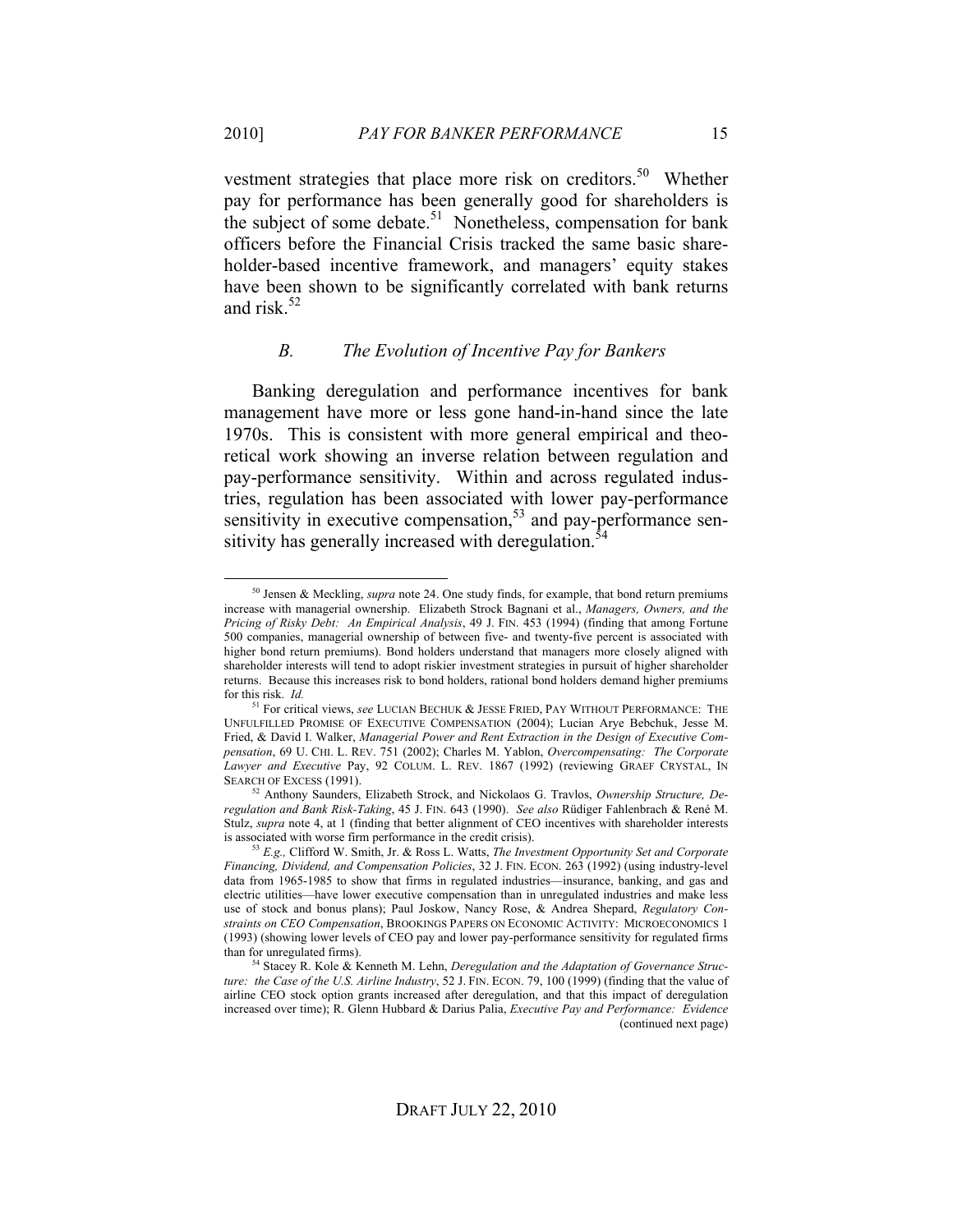A prevailing agency theory explanation is that deregulation facilitates competition, which creates growth opportunities within the deregulated industry and increases managerial discretion.<sup>55</sup> In this environment, investors may prefer to offer managers more powerful performance incentives for risk taking in pursuit of these new growth opportunities.<sup>56</sup> At the same time, greater growth options make monitoring more difficult for outsider directors and shareholders, so incentive compensation is relied upon to bond managers to shareholder interests.<sup>57</sup> In the banking industry, deregulation has led to significant increases in growth opportunities, so it makes sense that increased pay-performance sensitivity should have accompanied the deregulation that occurred over the last four decades.

States began to deregulate intrastate branching and interstate banking in the late 1970s.<sup>58</sup> Before that, commercial banking was a relatively clubby, cozy business, with banks operating in fairly protected, geographically segmented markets.<sup>59</sup> Not only was in-

 $\overline{a}$ 

*from the U.S. Banking Industry*, 39 J. FIN. ECON. 105 (1995) (finding a positive association between bank CEO pay and firm performance in the 1980s and a stronger association in deregulated mar-

kets).55 Smith & Watts, *supra* note 53, at 275-76.

<sup>56</sup> Vicente Cuñat and Maria Guadalupe, *Executive Compensation and Competition in the Banking and Financial Sectors*, 33 J. BANKING & FIN. 495, 496 (2009); M. Raith, *Competition, Risk and Managerial Incentives*, 93 AMER. ECON. REV. 1425 (2003).

*Id.* at 276; Eaton & Rose (1983).

<sup>58</sup> Crawford, Ezzell, & Miles, *supra* note 59, at 233 (noting that most states required reciprocity); Hubbard & Palia, *supra* note 54 (describing state-level deregulation of interstate banking beginning in the early 1980s). <sup>59</sup> Consistent with agency theory, incentive pay was small relative to fixed compensation.

Growth opportunities were relatively few, so there was little need to spur risk taking with incentive compensation. Anthony J. Crawford, John R. Ezzell, & James A. Miles, *Bank CEO Pay-Performance Relations and the Effects of Deregulation*, 68 J. BUS. 231 (1995) (finding no statistically significant relation between CEO salary and bonus and shareholder wealth and no statistically significant pay-performance sensitivity of CEO option holdings prior to deregulation, with 1982 as a pivotal year); Joel F. Houston & Christopher James, *CEO Compensation and Bank Risk: Is Compensation in Banking Structured to Promote Risk Taking?*, J. MONETARY ECON. 405, 407 (1995) (finding lower bank CEO stock holdings and less reliance on option-based compensation than in other industries, reflecting differences in investment opportunities, for banks from 1980-1990). *See also* Hubbard & Palia, *supra* note 54, at 108 (noting that increased competition from bank deregulation requires a more capable CEO and higher and more responsive pay). This all changed with deregulation, which brought increased competition to commercial banking, as well as more performance-based pay for bank executives and increased pay-performance sensitivity. Crawford, Ezzell, & Miles, *supra* note 59 (investigating bank CEO compensation from 1976-1988); Hubbard & Palia, *supra* note 54 (examining bank CEO pay in the 1980s); Cuñat and Guadalupe, *supra* note 56 (testing effects of banking deregulation from 1992-2002).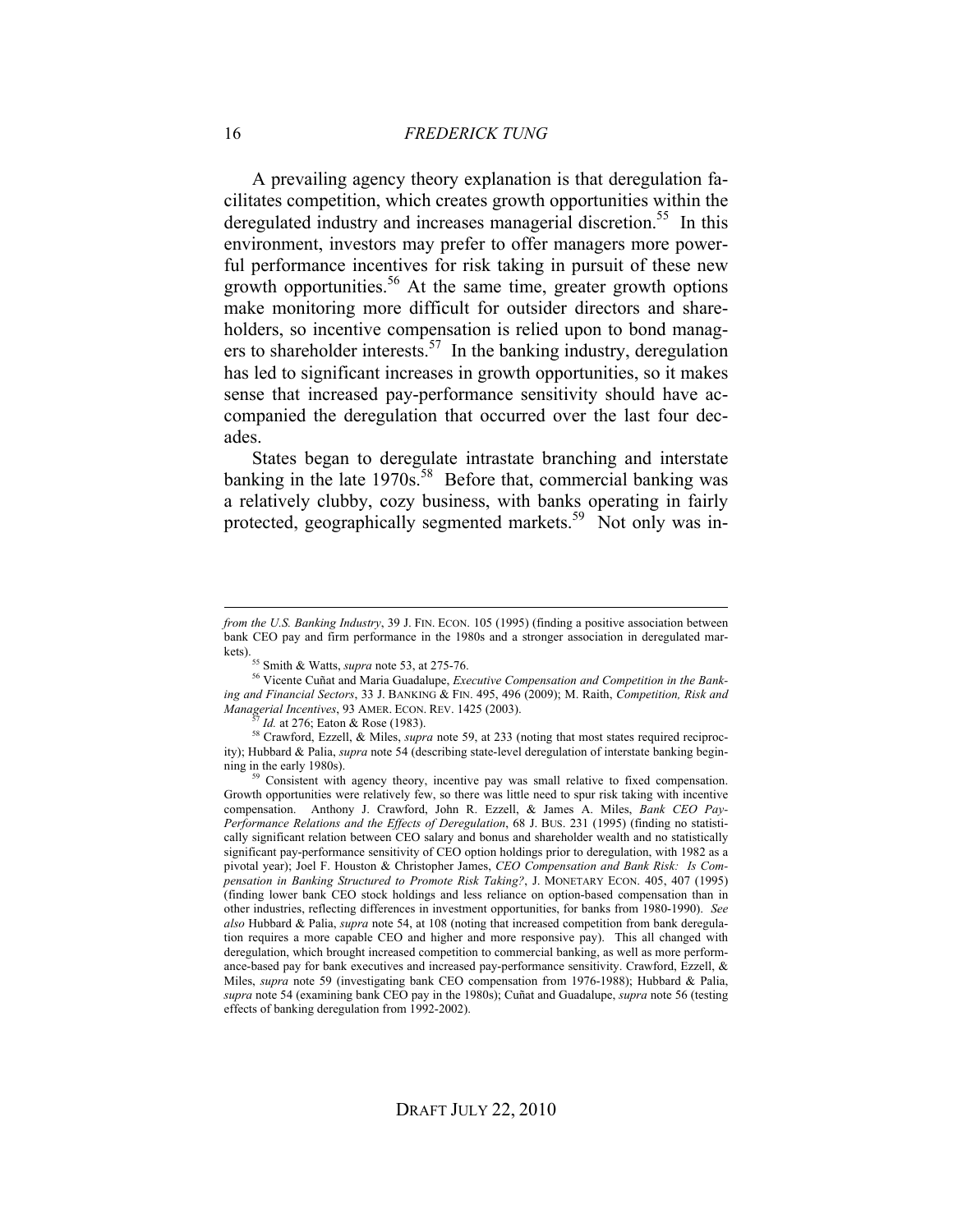terstate banking not permitted,<sup>60</sup> but most states limited the size and geographical scope of banks operating within their borders.<sup>61</sup> These constraints effectively limited the territorial scope of competition, carving up banking markets within each state. At the start of banking deregulation, only twelve states allowed unrestricted branching.<sup>62</sup> By 1990, thirty-eight states and the District of Columbia had removed all intrastate branching restrictions.<sup>63</sup>

Interstate banking received a boost at the federal level in 1982: an amendment to the Bank Holding Company Act sanctioned interstate acquisition of failed banks and thrifts regardless of state law.<sup>64</sup> Many states followed by entering into reciprocal multistate agreements freely allowing bank acquisitions among participant states. By 1989, forty-four states and the District of Columbia allowed some interstate banking.<sup>65</sup>

Continuing this trend, the Riegle-Neal Act (RNA) formally unleashed interstate banking across all states in 1994.<sup>66</sup> Then in 1999, the Gramm-Leach-Bliley Financial Services Modernization Act (GLB) formally repealed the Depression-era barriers among banking, insurance, and securities activities. This allowed for the formation of multi-line financial services firms in the form of bank holding companies. $^{67}$  These important deregulatory statutes pushed commercial banks further out of their cozy protected markets,<sup>68</sup> forcing them not only to compete with one another across

<sup>&</sup>lt;sup>60</sup> States enjoyed the power to block interstate banking under the Douglas Amendment to the 1956 Bank Holding Company Act, which barred a bank holding company from acquiring a bank outside its home state without the approval of the target bank's state.

<sup>&</sup>lt;sup>61</sup> In "unit" banking states, branching was strictly prohibited. In effect, each bank was permitted only one place of business—its unit bank—within the state. Other states allowed only limited branching.

<sup>62</sup> K.J. Stiroh & P. E. Strahan, *Competitive Dynamics of Deregulation: Evidence from US Banking*, 35 J. MONEY, CREDIT, & BANKING 801, 806 (2003).

<sup>63</sup> *Id.*at 808, tbl. 1.

<sup>64</sup> Garn-St. Germain Act. *See also* Kroszner & Strahan at 1442 (1999). The range of permissible products that depository institutions could offer was broadened in 1980. Garn-St. Germain Depository Institutions Act (1982) (commercial banks); Depository Institution Deregulation and Monetary Control Act (1980) (nonbanks). Federal interest rate ceilings were phased out in the early 1980s. DIDMCA at

<sup>65</sup> Stiroh & Strahan, *supra* note 62 at 808, tbl. 1.

<sup>&</sup>lt;sup>66</sup> Interstate Banking and Branching Efficiency Act.

<sup>67</sup> Gramm-Leach-Bliley Act. Before GLB, bank holding company structures were permitted through the regulatory discretion of federal banking regulators. Jonathan R. Macey, *The Business of Banking: Before and After Gramm-Leach-Bliley*, 25 J. CORP L. 691, 692 (2000). Perhaps the most significant effect of GLB was to allow investment banks to acquire commercial banks. Commercial banks were already being allowed by regulators to acquire investment banking operations by the time of GLB's passage. *Id.* at 694.

<sup>68</sup> Cuñat & Guadalupe, *supra* note 56, at 497.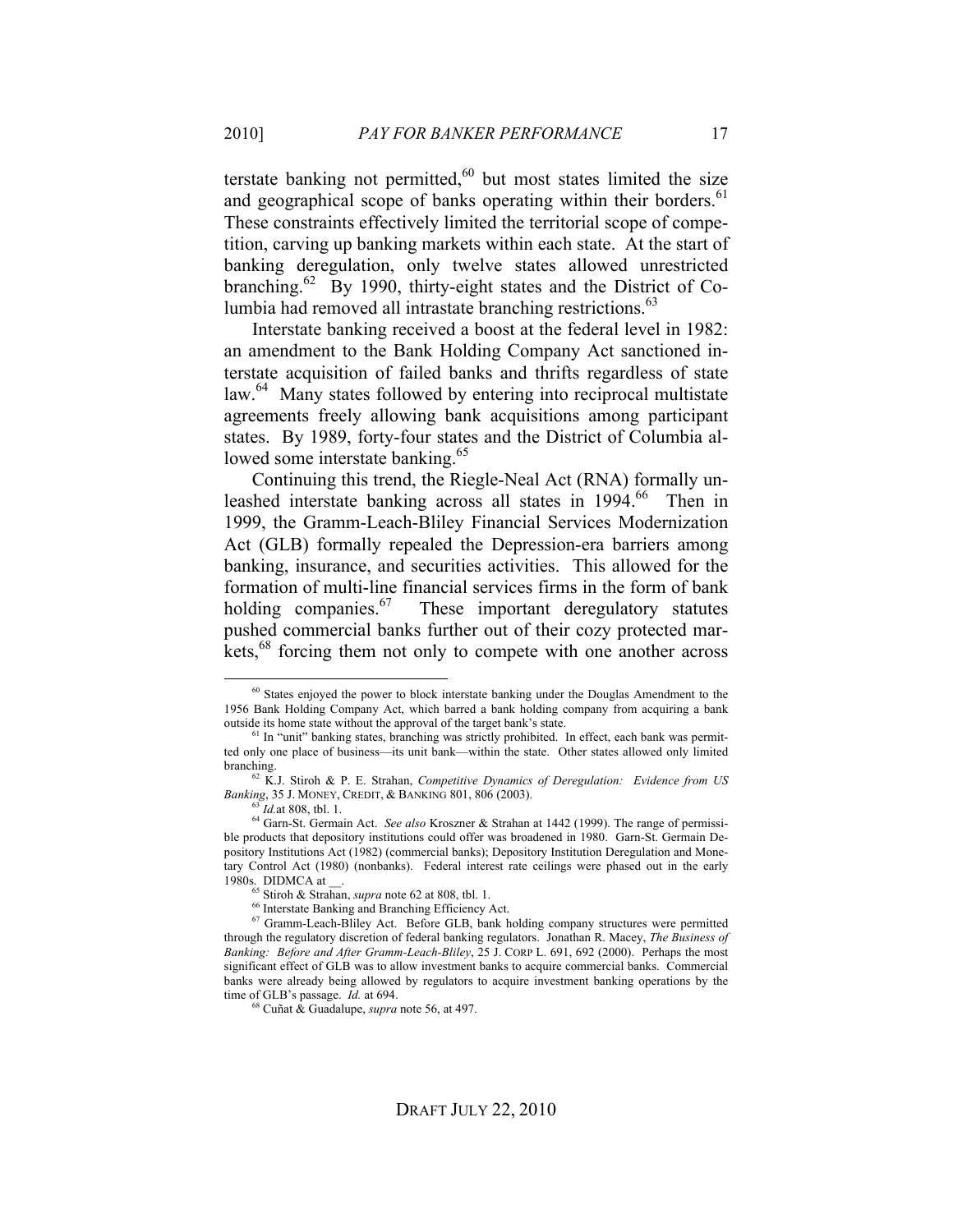state lines,<sup>69</sup> but also to compete with diversified financial firms with insurance and securities businesses as well as traditional commercial banking.

Deregulation had salutary pro-competitive effects, $70$  and empirical studies bear out the agency theory predictions for banker compensation discussed earlier. Increased competition led to greater growth opportunities in commercial banking, and shareholders wished to incentivize their managers to pursue these opportunities.<sup>71</sup> Pay-performance sensitivity for bank CEOs increased significantly.72

Studies show that bank managers performed better with higher insider stock ownership in the 1980s, especially in deregulated markets.<sup>73</sup> Consistent with agency theory, however, and borne out

For example, relative to other financial company executives, following the passage of the RNA, commercial bank executives enjoyed an additional thirty-six cent increase in option value for every \$1,000 increase in shareholder value. Cuñat & Guadalupe, *supra* note 56, at 503. After GLB's passage, pay-performance sensitivity for financial executives' total pay saw a marginal increase of 24% relative to executive pay in nonfinancial service sectors, which amounted to an additional six cents in total pay for every dollar increase in shareholder wealth. *Id.* at 502. While total pay increased only marginally with the 1990s deregulation, its composition changed dramatically. Total fixed compensation fell, but incentive pay rose, becoming a larger share of total pay. *Id.* To test for effects of the RNA, the study compared bank executive compensation with a control group of other financial companies both before and after bank deregulation. *Id.* at 497. With respect to GLB, the study compared financial sector executive compensation with compensation of executives in the remaining service sectors in the economy. *Id.* at 498.

Crawford, Ezell, and Miles also find some evidence that CEO pay-performance sensitivity increased more at less well-capitalized banks after deregulation, suggesting more severe moral hazard problems at these riskier banks. Crawford, Ezzell, & Miles, *supra* note 59, at 233.<br><sup>73</sup> R. Glenn Hubbard & Darius Palia, *Executive Pay and Performance: Evidence from the U.S.* 

*Banking Industry*, 39 J. Fin. Econ. 105 (1995) (finding a positive association between bank CEO pay and performance in the 1980s and a stronger association in deregulated markets); Rebel A. Cole & Hamid Mehran, *The Effect of Changes in Ownership Structure on Performance: Evidence from the Thrift Industry*, 50 J. Fin. Econ. 291 (1998) (measuring stock returns for publicly traded thrifts that converted from mutual to stock ownership from 1983-1987).

<sup>&</sup>lt;sup>69</sup> On the heels of the RNA, the total number of bank branches per capita in the US increased, as did the average number of banks operating at the state level and the average number of states in which a bank operated. Astrid A. Dick, *Nationwide Branching and Its Impact on Market Structure, Quality, and Bank Performance*, 79 J. BUS. 567 (2006).

The costs and pricing of banking services fell. Jith Jayaratne & Philip E. Strahan, *Entry Restrictions, Industry Evolution, and Dynamic Efficiency: Evidence from Commercial Banking*, 41 J. L. & ECON. 239 (1998). States that dismantled intrastate branching restrictions saw faster growth after deregulation. Jith Jayaratne & Philip E. Strahan, *The Finance-Growth Nexus: Evidence from Bank Branch Deregulation*, 111 Q. J. ECON. 639 (1996). Interstate competition also led to reallocation of assets to more efficient banks. Stiroh & Strahan, *supra* note 62, at 804.

<sup>&</sup>lt;sup>1</sup> Crawford, Ezzell, & Miles, *supra* note 59, at 232.

<sup>&</sup>lt;sup>72</sup> *Id.* at 232 (finding significant increases in pay-performance sensitivity changes as to salary plus bonus, stock options, and stock ownership between 1976-1988); Cuñat & Guadalupe, *supra*  note 56, at 496 (investigating the 1992-2002 period); Elijah Brewer III, William Curt Hunter, & William Jackson III, Deregulation and the Relationship Between Bank CEO Compensation and Risk-Taking, Federal Reserve Bank of Chicago Working Paper WP 2003-32, *available at*  http://ssrn.com/abstract=486985.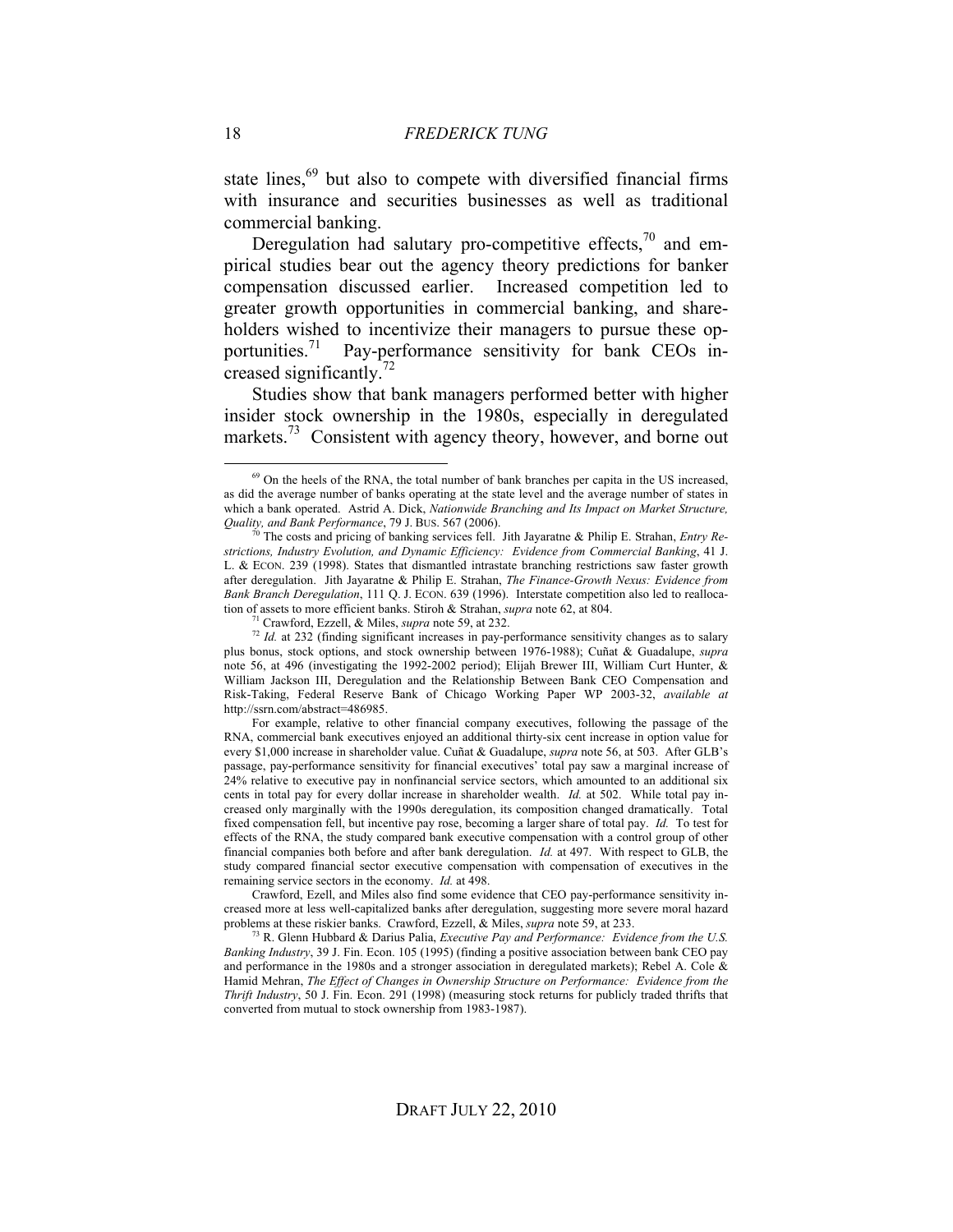by subsequent experience in the Financial Crisis, studies of past deregulatory periods show that risk taking may also be exacerbated in less regulated markets when bank directors and officers own large equity stakes,  $^{74}$  especially when the banks are under financial stress.<sup>7</sup>

#### *C. Banker Pay Preceding the Crisis*

By the time of the Financial Crisis, the incentive pay structure for bankers had come to resemble the standard shareholder-wealthmaximizing approach to compensation used in unregulated industries. Bankers' pay immediately before the Crisis was substantial and mostly performance based. It was also more equity laden relative to inside debt than for non-financial firms.

As of the end of 2006, total bank holding company CEO pay averaged \$7.9 million, and less than 10% of it was in the form of fixed salary. The rest was performance based.<sup>76</sup> Over 70% of BHC CEOs received equity compensation in 2006, and among them, equity compensation accounted for almost half of their total pay on average.<sup>77</sup> As or more important, in addition to annual compensation, these CEOs already held large equity stakes in their firms. Given their size, these equity portfolios generally have much stronger incentive effects than annual compensation.<sup>78</sup> The average BHC CEO's equity portfolio was worth \$88.1 million, over ten times larger than the CEO's total annual compensation, and over twenty times larger than the value of annual equity-based

 <sup>74</sup> Saunders et al., *supra* note 52 (1990) (finding greater risk taking in publicly traded banking organizations, during the 1979-1982 period of relative deregulation, when managers hold larger equity stakes); Ronald C. Anderson & Donald R. Fraser, *Corporate Control, Bank Risk Taking, and the Health of the Banking Industry*, 24 J. BANKING & FIN. 1838 (2000) (finding a positive association between management shareholdings and greater bank-specific risk during the late 1980s, when banks were relatively less regulated and the industry was under stress).

Anderson & Fraser, *supra* note 74, at 1397.

<sup>76</sup> Fahlenbrach & Stulz, *supra* note 4, at 7. Performance based pay in their study includes both equity-based compensation and cash bonuses for performance achievements. Their sample, constructed from financial firms with compensation data in Standand and Poors' ExecuComp database, is dominated by large banks, though a few securities firms are also included. *Id.* at 22, app. B. The median firm has assets worth \$15.5 billion, and mean asset value is \$129.3 billion. *Id.* at 6. 77 *Id.*

<sup>78</sup> Brian J. Hall & Jeffrey B. Liebman, *Are CEOs Really Paid Like Bureaucrats?*, 113 Q. J. ECON. 653 (1998); John E. Core & Wayne Guay, *The Use of Equity Grants to Manage Optimal Equity Incentive Levels,* 28 J. ACCT'G & ECON. 151 (1999).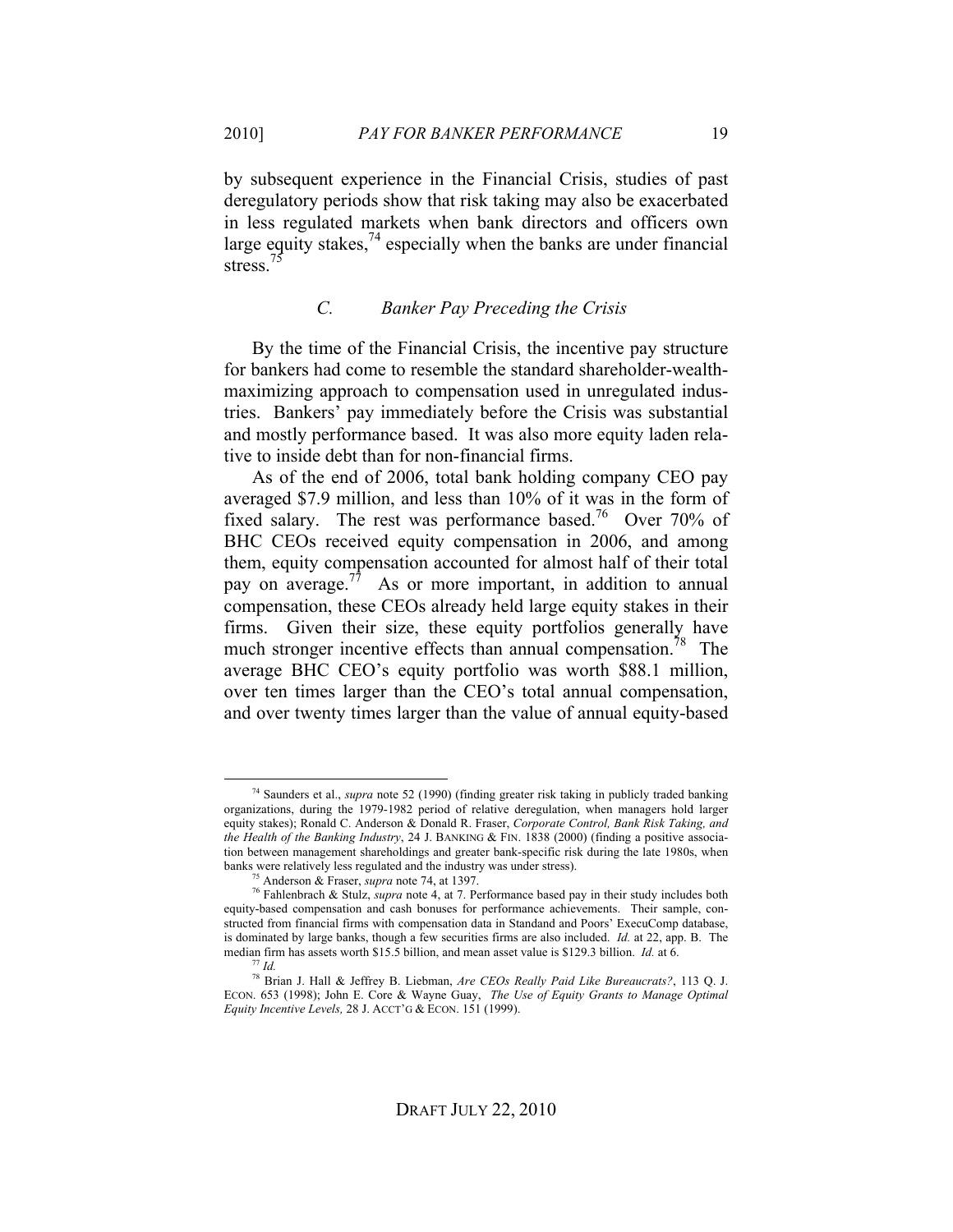compensation.<sup>79</sup> The average BHC CEO's share holdings amounted to  $1.6\%$  of the firm's outstanding shares.<sup>80</sup> The median BHC CEO also held more equity, less inside debt, and more equity relative to inside debt than the median CEO for non-financial  $firms.<sup>81</sup>$ 

Pay statistics mid-Crisis are consistent with this picture. As of June 2008—in the lull between Bear Stearns' collapse in March and the traumatic few weeks of September when Lehman Brothers filed for bankruptcy and Fannie Mae, Freddie Mac, and AIG were taken over by the government—BHC CEO compensation remained equity-fueled and generous. Among twenty-four of the largest bank holding companies, annual CEO compensation ranged as high as \$73 million, with 10 CEOs making in excess of \$10 million.<sup>82</sup> As shown in Figure 1, CEOs of seventeen of these BHCs received over half their total compensation in the form of incentive pay.83 The average percentage of incentive pay for the group was 61.4% of total compensation, with the median at 70.5%.

 <sup>79</sup> Fahlenbrach & Stulz, *supra* note 4, at 8. Twenty CEOs out of the ninety-five in the sample held equity stakes in their firms worth more than \$100 million. Richard Fuld's equity stakes in Lehman Brothers exceeded \$1 billion; James Caynes of Bear Stearns held equity stakes in his firm worth \$953 million. *Id.*

<sup>&</sup>lt;sup>80</sup> *Id.* at 9. Including delta-weighted options, the CEO's ownership share increased to 2.4%. That is, for every \$1,000 increase in shareholder wealth, the CEO's wealth would increase by \$24. *Id.* By comparison, John & Qian found average annual CEO share holdings of 1.38% in a sample of over 600 CEO-years for commercial banks from 1992-2000. Kose John & Yiming Qian, *Incentive Features in CEO Compensation in the Banking Industry*, FRBNY ECON. POL'Y REV., April 2003, at 112 tbl. 1.

<sup>81</sup> Tung & Wang, *supra* note 9.

<sup>82</sup> Richard Shaw, Bank Executive Compensation and the Bailout (citing data from The Corporate Library, June 2008), available at www.qvmgroup.com/invest/archives/626 (visited January 29, 2010). The bank holding companies were the constituents of Keefe Bruyette  $\&$  Woods' Large Bank Index as of June 2008.

<sup>83</sup> *Id.*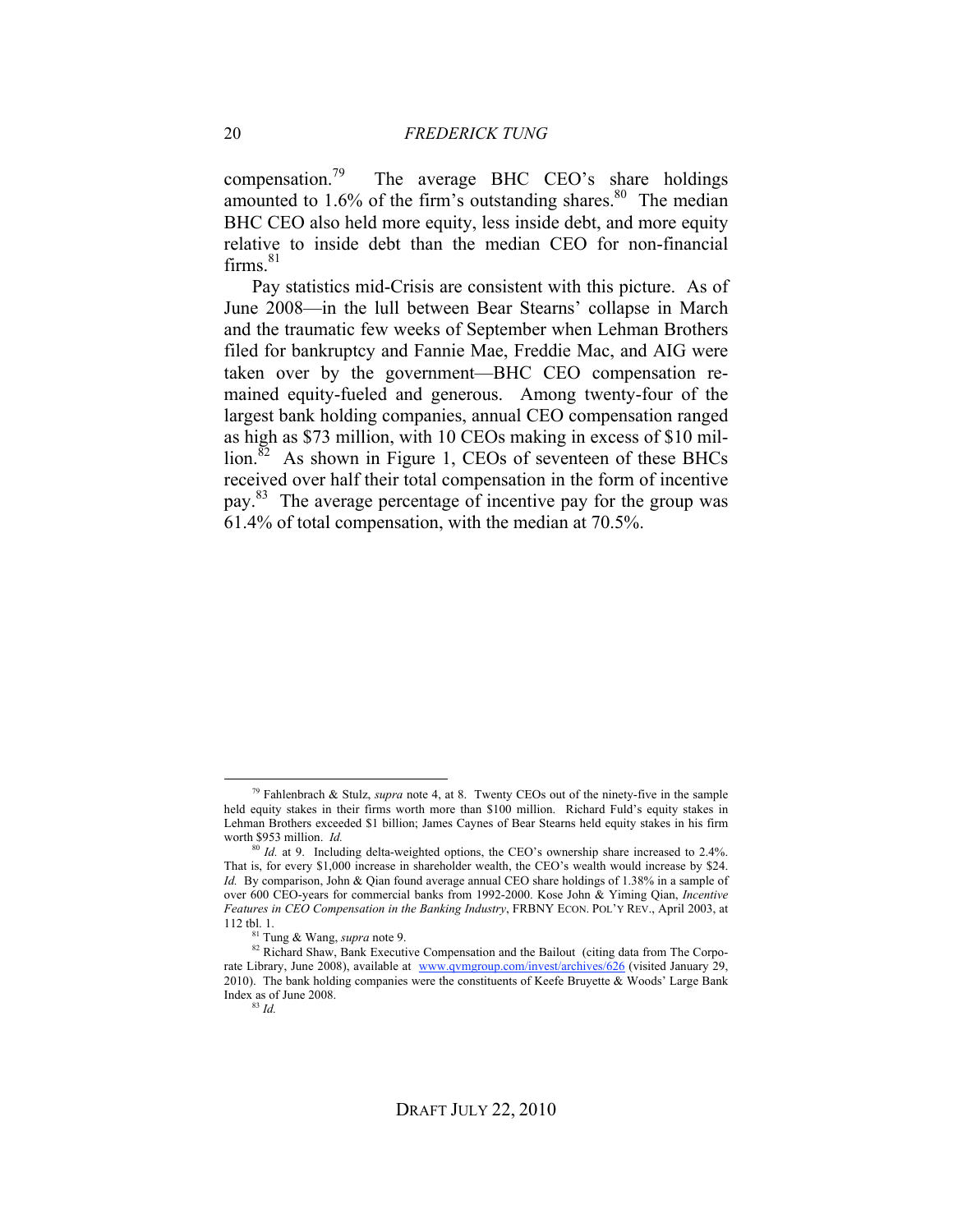

FIGURE 1

#### *D. Post-Crisis Pay Constraints*

Though bank regulators have since 1991 enjoyed the explicit authority to regulate bankers' pay to guard against excessive risk taking,84 this authority was seldom used before the Financial Crisis and never targeted at the large money center banks that have been the focus of the Financial Crisis.<sup>85</sup> With its Troubled Asset Relief Program  $(TARP)$ ,  $86$  the Treasury department attempted to rein in

<sup>&</sup>lt;sup>84</sup> FDICIA empowers regulators to take enforcement action against compensation practices that might be unsafe or unsound banking practices; see *infra* note 199 and accompanying text; including not only compensation that is excessive but also compensation that creates incentives for excessive risk taking. Heidi Mandanis Schooner, *Refocusing Regulatory Limitations on Banks' Compensation Practices*, 37 B.C.L. REV. 861, 867-68 (1996). Even before 1991, regulators might deem excessive compensation an unsafe or unsound banking practice. *See infra* note 199.

<sup>&</sup>lt;sup>85</sup> At one level, this historical lack of intervention is not surprising. When institutions are profitable and the economy is growing, regulatory tinkering with executive compensation is politically difficult. Others have noted these cyclicality problems and called for countercyclical approaches to regulation. *See* Raghuram Rajan, *Cycle-Proof Regulation*, THE ECONOMIST, April 8, 2009, *available at http://www.economist.com/businessfinance/displayStory.cfm?story\_id=13446173.* As this Financial Crisis has taught us, bank executive compensation is an especially important place to start thinking about countercyclical regulation.

<sup>&</sup>lt;sup>86</sup> In the immediate aftermath of government takeovers at Fannie Mae, Freddie Mac, and AIG and the bankruptcy of Lehman Brothers, Congress passed the Emergency Economic Stabilization Act (EESA) in October 2008. Pub. L. No. 110-343, 122 Stat. 3765 (2008). EESA authorized the (continued next page)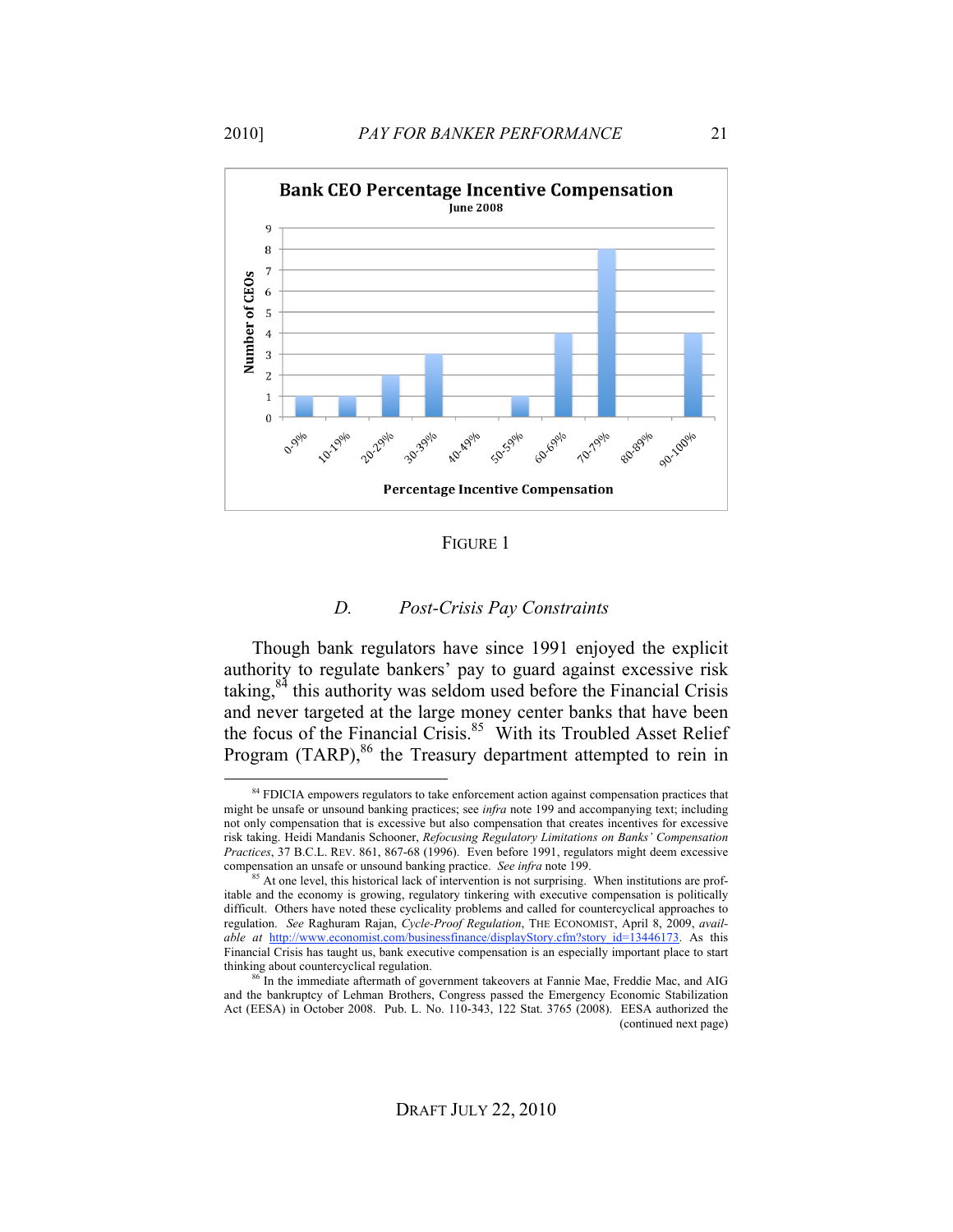some of the perceived excess at firms receiving TARP aid, though TARP rules only vaguely address the perverse risk taking incentives at work.

These rules impose both corporate governance changes and substantive constraints on pay structure, including prohibitions on golden parachute payments and on compensation that encourages "unnecessary and excessive risks."<sup>87</sup> In addition, the Treasury Department appointed Kenneth Feinberg to serve as a special master to oversee pay packages at TARP recipient institutions.<sup>88</sup> Feinberg has slashed cash salaries in favor of long-term stock grants.<sup>89</sup>

The Federal Reserve proposed much broader but similarly structured oversight of all incentive compensation arrangements at all of its regulated institutions,<sup>90</sup> and not just TARP recipients.

88 Feinberg's primary role is to monitor compensation practices at firms receiving "exceptional financial assistance," namely AIG, Bank of America, Citigroup, General Motors Co., GMAC Inc., Chrysler Group LLC, and Chrysler Financial. Recently, he nixed the multimillion dollar pay package of Ken Lewis, the retiring CEO of Bank of America, as well as slashing salaries of hundreds of other employees in these seven firms. Deborah Solomon & Dan Fitzpatrick, *Pay Czar to Slash Compensation at Seven Firms*, WALL ST. J. A1, October 22, 2009.

<sup>99</sup> *Id.* (describing cash salary cap of \$500,000 and the use of "salary stock" that cannot be sold for at least four years); Steven Brill, *What's a Bailed-Out Banker Really Worth?*, N.Y. TIMES MAGA-ZINE, January 3, 2009, at 32 (same). Of the original seven, Citigroup, Wells Fargo, and Bank of America have arranged to pay off their TARP funds. *Id.* at 32, 34 (noting that Citigroup and Bank of America will no longer be subject to Feinberg's oversight after their TARP funds are repaid); Jessica Papini, *Analysts: Wells Fargo TARP Repayment Dilutive But Positive*, WALL ST. J., December 15, 2009, *available at* http://online.wsj.com/article/BT-CO-20091215-711579.html (describing analysts' reaction to the news of Wells Fargo's repayment of its \$25 billion in TARP funds).

90 Damian Paletta & Jon Hilsenrath, *Bankers Face Sweeping Curbs on Pay*, WALL ST. J. A1, September 18, 2009. Bank holding companies are the major institutions regulated by the Federal Reserve. The largest banks are owned by bank holding companies.

The G-20 group of important industrial and developing countries has also endorsed a set of compensation guidelines for financial institutions issued by the Financial Stability Board, a coalition of national financial authorities and international financial institutions. Financial Stability Board, (continued next page)

Treasury Department to spend \$700 billion to shore up the nation's financial system, pursuant to which the Treasury Department devised TARP. The following February, Congress enacted the American Recovery and Reinvestment Act (ARRA), Pub. L. No. 111-5, 123 Stat. 115 (2009), which amended EESA by imposing significant new restrictions on executive compensation for firms receiving TARP financial assistance. Pursuant to ARRA authorization, both the Treasury Department and the Securities and Exchange Commission promulgated rules implementing ARRA's executive compensation restrictions.

<sup>87</sup> ARRA § 7001 (describing executive compensation limits). A golden parachute is essentially a generous severance arrangement. The rules also limit bonus payments, retention awards, and incentive compensation to CEOs and other highly compensated employees. U.S. Dep't of Treasury, Interim Final Rule on TARP Standards for Compensation and Corporate Governance, June 10, 2009, *available at*: http://www.treas.gov/cgi-bin/redirect.cgi?http://www.treas.gov/press/releases/reports/ ec%20ifr%20fr%20web%206.9.09tg164.pdf. For example, incentive compensation is required to be in the form of restricted stock that does not vest until government loans are repaid. *Id.* Tax grossups for highly compensated employees are also prohibited. *Id.* With a tax gross-up, the employer firm covers its employee's income tax liabilities relating to her compensation. The rules also require that the firm's Compensation Committee conduct a semiannual review of employee compensation plans to assess the risks posed to the institution. *Id.*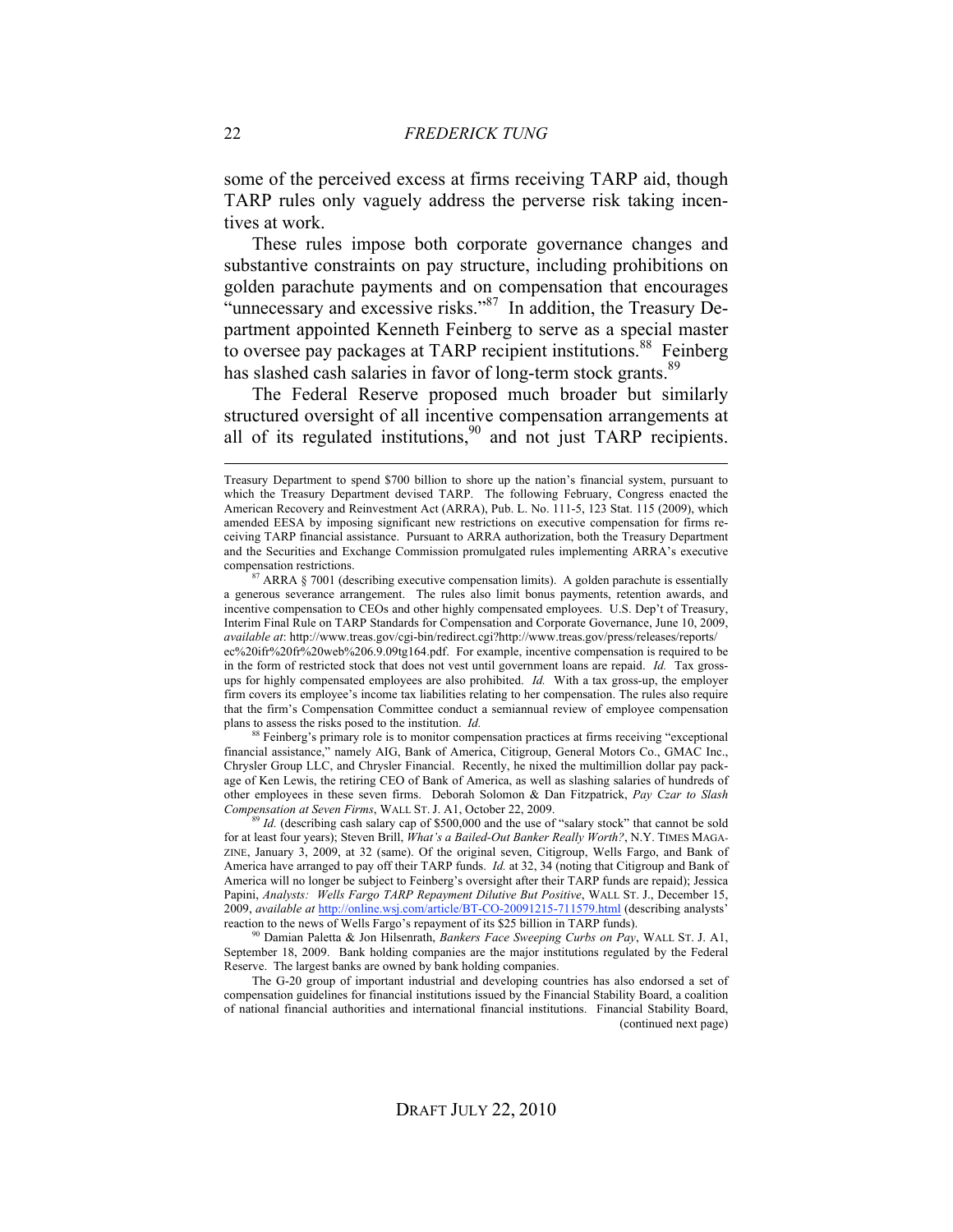According to the Federal Reserve's proposed guidance, incentive compensation at banking organizations should:

(a) provide employees incentives that do not encourage excessive risk-taking beyond the organization's ability to effectively identify and manage risk;

(b) be compatible with effective controls and risk management; and

(c) be supported by strong corporate governance, including active and effective oversight by the organization's board of directors. 91

Concurrent with its issuance of this new guidance on compensation, the Federal Reserve announced a supervisory initiative to review of pay practices at all of its regulated entities.<sup>92</sup>

While these government efforts constrain or prohibit certain pay practices felt to be most egregious in terms of enabling either too much pay or excessive risk taking, many of the prescriptions are vague, and on the whole, they lack a positive theory for what banker pay *should* look like.<sup>93</sup> The next Part discusses my approach.

FSB Principles for Sound Compensation Practices: Implementation Standards, September 25, 2009, *available at:* http://www.financialstabilityboard.org/publications/r\_090925c.pdf.

<sup>&</sup>lt;sup>91</sup> Federal Reserve System, Proposed Guidance on Sound Incentive Compensation Policies 5 (cite Fed Reg. date). 92 Pursuant to this initiative, the Federal Reserve commenced (i) a coordinated review of incen-

tive compensation practices at twenty-eight large, complex banking organizations (LCBOs); and (ii) a review of incentive compensation practices at regional, community, and other banking organizations not classified as LCBOs as part of the regular risk-focused examination process. *Id.* at 8.

<sup>&</sup>lt;sup>93</sup> The exception is Pay Czar Kenneth Feinberg's approach, which I discuss in Part \_\_.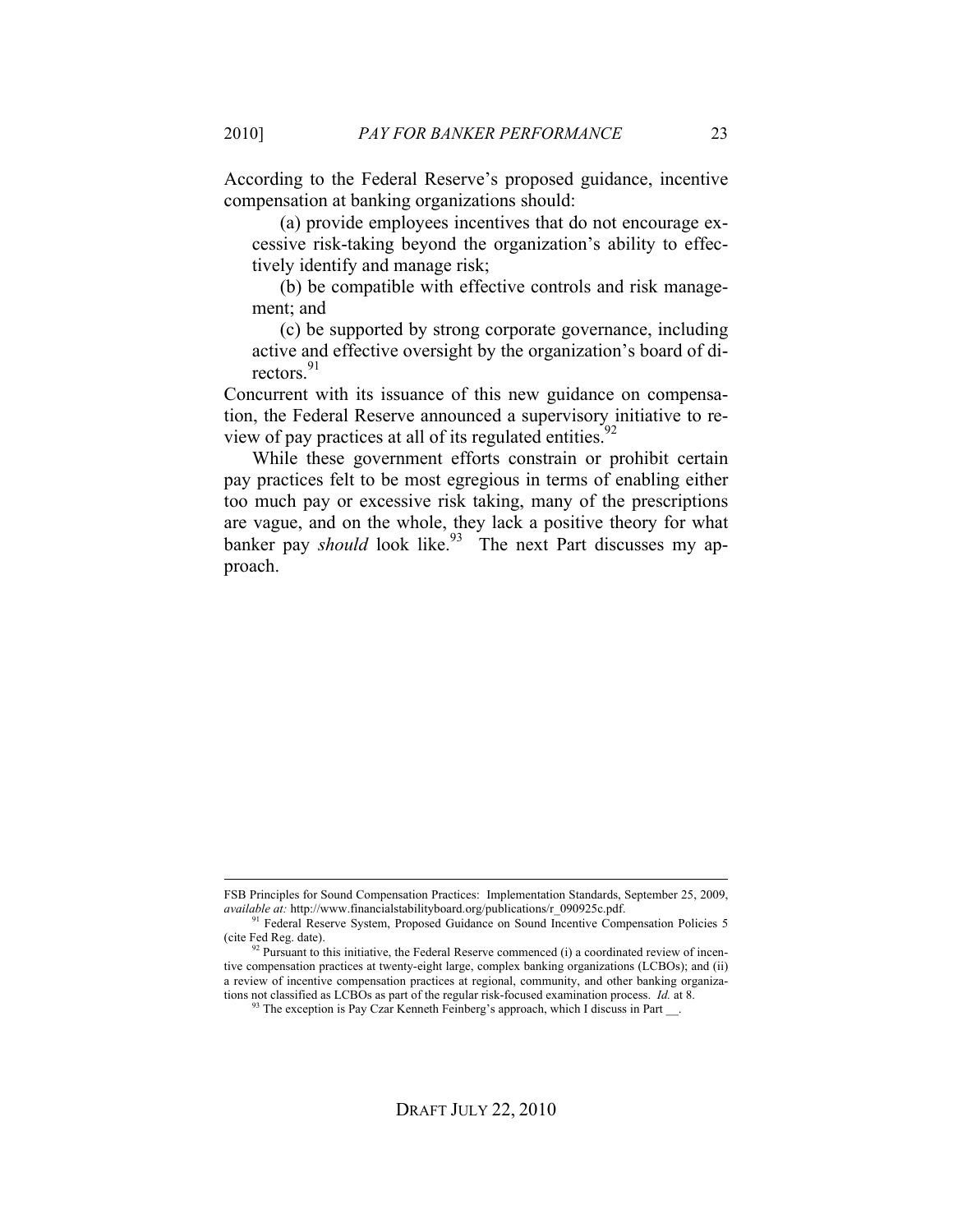#### 24 *FREDERICK TUNG*

#### IV. PAYING FOR LESS RISKY PERFORMANCE

Though the idea of pay for performance is decades old, until recently, its only application had been to incentivize managers to improve shareholder returns. Since the Financial Crisis, however, it has become clear that the structure of banker pay has consequences for bank risk regulation. Bank examination and supervision, as well as capital requirements, impose important limits on bank risk taking and help assure bank solvency. However, these approaches seem incomplete for not directly addressing managerial incentives.<sup>94</sup> Instead of relying solely on these external influences, regulators may be able to bond bankers to more prudent banking practices with pay-performance incentives that include instruments that are sensitive to risk. At the same time, regulatory attention to the structure of management incentives may offer an important tool to enable better trade offs between risk taking and regulation.

I propose to constrain bank risk taking by paying bankers in part with their banks' public subordinated debt securities. Empirical research shows that as the proportion of a CEO's wealth held in the form of firm debt increases relative to the value of her equity holdings, risk taking declines. Including debt in bankers' pay arrangements and making debt a greater share of their personal portfolios would reduce bankers' risk taking incentives. The presence of this debt shifts bankers' personal interests away from riskpreferring equity to align more closely with more risk averse debt holders,<sup>95</sup> which also aligns with regulators' interest in assuring banks' safety and soundness.<sup>96</sup> Publicly traded subordinated debt

 <sup>94</sup> *See* John, Saunders, & Senbet, *supra* note 15.

<sup>&</sup>lt;sup>95</sup> "Top management should . . . be given incentives to act on behalf of debtholders to an adequate degree. . . . [P]roviding managers with compensation structures that have low payperformance sensitivity may be optimal." John & Qian, *supra* note 80, at 110.

Such compensation would admittedly dissuade bank executives from the traditional pursuit of value for shareholders that is sometimes viewed as corporate managers' exclusive goal. This should not give us much pause, however. Bank governance has traditionally been recognized as presenting special concerns that deserve special governance tools. For example, courts have periodically imposed special heightened fiduciary duties for bank directors. *See* McCoy, *supra* note 20. Historically, unlimited or double liability for bank shareholders was common. *See* Macey & O'Hara, *supra*  note 20. Macey and O'Hara have also proposed that bank directors' fiduciary duties be broadened to include creditors as well as shareholders. *See* Macey & O'Hara, *supra* note 40.

<sup>&</sup>lt;sup>96</sup> Perfect alignment of course may not necessarily be desirable; regulators might be perfectly happy with low-risk, low-growth strategies that might be socially suboptimal. Too much debt in managers' compensation packages may make them suboptimally risk averse, reducing long term (continued next page)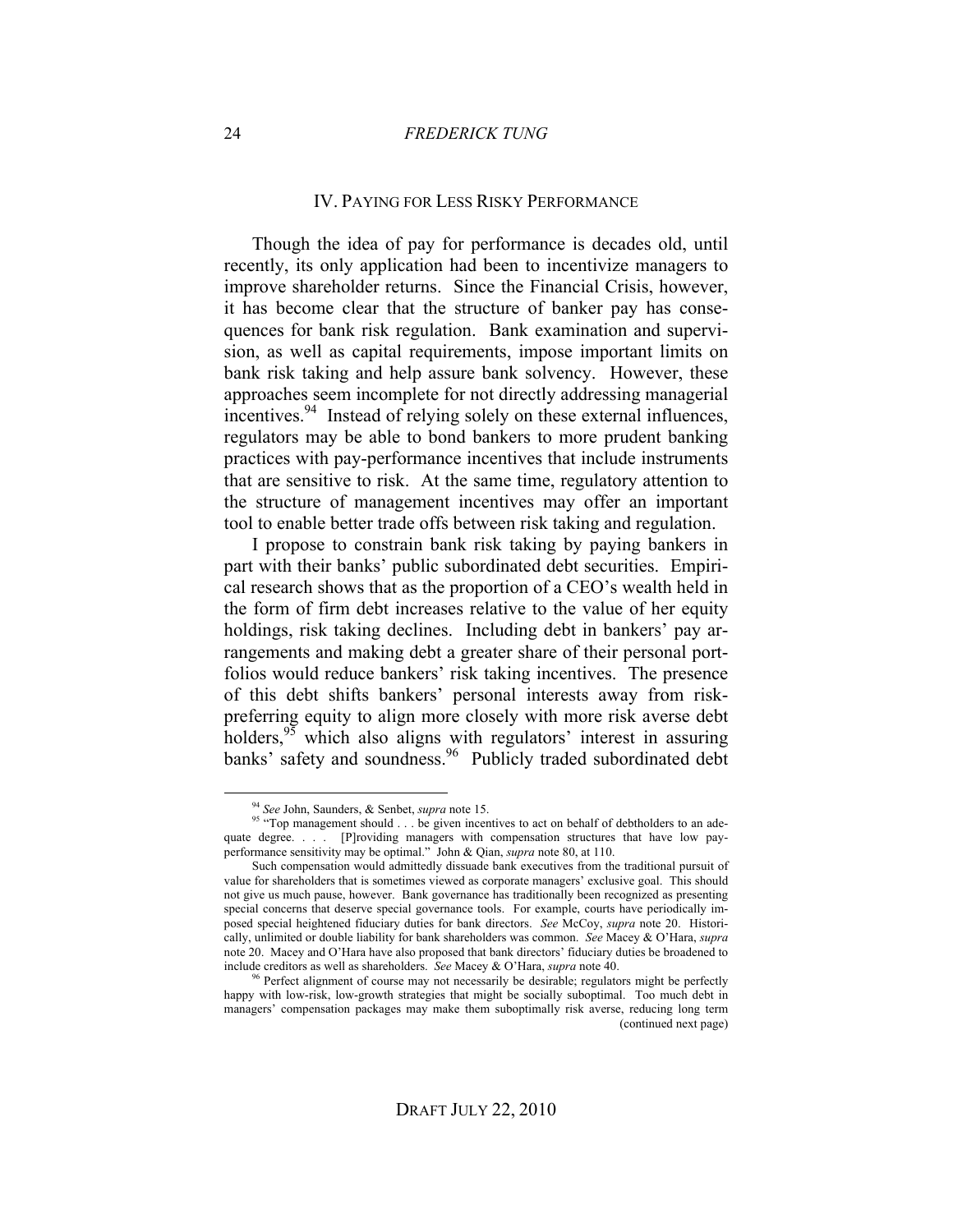securities may be ideal for this task because the trading price will operate as a continuing referendum on risk taking at the bank. Market pricing of this debt will be particularly sensitive to downside risk, so its presence in bankers' personal portfolios will give bankers direct personal incentives to avoid excessive risk.

I first discuss recent learning on the effects of inside debt holdings on managerial risk taking. I then explain the use of sub-debt for market discipline, describing its appropriate features. The next Part describes recent banker pay proposals by Bhagat and Romano and by Bebchuk and Spamann and compares these approaches with mine.

#### *A. Inside Debt Compensation*

Conventional wisdom holds that corporate managers' pay comes in two basic forms: cash and equity-based compensation.<sup>97</sup> They do not hold inside debt—the debt of their own firms.<sup>98</sup> Recent research shows, however, that managers in fact do hold significant amounts of inside debt in the form of pensions and deferred compensation.<sup>99</sup> These fixed aspects of executive compensation serve to some extent as debt-like compensation, since fixed compensation by definition promises a return that does not vary with firm performance. Instead, these forms of compensation give managers fixed claims against the firm.

These inside debt claims may be substantial. By the time Jack Welch retired as the CEO of General Electric in 2001, the present value of his pension benefits plus deferred compensation is estimated to have exceeded  $$109$  million.<sup>100</sup> Also as of the end of 2006, at least seven public company CEOs held inside debt bal-

value. Rangarajan K. Sundaram & David L. Yermack, *Pay Me Later: Inside Debt and Its Role in Managerial Compensation*, 62 J. FIN. 1551, 1553 (2007); David I. Walker, The Challenge of Improving the Long-Term Focus of Executive Pay, Boston University School of Law Working Paper No. 09-22, April 29, 2009, at 3, *available at* http://ssrn.com/abstract=1396663.

<sup>97</sup> Sundaram & Yermack, *supra* note 96, at 1551; Lucian A. Bebchuk & Robert J. Jackson, Jr., *Executive Pensions*, 30 J. CORP. L. 823 (2005).

<sup>98</sup> Alex Edmans, Inside Debt 2 (Wharton School Working Paper, Dec. 2008), *available at*  http://ssrn.com/abstract=758508.

<sup>99</sup> Sundaram & Yermack, *supra* note 96; Chenyang Wei & David Yermack, Investor Reactions to Disclosures of CEO Pensions and Deferred Compensation: An Empirical Analysis, December 2009, *available at* http://ssrn.com/abstract=1462475.

<sup>100</sup> Sundaram & Yermack, *supra* note 96, at 1552.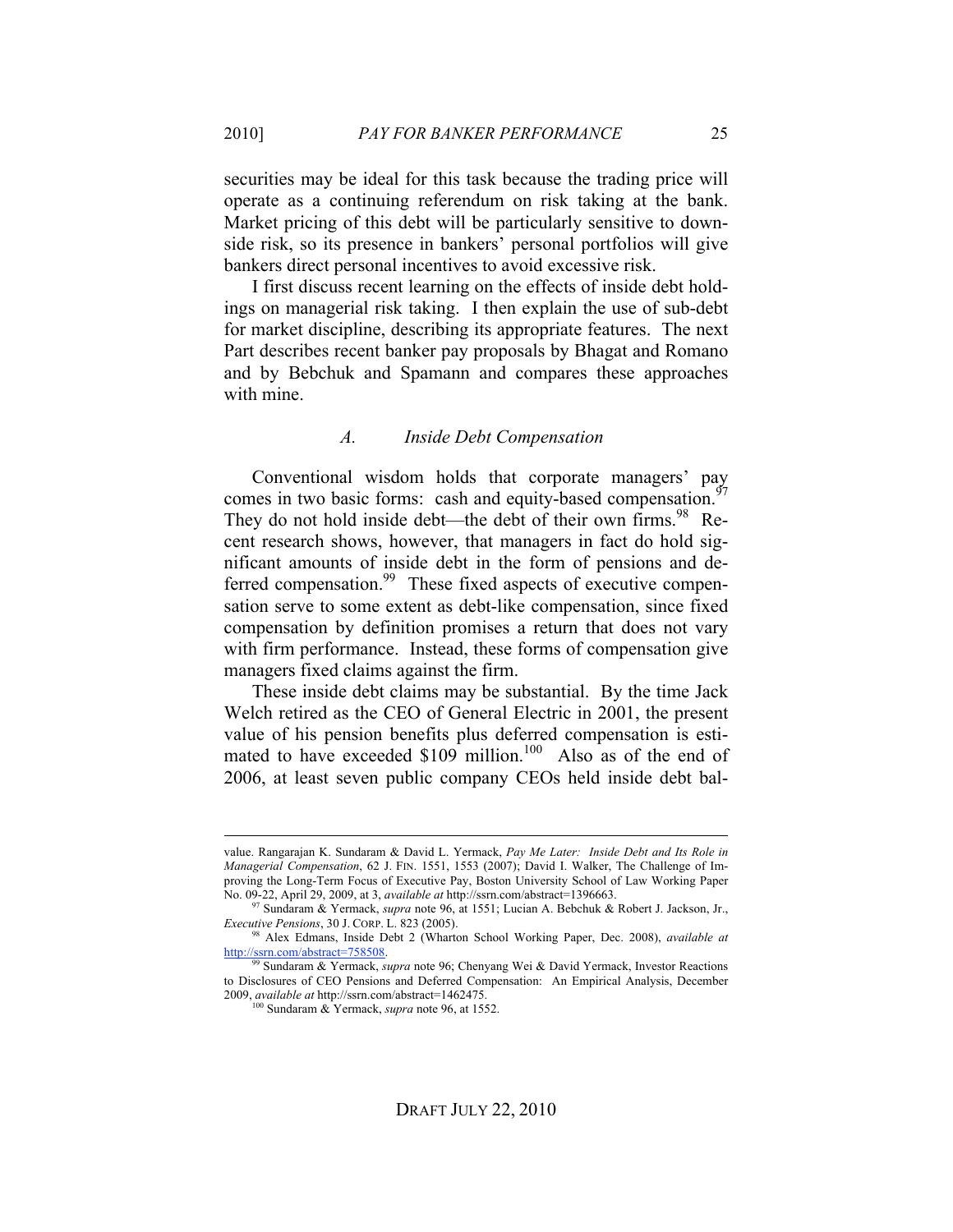ances in excess of  $$100MM$ <sup>101</sup> In one sample of Fortune 500 CEOs, the pension component of total compensation for CEOs age sixty-one to sixty-five was 40% larger on average than their base salary, and equaled  $23%$  of equity compensation.<sup>102</sup>

Though the possibility of including debt in executives' compensation arrangements has until quite recently been largely ignored, $103$  a nascent body of literature offers strong preliminary support for the notion that holding fixed claims against the firm may dampen CEOs' risk-taking incentives.<sup>104</sup> Alex Edmans has shown theoretically that inside debt may be part of an optimal compensation arrangement.<sup>105</sup> While equity compensation incentivizes managers to exert more effort—thereby addressing the agency costs of equity—inside debt counters the risk shifting incentives that accompany equity compensation, thereby reducing the agency costs of debt.<sup>106</sup> Giving managers a stake in the value of the firm's debt makes them less willing to sacrifice its value to benefit shareholders. This is especially important when the firm is in distress. Debt compensation can improve managerial effort and firm value in distress situations because unlike equity, debt is sensitive to the firm's liquidation value. That is, debt holders may still recover value when the firm is in distress. By contrast, equity is worthless once the firm is insolvent.<sup>107</sup> Managers holding inside debt may therefore be less inclined to make risky bets when the

 <sup>101</sup> Wei & Yermack *supra* note 99, at 6 n.2.

<sup>102</sup> Sundaram & Yermack, *supra* note 96, at 1554.

<sup>&</sup>lt;sup>103</sup> "Implicit in virtually all of this [executive compensation] research is the assumption that managerial compensation consists of only two components, namely, cash and equity-linked instruments." *Id.*

<sup>104</sup> *See id*; Joseph Gerakos, CEO Pensions: Disclosure, Managerial Power, and Optimal Contracting, Pension Research Council Working Paper 2007-5, April 23, 2007, at 23, *available at:* http://ssrn.com/abstract=982180 (finding a positive association between the presence of pension benefits and higher quality debt ratings, suggesting that pension benefits may reduce risk taking); Edmons.

<sup>&</sup>lt;sup>05</sup> Edmans, *supra* note 98, at 3.

<sup>&</sup>lt;sup>106</sup> While Jensen and Meckling consider the agency costs of equity and debt separately; Jensen & Meckling, *supra* note 24; Edmans considers them simultaneously, thereby enabling analysis of the trade offs between incentivizing managerial effort and influencing investment choice. *See* Edmans, *supra* note 98, at 3 & n.4.

 $107$  Equity holders are indifferent to the firm's liquidation value because that value goes to pay creditors. So while equity-based compensation gives managers incentive to *avoid* insolvency, it may also induce them to "inefficiently sacrifice liquidation value to gamble for solvency" when a firm is in distress. *Id.* at 3. Debt holders will be less sanguine about squandering value on desperate investment strategies because their returns are fixed; they will not share in any (low probability but) stupendous returns beyond the fixed amount of their claims. *Id.*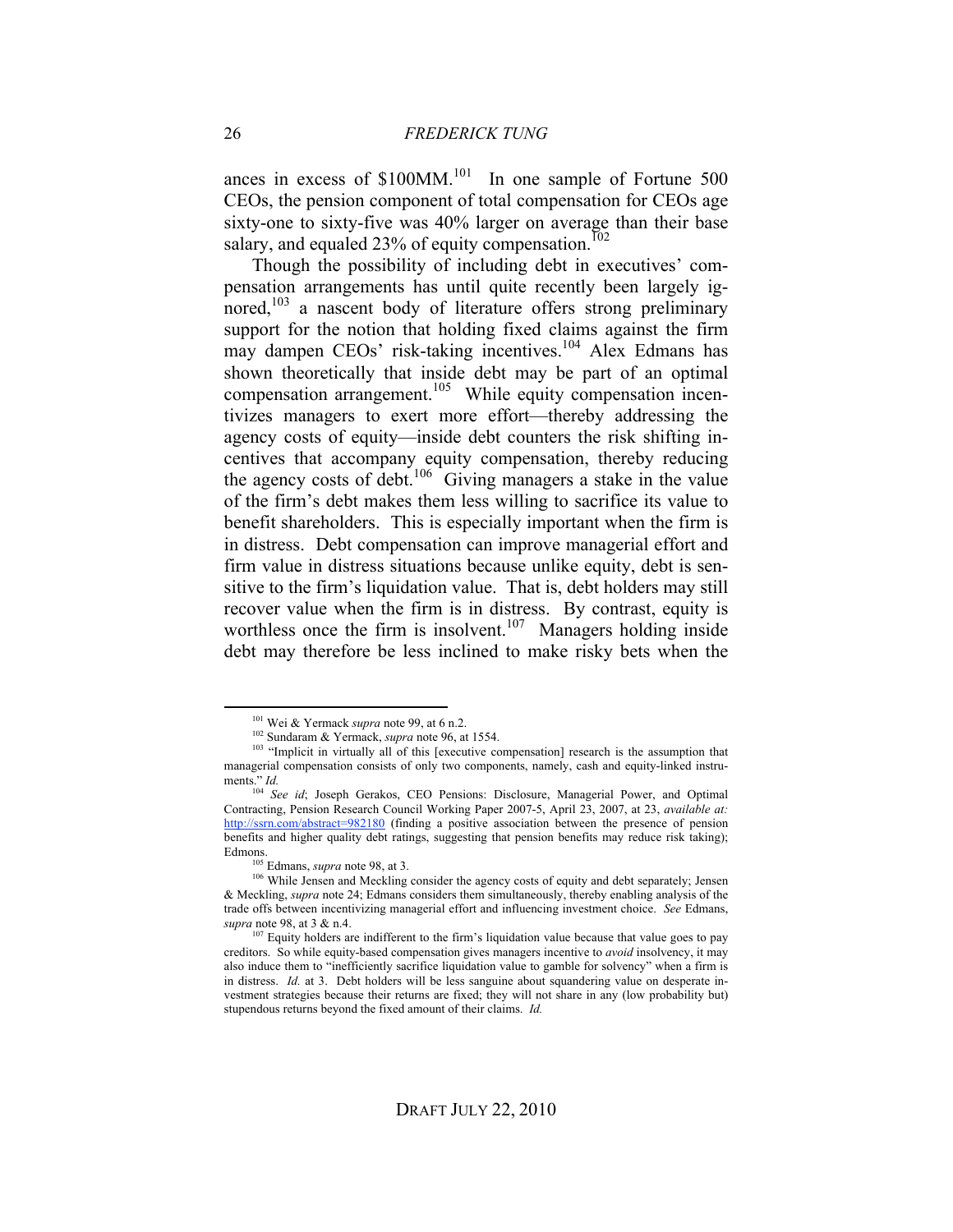firm gets into trouble.<sup>108</sup> Especially for firms with high leverage like banks—a high probability of default, and other severe riskshifting incentives, debt may be an important component of optimal executive compensation.<sup>109</sup>

Empirical evidence also supports the idea that inside debt may dampen managers' risk taking incentives. Several studies focus on CEO pensions and deferred compensation, recognizing these as forms of inside debt. Rangarajan Sundaram and David Yermack find that as the value of a CEO's pension increases relative to the value of her equity holdings, risk taking declines.<sup>110</sup> The effect is especially strong when the CEO's debt-equity ratio exceeds her firm's debt equity ratio.<sup>111</sup> Chenyang Wei and David Yermack find evidence that investors *expect* firm managers to manage more conservatively as their inside debt holdings increase.<sup>112</sup> Wei and Yermack examine the reaction of public debt and equity markets to new disclosures on the value of CEOs' pensions and deferred compensation in 2007.<sup>113</sup> They find that when the CEO's inside debt-equity ratio exceeds her firm's, the disclosure triggers a wealth transfer from equity holders to debt holders.<sup>114</sup> Bond prices rise, while equity prices fall.<sup>115</sup> In addition, the price volatility drops for both debt and equity.<sup>116</sup> These market reactions are consistent with the idea that investors expect managers to run their firms more conservatively—taking less risk—when they hold large inside debt positions.

<sup>&</sup>lt;sup>108</sup> The appropriate amount of debt depends on the relative magnitudes of the two different types of agency problems—shirking versus risk shifting. *Id.* 

 $109$  The appropriate amount of debt increases with leverage, the probability of default, and the manager's ability to affect liquidation values, while debt should be reduced with increasing growth opportunities. *Id.*

<sup>110</sup> Sundaram & Yermack, *supra* note 96, at 1555. They use "distance-to-default" as their measure of firm risk—basically the number of standard deviation decreases in firm value that would be required to put the firm in default. *Id.* They regress fixed effects panel data models with separate intercepts for each unique CEO-firm pair. *Id.* at 1581. *See also* Gerakos, *supra* note 104, at 23.

When a CEO's debt-equity ratio exceeds her firm's debt-equity ratio, distance-to-default declines by 0.3 to 0.4 standard deviations, which is statistically significant. Sundaram & Yermack, *supra* note 96, at 1555.

<sup>&</sup>lt;sup>113</sup> Beginning in 2007, the Securities and Exchange Commission began requiring more extensive executive compensation disclosures, including explicit valuations of officers' pension benefits and deferred compensation. cite reg. Prior to the regulation's implementation, precise valuation of these items was quite complicated and required the gathering of significant information outside of the firm's public filings. Wei & Yermack, *supra* note 99. 114 *Id.*

 $\frac{115}{1}$  *Id.* 

<sup>116</sup> *Id.*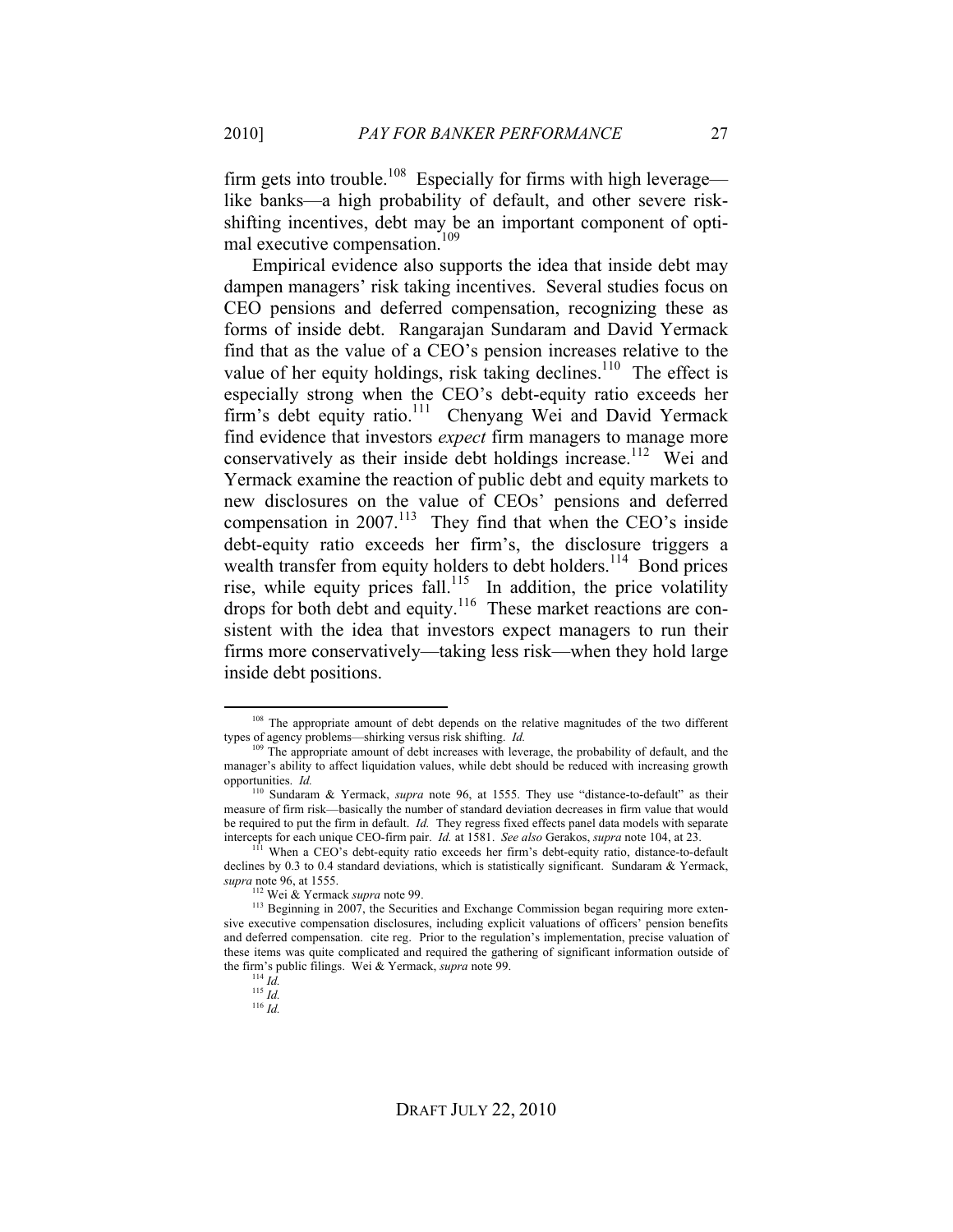Most recently, I and a co-author test for these effects of inside debt specifically in the context of the Financial Crisis. We show that inside debt-equity ratios for bank holding company CEOs at the end of 2006 are positively associated with better BHC performance during the Crisis and negatively associated with BHC risk taking. $117$ 

This recent literature on the effects of CEO debt holdings nicely frames the potential benefits from including publicly traded subordinated debt in bankers' pay packages and personal portfolios. Inside debt seems a natural corrective for the unique moral hazard and risk taking inducements for bankers that derive from high leverage, equity incentives, and deposit insurance. Subordinating the debt and having it trade publicly assure that market actors will continually assess banks' default risk and price the debt accordingly, and bankers will see the real-time results of this continuing referendum on their risk taking in the value of their personal portfolios.

#### *B. Market Discipline through Public Subordinated Debt*

Subordinated debt securities improve on executive pensions and deferred compensation as an incentive device because sub-debt imposes market discipline. An issue of subordinated debt—junior to depositor liabilities—may impose market discipline on the issuing bank in at least two ways.<sup>118</sup> First, debt holders will contract with the issuing bank for covenants that constrain the bank's risk taking, and debt holders are typically sophisticated institutional investors with the resources and expertise to monitor their borrowers. Second, the trading price of the subordinated debt is sensitive to the bank's risk taking. Unlike insured depositors, sub-debt

 <sup>117</sup> Tung and Wang, *supra* note 9.

<sup>&</sup>lt;sup>118</sup> The idea of requiring banks to issue public debt securities in order to impose market discipline on bank risk taking has been the subject of study for several decades. A 1986 study commissioned by the American Bankers Association recommended a mandatory requirement that banks issue subordinated debt. Under the Gramm-Leach-Bliley Act (GLB), a large FDIC member bank wishing to control a financial subsidiary must have an issue of highly rated debt outstanding. [cite]. GLB also commissioned the Federal Reserve Board and the Treasury Department to study the feasibility of requiring large banks and bank holding companies to issue subordinated debt as a device to improve market discipline. Gramm-Leach-Bliley Act § 108. *See also* Paul Kupiec, *Using a Mandatory Subordinated Debt Issuance Requirement to Set Regulatory Capital Requirements for Bank Credit Risks*, in CAPITAL ADEQUACY BEYOND BASEL: BANKING, SECURITIES, AND INSURANCE 146 (Hal S. Scott ed., 2005) (proposing a mandatory subordinated debt requirement).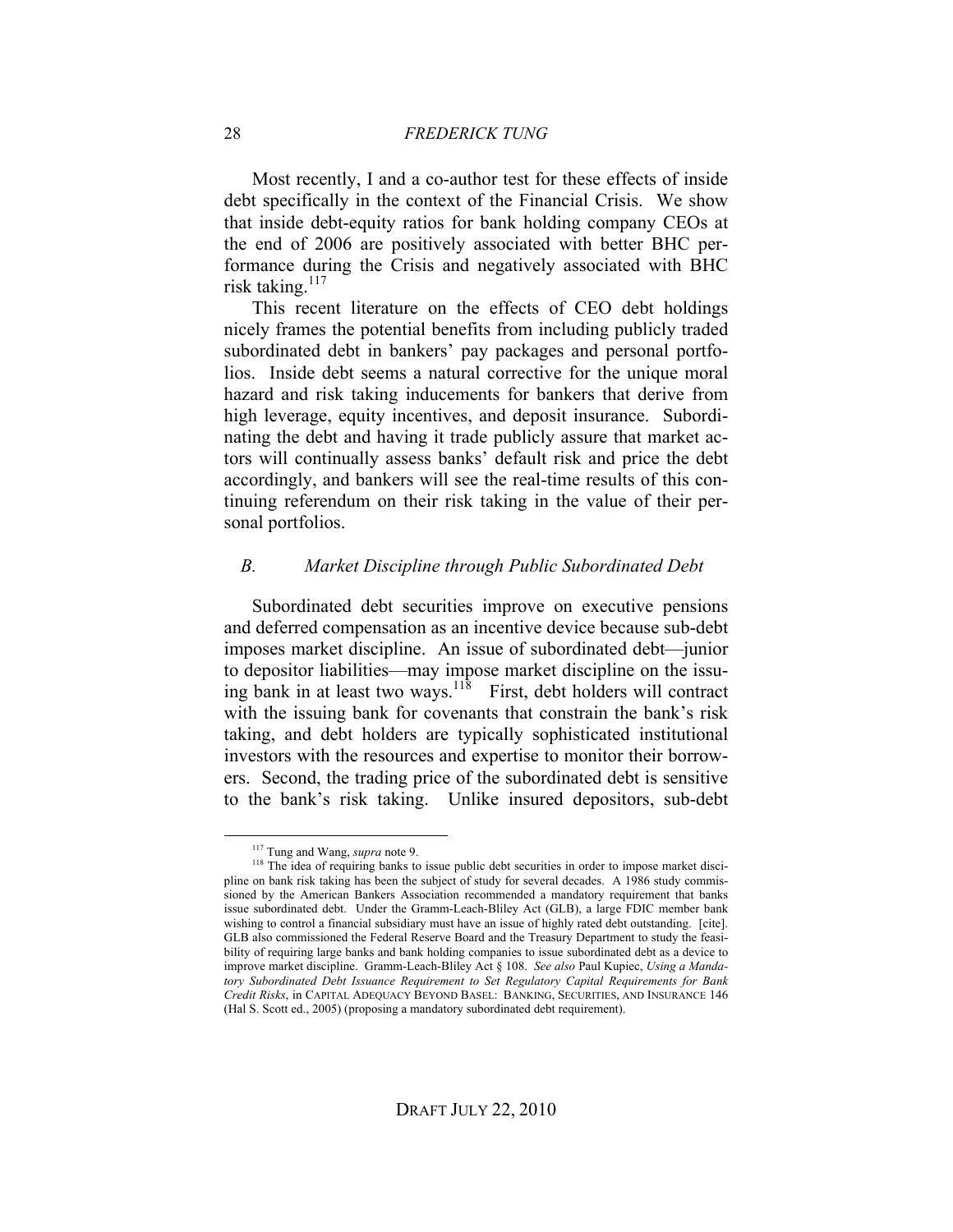holders do not enjoy federal insurance against losses or repayment priority when a bank fails. Subordinated debt holders are repaid only after all depositors—including uninsured depositors—and general creditors are repaid in full.<sup>119</sup> In the face of real trouble, debt holders may either act to enforce their covenants—typically a very public maneuver—or they may sell. In either case, information is made public.

The market for subordinated bank debt is well established,<sup>120</sup> and banks engaging in excessively risky strategies will see their sub-debt trading prices drop.<sup>121</sup> Market pricing therefore serves as a transparent and continuing signal of the riskiness of the bank's activities. Risk-related price fluctuations will directly affect bankers' wealth when the debt is included in their personal portfolios. In this way, the fine reflection of managerial risk taking generates both important incentive and information effects. It will incentivize bank officers to monitor risk carefully; it will also offer a clear signal to regulators and market participants to give special scrutiny to particular banks. $122$ 

Current banking law recognizes that bank subordinated debt may help harness private market risk assessment to complement regulators' efforts. For example, the largest FDIC member banks are required to issue long-term investment grade unsecured debt if they control a financial subsidiary.<sup>123</sup> Market discipline, in the form of both market pricing and creditor enforcement actions, helps to curb regulatory forbearance problems. Current regulatory

 $119$  12 U.S.C. § 1821(d)(11)(A).

<sup>120</sup> *See infra* note 130 and accompanying text; Laurence H. Meyer, *Supervising Large Complex Banking Organizations: Adapting to Change*, in PRUDENTIAL SUPERVISION 97, 103, *supra* note 28.

<sup>121</sup> Mark J. Flannery & Sorin M. Sorescu, *Evidence of Bank Market Discipline in Subordinated Debenture Yields: 1983-1991*, 51 J. FIN. 1347 (1996) (demonstrating that bond yields reflect investors' pricing of bank risk taking); Diana Hancock & Myron L. Kwast, *Using Subordinated Debt to Monitor Bank Holding Companies: Is it Feasible?*, 20 J. FIN. SVCS. RES. 147 (2001) (finding that bonds of highest liquidity offer the most consistent pricing information for purposes of reflecting bank default risk); Douglas D. Evanoff & Larry D. Wall, *Sub-debt Yield Spreads as Bank Risk Measures*, 20 J. FIN. SVC. RES. 121 (2001) (same).

<sup>&</sup>lt;sup>122</sup> Some evidence suggests that subordinated debt does influence managers' decision making. Kose John, Hamid Mehran, & Yiming Qian, Outside Monitoring and CEO Compensation in the Banking Industry (Oct. 2008), *available at* http://ssrn.com/abstract=497922 (finding a statistically significant relation between the degree of subordinated debt holder monitoring and pay-performance sensitivity). *Cf.* Robert R. Bliss & Mark J. Flannery, *Market Discipline in the Governance of U.S. Bank Holding Companies: Monitoring versus Influencing*, in PRUDENTIAL SUPERVISION 107, *supra* note 28 (finding evidence of monitoring but finding inconclusive results regarding influence).

<sup>&</sup>lt;sup>123</sup> William W. Lang & Douglas D. Robertson, *Analysis of Proposals for a Minimum Subordinated Debt Requirement*, 54 J. ECON. & BUS. 115, 116 (2002).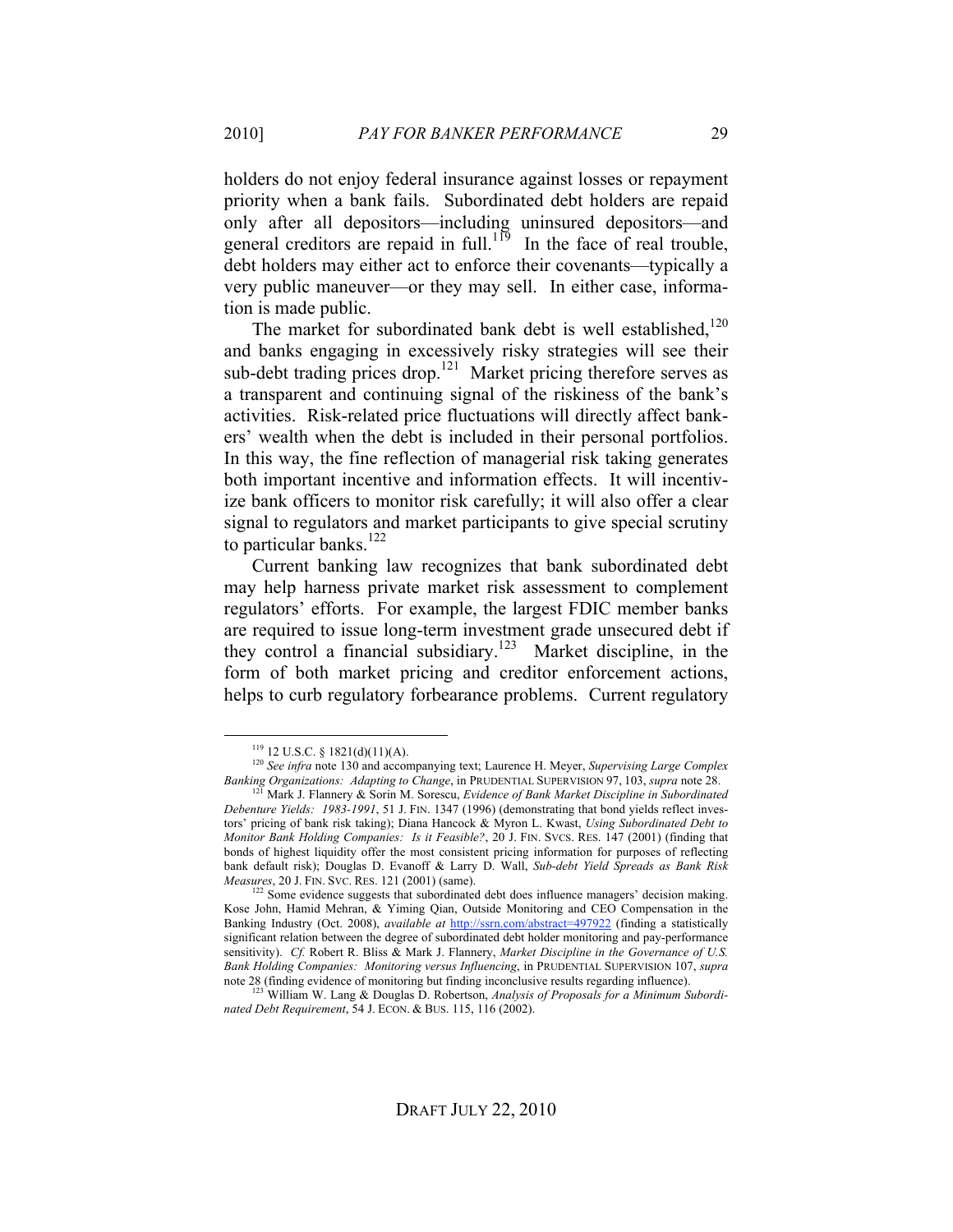oversight depends heavily on administrative judgments and not on market assessments. Regulatory capital rules are based on accounting rules and administrative assessments of risk. Similarly, bank portfolio supervision turns largely on the administrative discretion of particular bank supervisors. Regulators may generally be reluctant to act against insolvent banks, either because of political pressure from supporters of a shaky bank, or because public action may expose regulators' past mistakes or lax oversight. Under these conditions, regulators might rather wait and see, hoping the shaky bank will work its own way out of trouble.<sup>124</sup> Strong public indicators of potential default risk, however, may prod regulators into action, as their failure to acknowledge a problem becomes more difficult to justify.<sup>125</sup>

Subordinated debt also improves on equity both as a form of bank capital and as a device for market discipline. As bank capital, sub-debt cushions the bank from losses without the perverse incentives that come with equity.<sup>126</sup> Distress-related asset substitution, which may include potentially high-yielding but negative expected value bets, may be bad for the bank but perhaps still good for equity holders. This sort of high-risk gamble is less a problem with subordinated debt than with equity. Because sub-debt enjoys only limited upside, subordinated debt holders will not see the same benefit from risky strategies that equity holders do.<sup>127</sup> So sub-debt will be less willing than equity to sacrifice firm value on high-risk strategies to return the firm to solvency. For these same reasons, market pricing of subordinated debt is more sensitive to downside risk taking than equity, which makes it a superior device for market discipline.<sup>128</sup> Including sub-debt in bankers' pay and portfolios reinforces these advantages of subordinated debt relative to equity.129

 <sup>124</sup> George J. Benston & George G. Kaufman, *FDICIA After Five Year*s, 11 J. ECON. PERSP. 139, 141-42 (describing regulatory forbearance problems among U.S. bank regulators).

<sup>125</sup> Charles W. Calomiris & Andrew Powell, *Can Emerging Market Bank Regulators Establish Credible Discipline? The Case of Argentina, 1992-99*, in PRUDENTIAL SUPERVISION 147, *supra* note

<sup>28. 126</sup> Paul Hamalainen, *Mandatory Subordinated Debt and the Corporate Governance of Banks*, 12 CORPORATE GOVERNANCE 93, 96 (2004).

<sup>&</sup>lt;sup>127</sup> See supra note 24 and accompanying text. In addition, sub-debt has value even when the firm is insolvent, while equity has nothing left to lose.

<sup>128</sup> *Id.*

<sup>&</sup>lt;sup>129</sup> An overarching caveat deserves mention. The implicit (or explicit) promise of a government bailout would frustrate attempts at imposing market discipline on banks and their managers. (continued next page)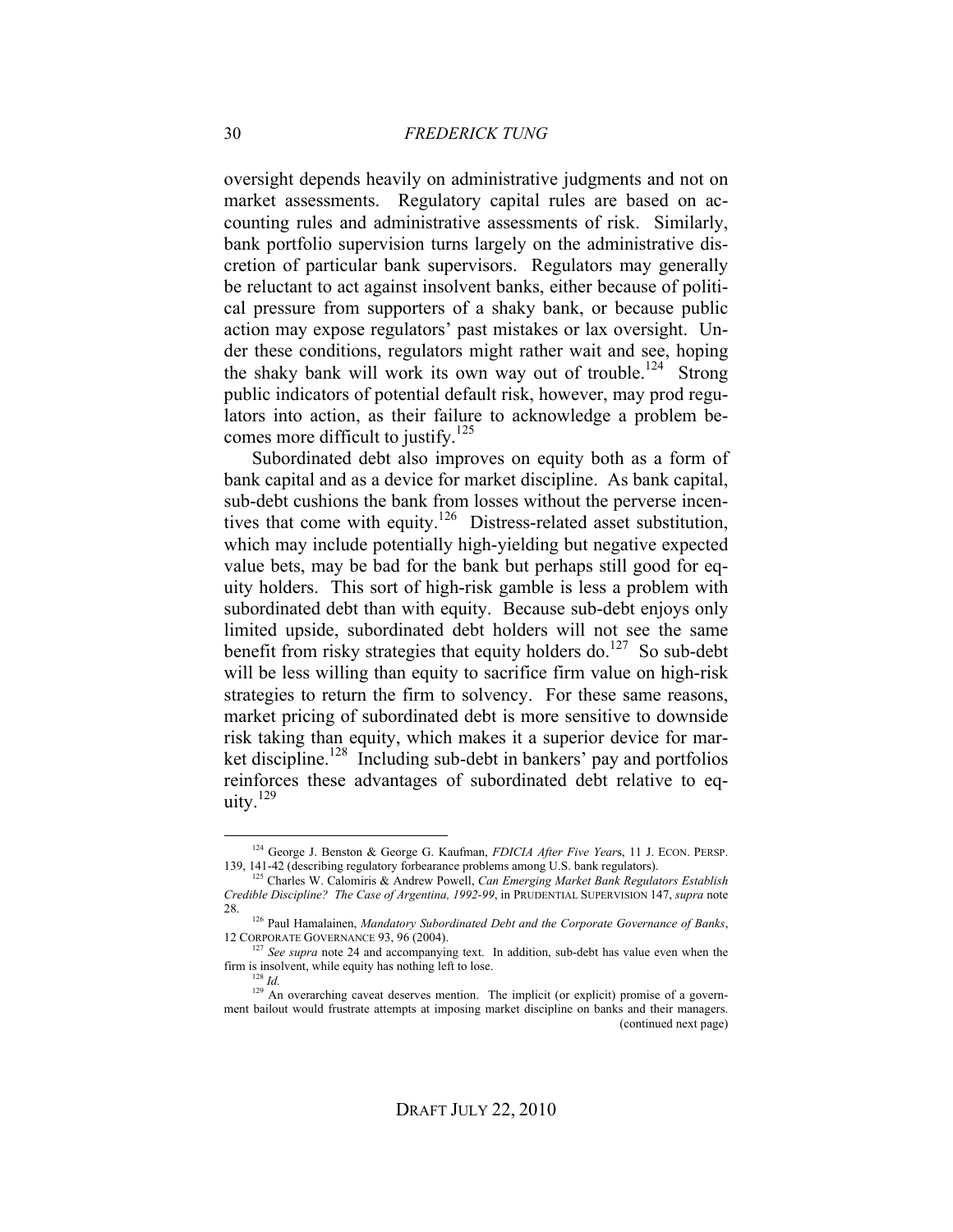#### *C. Features*

This section discusses the important features for publicly traded subordinated debt to be used for banker compensation. The features are intended to enhance market discipline on banks, which will also incentivize bankers to avoid excessive risk once their compensation arrangements and personal wealth include such debt securities. The largest banks already issue subordinated debt,<sup>130</sup> so feasibility is not an issue.<sup>131</sup> These banks will be the most important for purposes of cabining systemic risk, and they are the ones mostly likely to significantly affect the deposit insurance fund.

Bank subordinated debt should have a maturity of at least eight to ten years.<sup>132</sup> The debt should be issued relatively frequently in staggered tranches,<sup>133</sup> with bankers receiving debt from each issue.

<sup>131</sup> The fine tailoring of the terms of the subordinated debt for purposes of market discipline may be tricky, however, since the terms of sub-debt issuance are currently driven primarily by bank capital guidelines, which are not focused primarily on the market disciplining role of subordinated debt. Douglas D. Evanoff & Larry D. Wall, *Subordinated Debt as Bank Capital: A Proposal for Regulatory Reform,* 40 FRB CHI. ECON. PERSP. 40, 43-44.

<sup>132</sup> Commentators interested in the market disciplining effects of bank subordinated debt typically recommend at least a five-year maturity. Keehn (1989); Evanoff & Wall; Lang & Robertson, *supra* note 123, at 131; SFRC.

133 Keehn 1989, Evanoff & Wall, *supra* note 131, at 36 (recommending two issues per year); SFRC. The proceeds of each issuance would be used to retire some portion of outstanding subordinated debt. For example, a bank might issue \$100 million worth of 8-year bonds every six months. By the end of year eight, the bank would have \$1.6 billion of subordinated debt outstanding, with \$100 million maturing every six months. The proceeds of each new issuance would be used to repay the maturing tranche of debt.

To the extent that debt holders believe that the government will not allow a given financial institution to fail, its debt holders will price their debt securities accordingly and will have weaker monitoring incentives. Flannery & Sorescu, *supra* note 121, at 1374 (finding that bond markets price bank default risk more carefully as the likelihood of a government rescue decreases). One possible way of addressing this species of moral hazard is explicitly to exclude debt holders by statute as beneficiaries of any future government rescue effort. Evanoff & Wall 2001.

<sup>&</sup>lt;sup>130</sup> At the end of 1998, 45 of the 50 largest commercial banks and 48 of the largest 50 bank holding companies had issued subordinated debt. Lang & Robertson, *supra* note 123, at 124. *See also id.*, tbls. 3, 4 (breaking down by size the number of banks and bank holding companies that had subordinated debt issues outstanding at the end of 1998).

In terms of the total amount of sub-debt outstanding, several studies recommend two percent of risk-weighted assets as a suitable minimum. SFRC; Hamalainen, *supra* note 126, at 101. Without accounting for risk weighting, it appears that large banks have somewhere in the neighborhood of two percent outstanding in the absence of any mandate. For example, as of September 30, 2009, JPMorgan Chase Bank had assets of about \$1.7 trillion and outstanding subordinated notes and debentures of about \$28.5 billion, which amounts to just under 1.7% of assets. Consolidated Reports of Condition and Income for A Bank With Domestic and Foreign Offices (FFIEC 031), JPMorgan Chase Bank, National Association, as of September 30, 2009, *available at*  https://cdr.ffiec.gov/public/ManageFacsimiles.aspx. Similarly, as of September 30, 2009, Bank of America, NA had assets of \$1.46 trillion and subordinated notes and debentures outstanding of \$25 billion, which represents 1.7% of assets. Consolidated Reports of Condition and Income for A Bank (continued next page)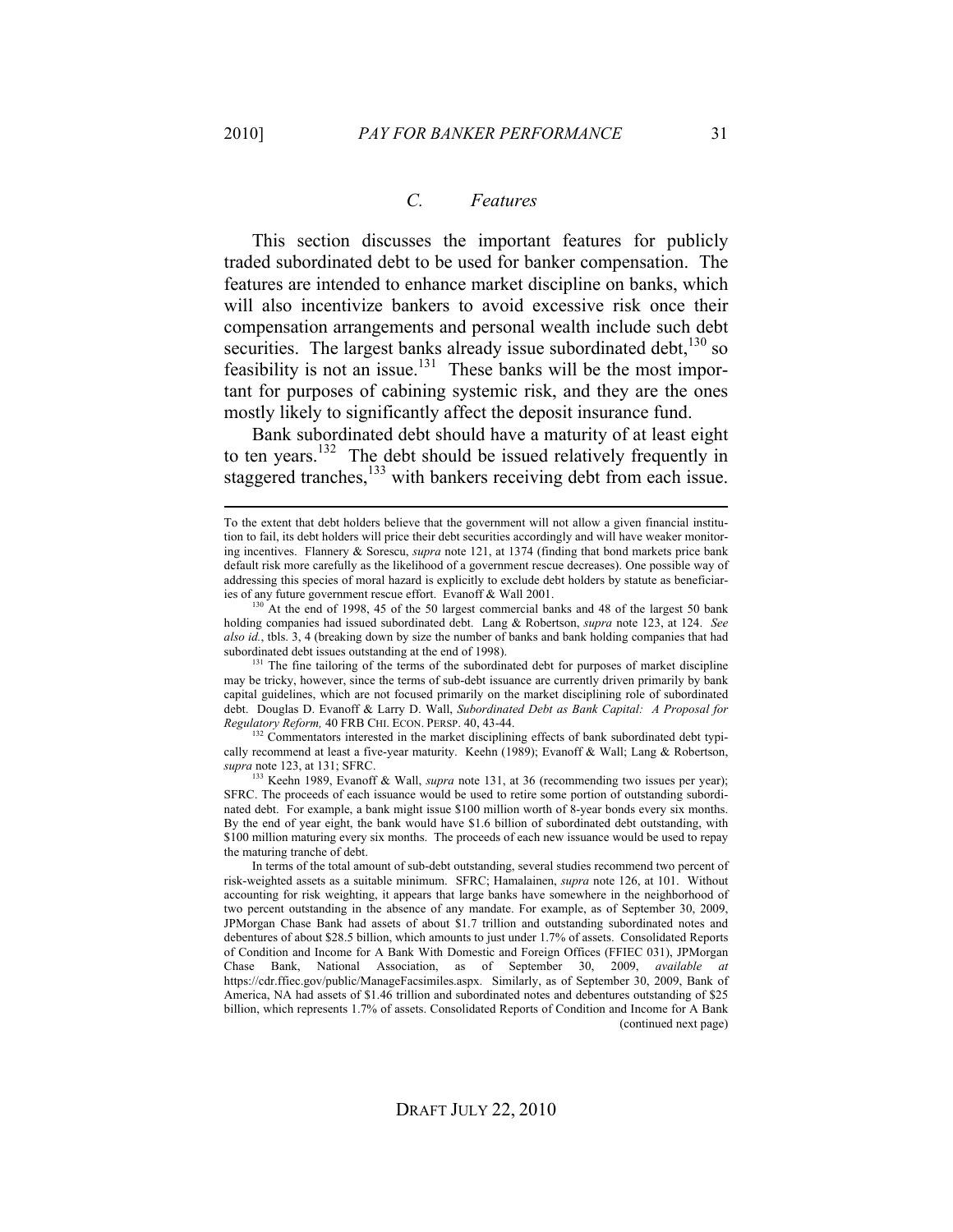Bankers should be required to hold the debt for at least half its maturity. This structure should offer continuing incentives for bankers to constrain risk taking at their banks.

The medium- to long term of the debt gives public debt holders the appropriate incentive to take the long view—to police bank risk to assure long-range stability and to price the debt accordingly.<sup>134</sup> Bankers holding the debt would have a similar perspective. Holding debt from each periodic issuance and being required to hold the debt for at least half its maturity means that a banker will always be holding a significant portfolio of medium-term debt.

Issuing new debt periodically forces the bank continually to return to the public capital markets for refinancing, subjecting the bank to frequent active monitoring by underwriters, investors, and rating agencies.<sup>135</sup> So in addition to the medium- to long-term focus driven by the maturity of the bonds, bank managers have incentives toward continual short-term vigilance in order to keep their borrowing costs low. A bank that takes on excessive risk will pay a higher interest spread when it goes to sell subordinated debt in the public bond markets.<sup>136</sup> At the limit, a shaky bank may be unable to issue new debt at any price,  $137$  which sends a fairly clear market signal that the bank is in trouble. In effect, frequent issuance of subordinated debt marshals the capital markets to help keep bankers on a short leash.<sup>138</sup>

The holding requirement, coupled with the banker's opportunity to sell a portion of her subordinated debt holdings into the

<sup>134</sup> The bank's ability to retire debt through buybacks or call options should be limited under

the terms of the bond indenture.<br><sup>135</sup> *See* Rene M. Stulz, Does Financial Structure Matter for Economic Growth? A Corporate Finance Perspective, Ohio State University Working Paper (2000).

With Domestic and Foreign Offices (FFIEC 031), Bank of America, NA, as of September 30, 2009, *available at* https://cdr.ffiec.gov/public/ManageFacsimiles.aspx. In addition, this amount gives some assurance of continuing secondary market liquidity, which is important for high quality price signals. Hancock & Kwast, *supra* note 121 (noting that issue size, the age of issue, whether the issuer is classified as a large complex banking organization, and overall bond market liquidity all improve the liquidity of bank subordinated debt).

<sup>&</sup>lt;sup>136</sup> A bank executive might possibly try to engineer a higher interest rate on the next periodic debt issuance by increasing bank risk. However, the size of the banker's existing debt holdings would deter such a strategy because the market would bid down the value of those existing holdings in the face of the increased risk. Structured properly, the executive would lose more on the value of her existing holdings than she would gain in terms of the higher interest rate on the new issue. I am indebted to Chuck Whitehead for pointing out this potential for gaming.

<sup>137</sup> *Cf.* Calomiris & Powell, *supra* note 125 (describing working of subordinated debt requirement in Argentina and inability of weaker banks to accomplish new issuance).

<sup>&</sup>lt;sup>138</sup> *Cf.* Berlin (2006) (explaining lenders' use of short-maturity debt to keep risky firms on a short leash).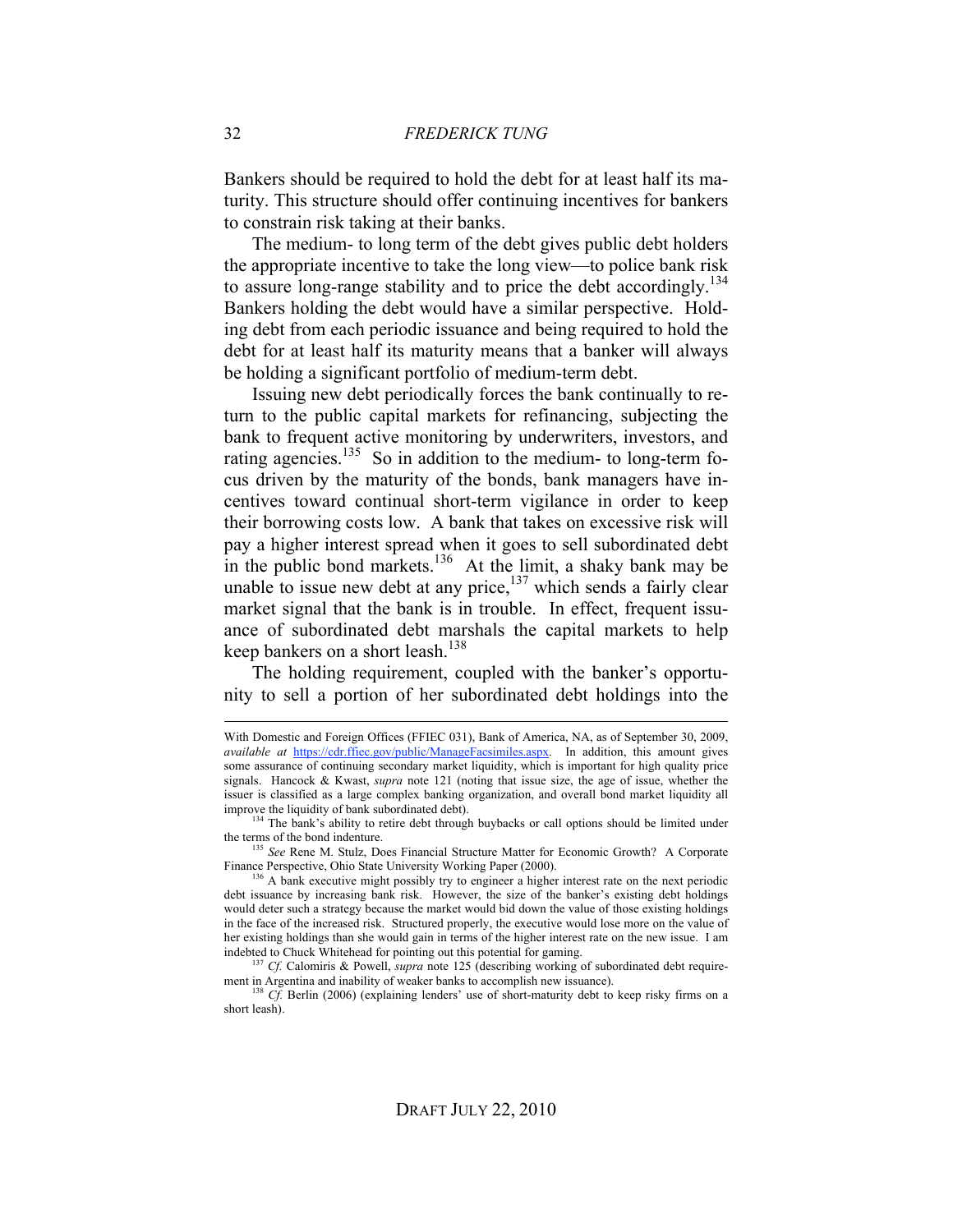public markets at the end of the holding period, would complement the twin goals of the bank's rolling debt issuance. Holding the bank's medium term debt would encourage managers to adopt a medium- to long-term perspective in their decision making, and the periodic receipt of bonds from new debt issues and the regular opportunity to sell would encourage managers' continuing vigilance regarding risk taking at the bank. In general, managers would be concerned about maintaining and increasing the trading price of the sub-debt, which would discourage excessive risk taking.

#### *D. Bank-Level Debt to Counter Corporate Structure Effects*

The modern bank holding company structure, with banks held as wholly owned subsidiaries of diversified financial institutions, shows additional sources of risk to banks. It also informs the structuring of our public subordinated debt requirement: the debt should be issued at the level of the banking subsidiary, and not the BHC. Public bank debt offers a much crisper market price signal regarding risk taking at the bank than would BHC debt or other BHC securities. Bank debt pricing therefore better tracks regulators' interest in bank safety and soundness and offers better incentives for bankers holding the debt.<sup>139</sup>

The BHC structure also complicates the task of identifying the bankers to be targeted with pay regulation. Management structures within BHCs will vary. The CEO and other top officers of a banking subsidiary should clearly be covered by my proposed pay constraints. Holding company officers may need to be covered as well. Holding company officers will typically have significant influence over policy decisions at banking subsidiaries, and may even be officers of the banking subsidiaries.<sup>140</sup> For example, Ken Lewis, the CEO, Chairman and President of Bank of America Corporation, the nation's largest BHC, serves in these same capacities for Bank of America, N.A., its principal banking subsidiary and the

<sup>&</sup>lt;sup>139</sup> This is not to suggest that paying bankers with BHC debt or other securities would not be potentially useful in curbing BHC risk taking. But BHC risk is a different problem from the bank moral hazard and risk taking that comes with deposit insurance, which is the subject of both my proposal and competing proposals.

<sup>140</sup> Mark E. Van Der Weide & Satish M. Kini, *Subordinated Debt: A Capital Markets Approach to Bank* Regulation, 41 B.C. L. REV. 195, 256 n.202 (noting that bank managers are also often managers of the bank holding company).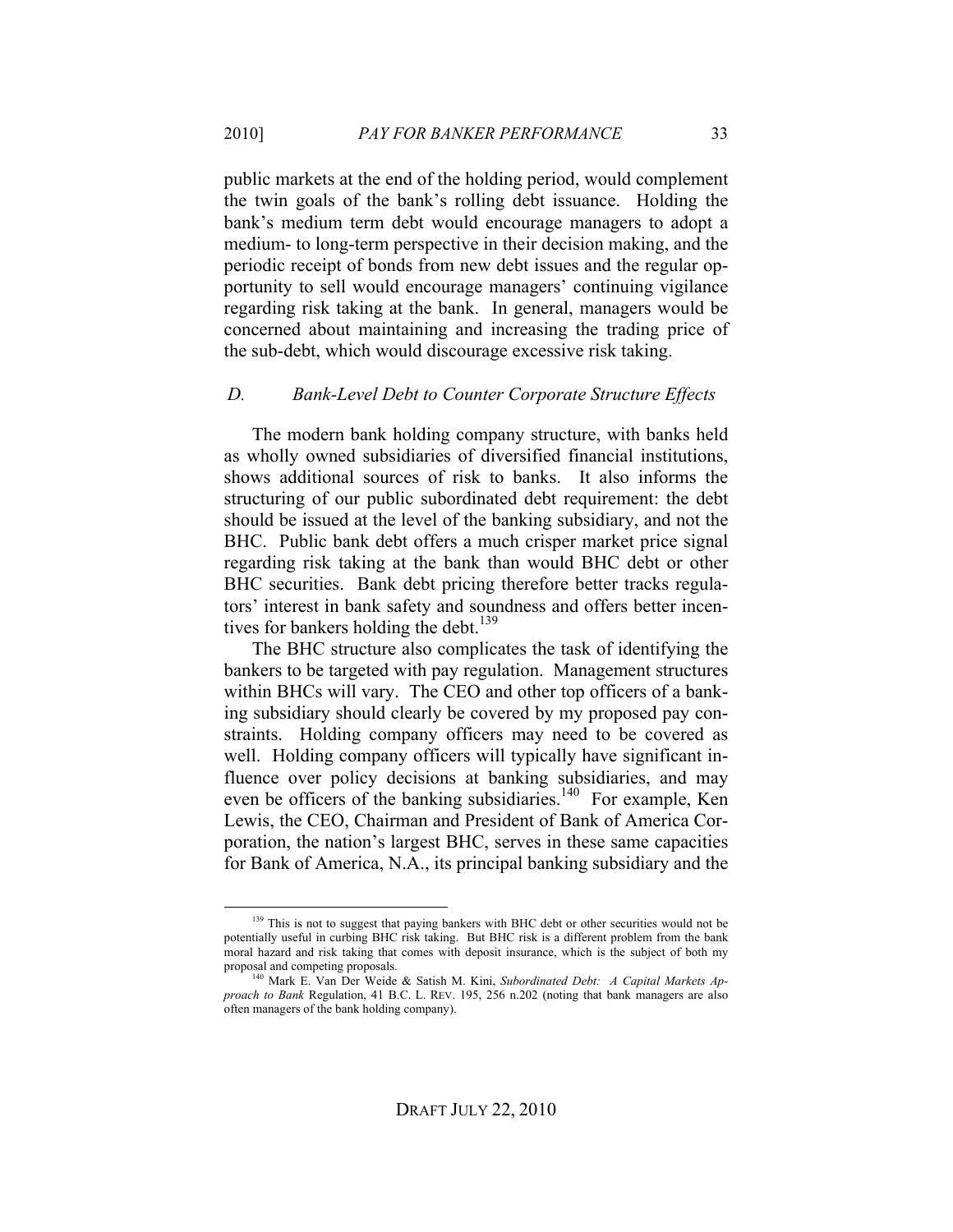nation's second-largest bank.<sup>141</sup> When BHC officers wield important influence over a banking subsidiary's policy decisions, they should be made to hold subordinated debt of that bank.<sup>142</sup>

This Section considers the effects of BHC structure on banker pay, the attendant incentives to take risk at the bank, and the use of bank-level subordinated debt as an antidote.

#### *1. Noisy Proxies and Market Discipline*

In terms of providing market discipline on banks and bankers, publicly traded BHC debt or other securities might provide only weak discipline compared to debt issued at the bank subsidiary level. The trading price of BHC securities might only offer a noisy proxy for risk taking at its banking subsidiary because the BHC owns other financial institutions besides just the bank. Take Bank of America, depicted in Figure 2, as an example. As with most of the largest commercial banks, it is the dominant financial institution within its holding company group, Bank of America Corporation (BAC). The bank represents  $65\%$  of BAC's total assets.<sup>143</sup>

<sup>&</sup>lt;sup>141</sup> Bank of America Corporation 2009 Proxy Statement 16.

<sup>&</sup>lt;sup>142</sup> Even if the bank and BHC share no common officers, the bank officers serve at the pleasure of BHC management, since the BHC controls its banking subsidiaries through its equity ownership. So the influence of BHC management is likely to be felt keenly at the bank subsidiary level in any event.<br><sup>143</sup> Bank of America Corporation Report FR Y-9C Schedule HC Consolidated Balance Sheet,

as of September 30, 2009 (showing total BHC assets of \$2.25 trillion); Bank of America, NA Schedule RC Balance Sheet (showing bank asset of \$1.46 trillion).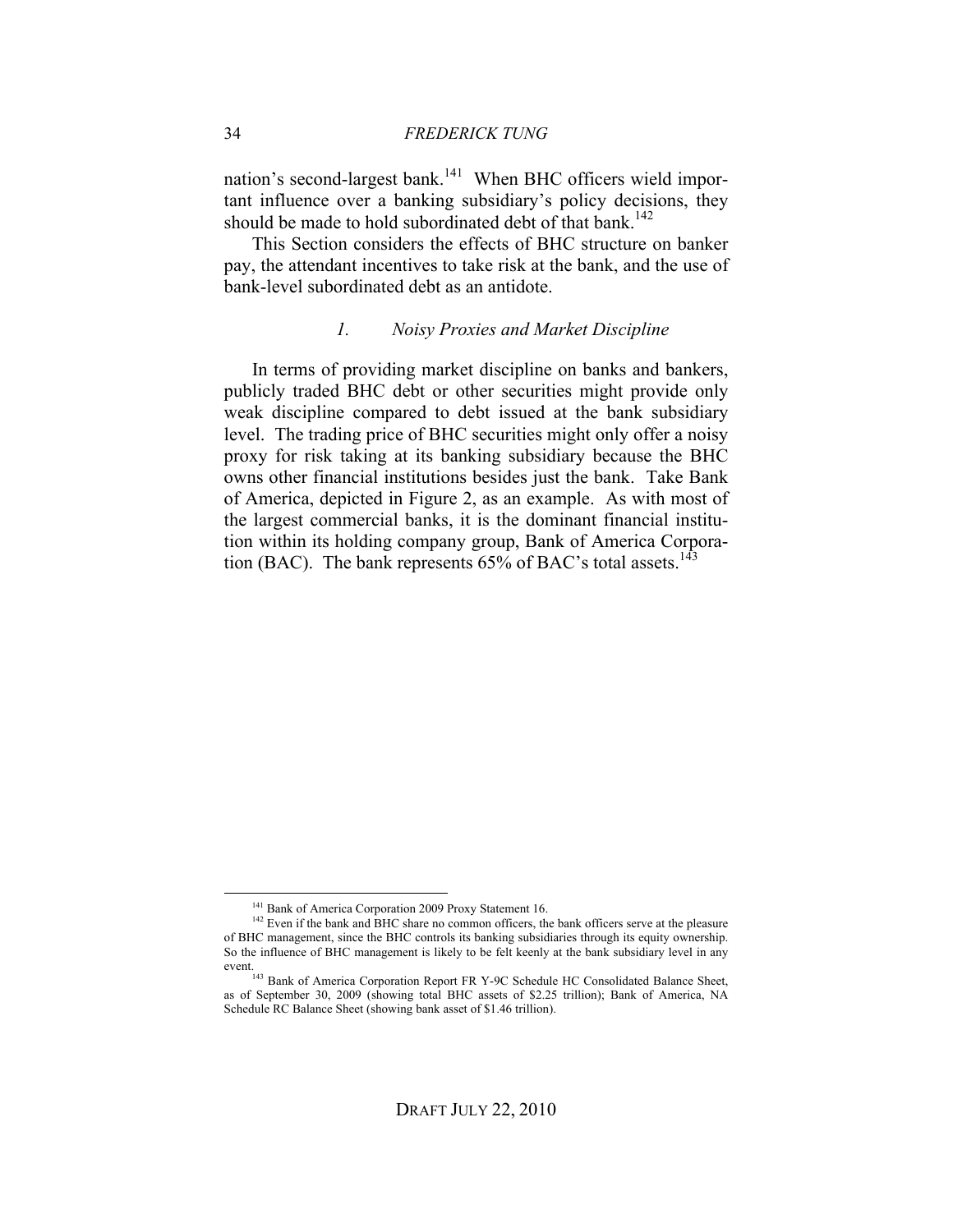

#### FIGURE 2

But because BAC holds \$790 billion in assets besides its main bank, the trading price of BAC's securities reflect only a composite of information about the bank and the many additional entities comprising the other 35% of BAC's assets. By contrast, the trading price of debt issued by the banking subsidiary would offer a more direct signal regarding risk taking at the bank. Bankers holding the bank's public debt would therefore have much greater incentive to focus on the bank's risk taking than if they held BAC securities.<sup>144</sup>

#### *2. BHC Equity Incentives*

Related to this parent-subsidiary issue, banking subsidiary debt compensation would respond directly to potentially excessive risk

<sup>&</sup>lt;sup>144</sup> The noisiness of the signal offered by BHC debt with respect to risk taking at the bank depends of course on the proportion of BHC assets represented by the bank. With a higher proportion, the noise problem abates. Similar issues arise with the use of other BHC securities for banker pay, as would occur with the approaches of Bhagat and Romano and Bebchuk and Spamann. *See infra*  Part V.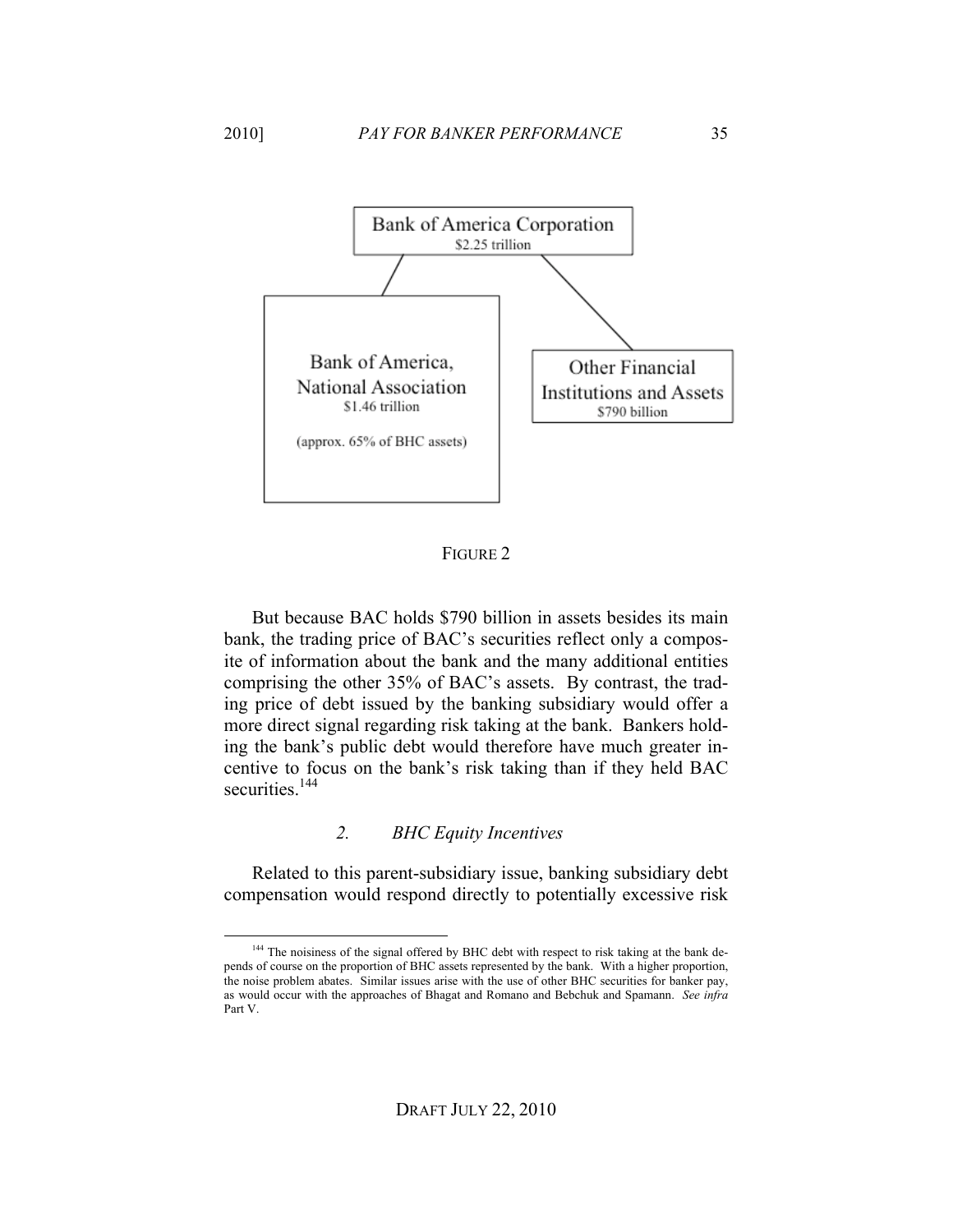taking incentives created by the typical practice of incentivizing bankers with BHC equity-based pay.

BHC executives set the direction for the entire organization, including the BHC's banking subsidiaries. Performance incentives for these executives typically take the form of BHC common stock and options,<sup>145</sup> and not the equity of the banks themselves, which is not typically publicly traded.<sup>146</sup> From the perspective of regulating risk taking at the bank, paying executives with BHC stock is problematic because it encourages bankers to take risks at the bank in order to benefit the BHC. This problem manifests in at least two important ways: layered leverage and affiliate conflicts.

Layered Leverage. The BHC structure creates at least two layers of leverage that affect banks. Unlike bank equity, which is junior in payout only to the bank's creditors, holding company equity is junior in payout to *both* the holding company's debt *and* the bank's debt.<sup>147</sup> Assume for simplicity's sake that the BHC's only asset is its equity ownership in its subsidiary bank. Even if the bank has a positive net worth—that is, the value of its assets exceeds its liabilities and thus its equity has value—BHC shareholders benefit from that value only if it also exceeds the amount of the BHC's debt. Otherwise, the value of the bank equity goes to satisfy BHC creditors. Shareholders of this simplified BHC benefit only when the value of the bank's assets exceeds the amount of the bank's liabilities *plus* the amount of the holding company's liabilities. Therefore, positive but low returns from low-risk bets by the bank may be good for the bank but not for holding company equity holders. For them, only high risk-high return bets will be attractive. For bankers incentivized with BHC equity securities, their risk taking propensities are magnified by the outstanding debt at both levels.<sup>148</sup>

Related to this layered leverage, risk taking by a BHC or its other subsidiaries can affect the risk preferences at the bank. Risky

<sup>&</sup>lt;sup>145</sup> As earlier noted, these incentives are supplied not just through annual compensation but also existing equity holdings, which typically dwarf the value of annual compensation. *See supra* note 79 and accompanying text.

<sup>&</sup>lt;sup>146</sup> Banks wholly owned by BHCs generally do not issue publicly traded common stock, so BHC stock is the only common equity security available.

<sup>147</sup> Bebchuk & Spamann, *supra* note 175, at 14.

<sup>&</sup>lt;sup>148</sup> Besides taking risky bets, bankers will also forego the positive but low returns from less risky bets. This is the problem of leverage-induced underinvestment. *See* Stewart C. Myers, *Determinants of Corporate Borrowing*, 5 J. FIN. ECON. 147 (1977).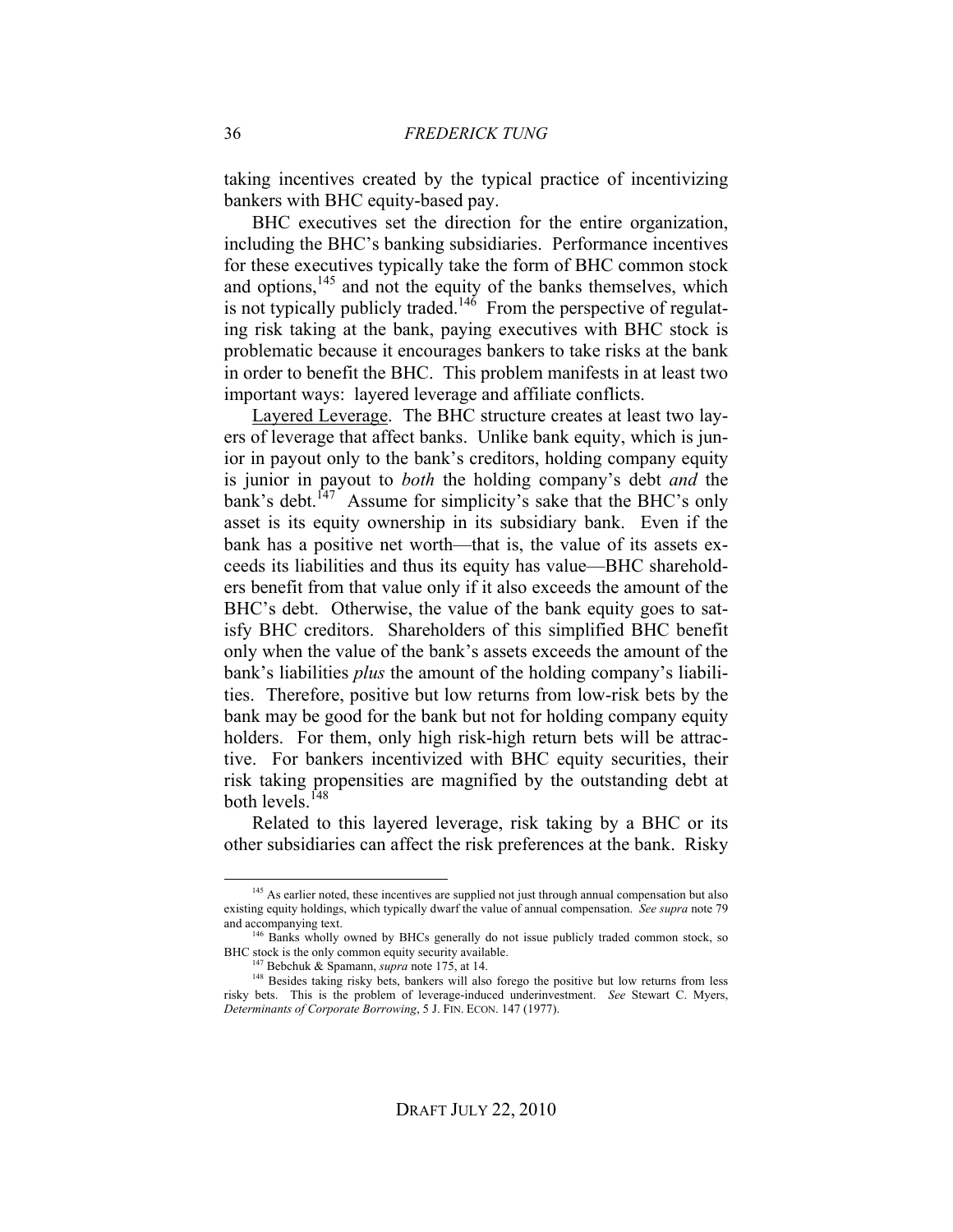bets by the bank's affiliates (or the bank itself) that reduce the value of holding company equity effectively increase holding company leverage, which as earlier noted increases risk taking incentives at the holding company. This greater propensity for risk may cause greater risk taking at the banking subsidiary as well, since one layer of the layered leverage faced by bank managers is now thicker.<sup>149</sup> The situation is even worse with BHC equity options, which offer a large upside but unlike equity, have very little downside.<sup>150</sup>

This effect may be especially pernicious in a systemic crisis. As bankers' BHC stock and option holdings lose value, leverage is effectively increased, exacerbating moral hazard throughout the banking industry. Bankers and other BHC shareholders have little to lose at that point and much to gain from high-risk, potentially high-return projects.<sup>151</sup>

Affiliate Conflicts. Independent of layered leverage effects, bankers with large BHC equity stakes may be willing to risk bank value in order to benefit the holding company—and themselves as BHC equity holders. For example, holding company management might force the major banking subsidiary within the BHC (say, BankCo N.A.) to extend a risky loan to an unaffiliated firm (say, Shaky Debtor, Inc.) that owes significant sums to an affiliate within the BHC (say, BankCo Commercial Credit) in order to improve the prospects that Shaky Debtor will be able to repay its loan to BankCo Commercial Credit. BankCo N.A. might not have extended the risky loan without the intercession of BHC management, or might have charged a much higher interest rate to account for the risk involved with the loan. Nevertheless, this loan might make sense from the BHC's perspective. Overall holding company value could be enhanced at the bank's expense, increasing the risk of bank failure.<sup>152</sup>

The magnitude of this potential conflict between the bank and BHC interests will depend on the proportion of BHC value that a given bank represents. As mentioned earlier, each of the largest

<sup>&</sup>lt;sup>149</sup> *Id.* at 15.<br><sup>150</sup> Walker, *supra* note 96.

<sup>151</sup> Bebchuk & Spamann, *supra* note 175, at 25.

<sup>&</sup>lt;sup>152</sup> Banking regulations curb the most egregious of these problems, such as sweetheart loans for affiliates. However, investment decisions are notoriously difficult to police for these types of conflicts.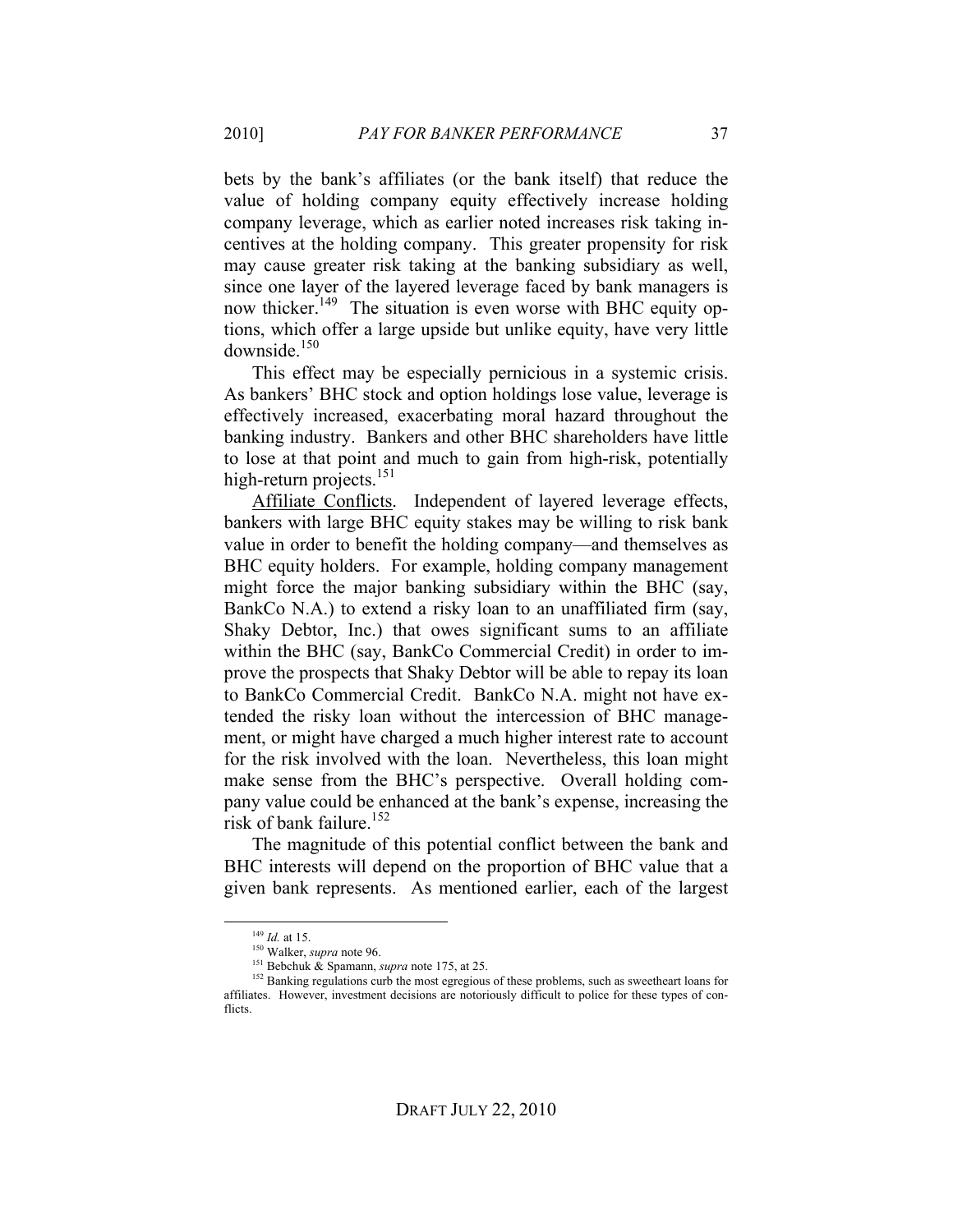banks is typically the dominant financial institution within its BHC, representing the lion's share of the BHC's revenues, profits, and assets. For example, JPMorgan Chase Bank, the nation's largest commercial bank, represents over 80% of the total assets of its BHC.<sup>153</sup> Any misalignment of the interests of the BHC and its dominant banking subsidiary is therefore likely to be relatively small. The conflict may be greater at Bank of America N.A., which as previously noted represents only 65% of total assets within Bank of America Corporation.

More generally, as the economic significance of a bank within its BHC decreases, the BHC's interests are more likely to diverge from those of the bank, making BHC equity compensation for bank managers increasingly problematic from the standpoint of bank safety and soundness. Goldman Sachs and Morgan Stanley offer extreme examples. Long-time investment banks, these firms converted to bank holding companies in the midst of the Financial Crisis, a move that gives them permanent access to the Federal Reserve's lending facilities.<sup>154</sup> Unlike traditional commercial banking organizations, the commercial banking operations of these two newly minted BHCs account for only a small portion of their business activities. For example, though Morgan Stanley is the nation's sixth largest bank holding company, its one commercial bank—though among the thirty largest commercial banks represents less than  $8.5\%$  of the holding company's total assets.<sup>155</sup> Managers incentivized with holding company equity may be in-

<sup>&</sup>lt;sup>153</sup> JPMorgan Chase & Co. Report FR Y-9C Schedule HC Consolidated Balance Sheet, as of September 30, 2009 (showing total BHC assets of \$2.04 trillion); JPMorgan Chase Bank, National Association Schedule RC Balance Sheet (showing bank assets of \$1.7 trillion).

<sup>&</sup>lt;sup>1</sup> Andrew Ross Sorkin & Vikas Bijaj, *Shift for Goldman and Morgan Marks the End of an* N.Y. TIMES, September 22, 2008, *available at Era*, N.Y. TIMES, September 22, 2008, *available at*

<sup>&</sup>lt;sup>155</sup> Morgan Stanley, Report FR Y-9C Schedule HC Consolidated Balance Sheet, as of September 30, 2009 (showing total BHC assets of \$770 billion); Morgan Stanley Bank, National Association, Schedule RC Balance Sheet, as of September 30, 2009 (showing bank asset of \$65 billion). As for Goldman Sachs Group, the nation's fifth largest BHC, banking assets make up only 13% of its total assets. The Goldman Sachs Group, Inc. Report FR Y-9C Schedule HC Consolidated Balance Sheet, as of September 30, 2009 (showing total BHC assets of \$883 billion); Goldman Sachs Bank USA, Schedule RC Balance sheet, as of September 30, 2009 (showing bank assets of \$115 billion). Finally, there is MetLife, traditionally a life insurance company, which is the seventh largest U.S. bank holding company. Its banking assets make up only 2.4% of BHC assets. Metlife, Inc. Report FR Y-9C Schedule HC Consolidated Balance Sheet, as of September 30, 2009 (showing total BHC assets of \$535 billion); Metlife Bank, National Association, Schedule RC Balance Sheet, as of September 30, 2009 (showing bank asset of \$13 billion).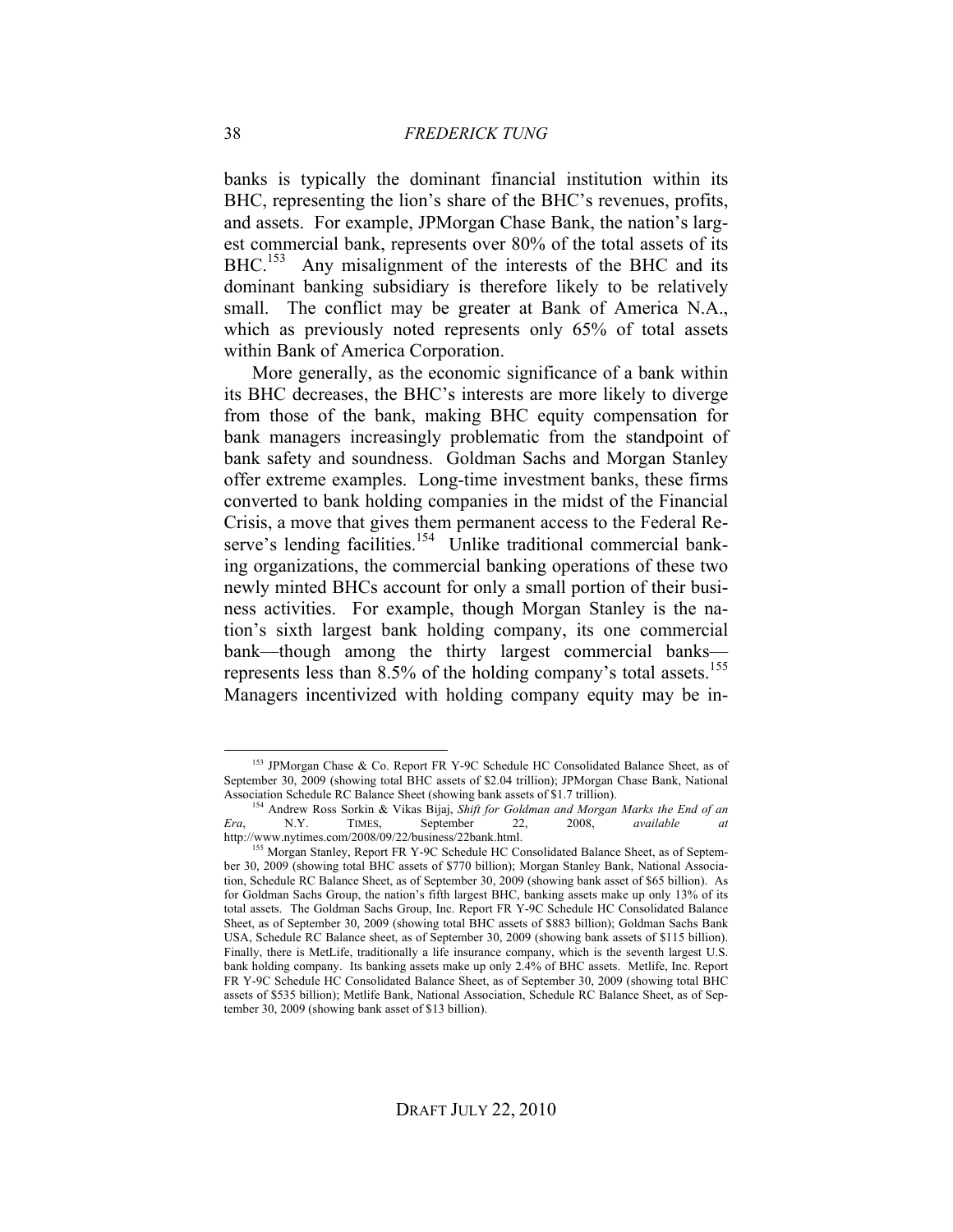2010] *PAY FOR BANKER PERFORMANCE* 39

clined to put the bank at risk in order to benefit the holding company and other affiliates.<sup>156</sup>



FIGURE 3

Granted that regulatory supervision extends to BHCs and their non-bank activities,<sup>157</sup> and affiliate transactions attract special scrutiny.<sup>158</sup> However, regulatory oversight may be inconsistent or unreliable, and it may be difficult to police the myriad business strategies that banks might undertake to benefit their nonbank affiliates. Especially given that BHCs' non-bank activities are riskier than banking and therefore potentially more profitable, BHC equity incentives may encourage bank risk taking to boost these potentially more profitable activities.

<sup>&</sup>lt;sup>156</sup> This inclination may explain why large banking subsidiaries do not issue publicly traded stock. The presence of minority shareholders would impede BHC efforts to exploit synergies across subsidiaries because putting the bank at risk to benefit its affiliates within the BHC group might attract charges of self-dealing and lawsuits by the minority. Evanoff & Wall, *supra* note 121, at 125.

 $157$  For example, BHCs are subject to risk-based supervision and must comply with capital adequacy rules.<br><sup>158</sup> Federal Reserve Act, §§ 23A (requiring that all covered transactions between a bank and its

affiliates be consistent with safe and sound banking practices), 23B (requiring that certain transactions with an affiliate be on market terms); Regulation W, 12 C.F.R. §§ 223.22 et seq. (implementing Sections 23A and 23B).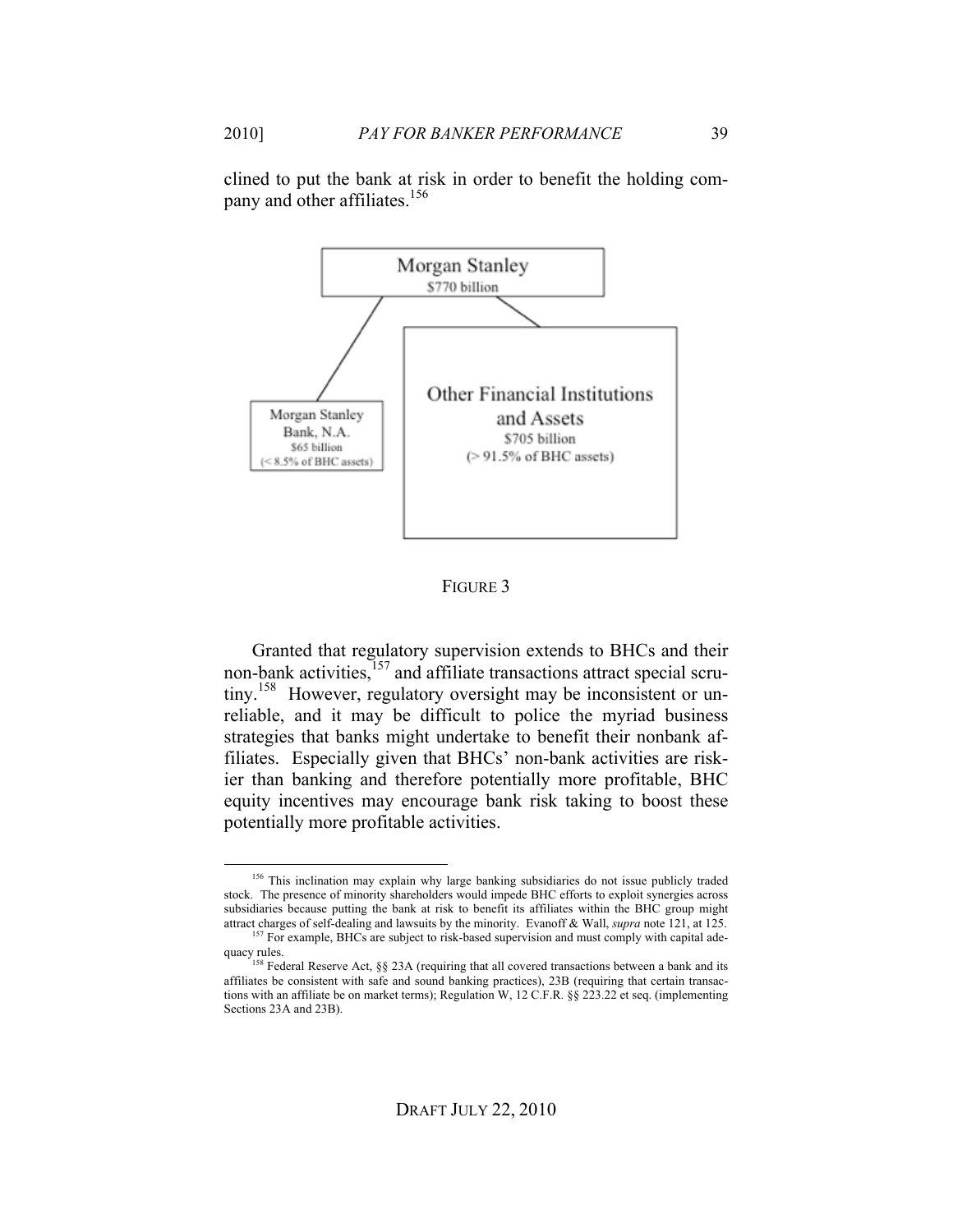\* \* \*

Banker pay in the form of subordinated debt issued at the bank level would directly counter the BHC-equity-fueled gambler's incentive to bet the bank. Whether to overcome layered leverage or to enhance the value of affiliates within the BHC, either strategy comes at the bank's expense, and bank sub-debt may be a wellmatched antidote.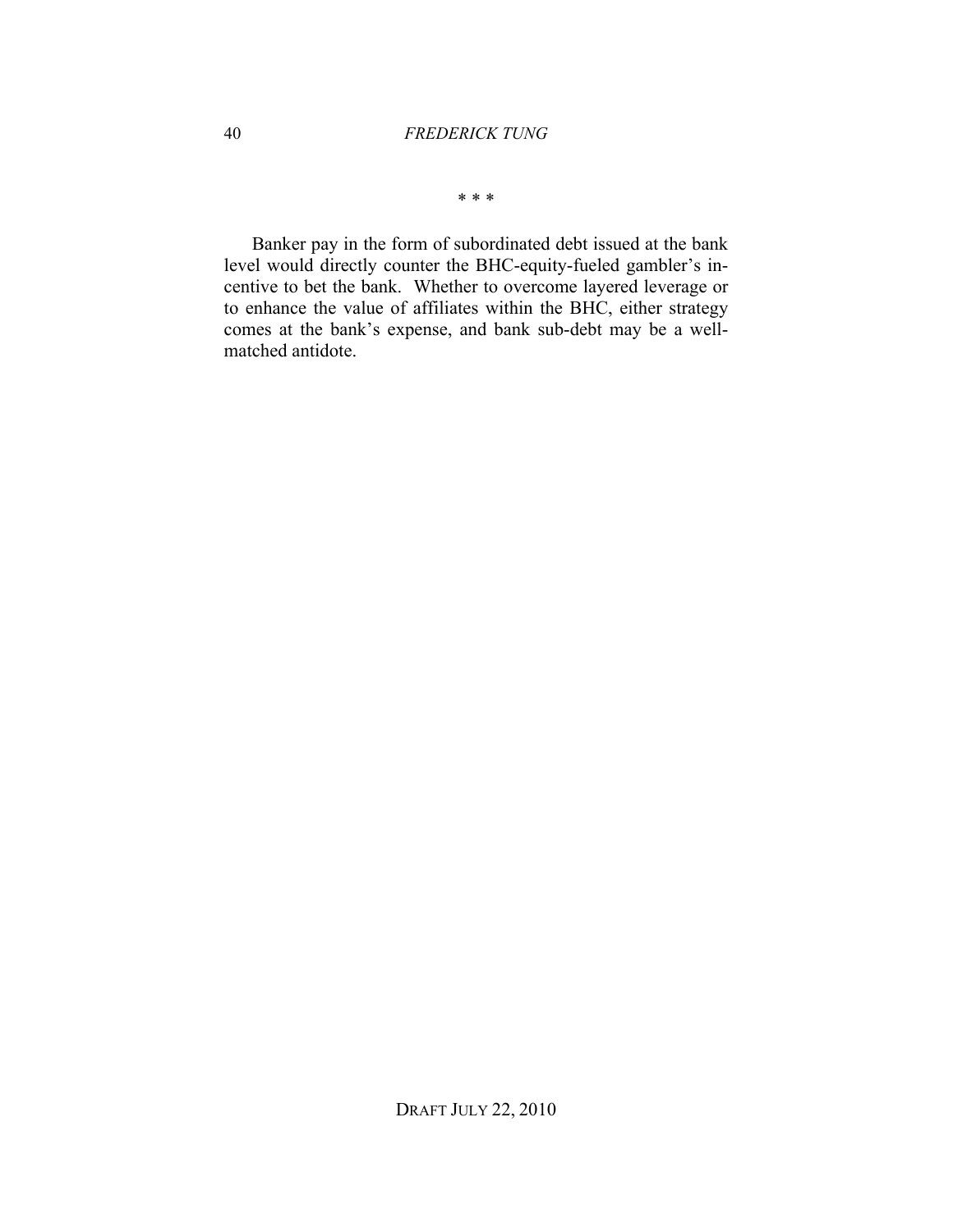#### V. COMPARING OTHER APPROACHES

In addition to my own proposal, two important academic proposals have recently emerged to restructure bank executive compensation in the service of financial regulation, one from Sanjai Bhagat and Roberta Romano, and another from Lucian Bebchuk and Holger Spamann. This Part discusses these efforts and compares them with my own.

In addition to issues specific to each approach, both proposals suffer from two important shortcomings compared to my sub-debt approach. First, both proposals rely on holding company securities as incentive pay. As earlier discussed, because market pricing of BHC securities may offer only a very noisy proxy for risk taking and performance at a given banking subsidiary, such securities may provide bankers only weak incentives with regard to activities at the bank.<sup>159</sup> Second, both proposals focus exclusively on the structure of annual compensation, ignoring the much more significant incentive effects of bankers' existing portfolios of equity and other claims on their banking firms.<sup>160</sup> Tailored adjustment of bankers' existing portfolio incentives would be difficult to achieve under either of their approaches. These two issues are better addressed with subordinated debt issued directly by important banking subsidiaries. $161$ 

I first consider each proposal on its own merits. I then compare them with my bank sub-debt approach.

<sup>&</sup>lt;sup>159</sup> See supra Part IV.D. Recall that the target bankers for our incentive compensation include the members of the management group with policy authority over the bank. This will likely include the bank CEO and other top bank officers. It is likely also to include BHC officers, who typically have significant influence over banking subsidiaries' policy. It is also not uncommon that certain BHC officers also hold key officer positions at a banking subsidiary. *See supra* notes 140-142 and accompanying text.

<sup>160</sup> A key point in analyzing executive incentives is that an executive's incentives from stock and options are properly measured by portfolio incentives. . . . [O]ne cannot determine whether an executive has an appropriate level of incentives by examining newly granted restricted stock and options compensation in a given year.

John E. Core, Wayne R. Guay & David F. Larcker, *Executive Equity Compensation and Incentives: A Survey*, FRBNY ECON. POL'Y REV., April 2003, at 30.

<sup>&</sup>lt;sup>161</sup> Moreover, banking subsidiaries' debt securities may be periodically rolled over—redeemed and reissued—in order to impose continuing capital market discipline on banks and bankers. *See supra* Part IV.C. This would be quite difficult to accomplish under either the Bhagat-Romano or Bebchuk-Spamann approach.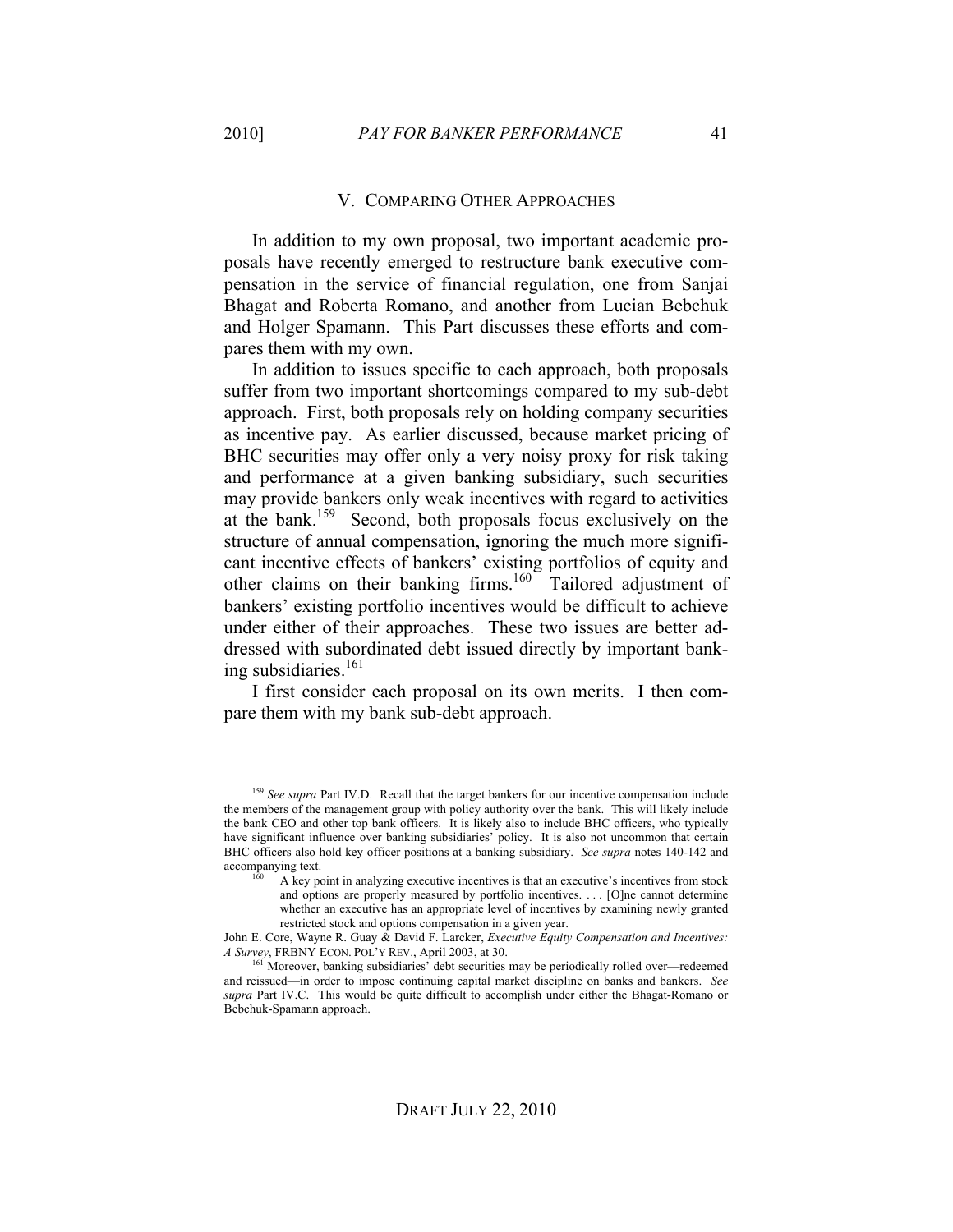#### 42 *FREDERICK TUNG*

#### *A. Bhagat and Romano: Long-term Restricted Stock*

True to the traditional equity-based focus of incentive compensation, Sanjai Bhagat and Roberta Romano have devised a simple yet radical restricted stock proposal. They argue that all equitybased compensation should take the form of restricted stock and restricted stock options, and the stock could not be sold nor the options exercised until two to four years *after the executive leaves the firm*. 162 According to Bhagat and Romano, the two- to four-year post-retirement holding period would give executives appropriate intermediate-term incentives. Two years is sufficiently lengthy a period that managers would have little potential to profit from manipulating earnings or public statements or taking undue risks in pursuit of short-term profits during their tenure. The four-year upper limit on the holding period would be sufficient for the effects of the executive's decisions and strategies to be realized. Their proposal is targeted primarily at TARP recipient firms, but they note that their argument could be extended to all financial firms that enjoy federal deposit insurance.<sup>163</sup>

The lengthy holding period is the central feature of the Bhagat-Romano proposal. Restricted stock and option compensation is not new, but the typical vesting period under these compensation plans is three to five years after the grant date,  $164$  and the executive is typically required to remain employed by the company at the time the stock or options vest.<sup>165</sup> By contrast, Bhagat and Romano's proposal would require the executive to have left the firm, and a number of years to have elapsed after that, before the executive could cash out. Bhagat and Romano note some of the distortions that arise with this compensation structure. Managers under such stringent holding periods will be under-diversified, reducing the risk-adjusted expected return of their portfolios.<sup>166</sup> Bhagat and

 <sup>162</sup> Sanjai Bhagat & Roberta Romano, *Reforming Executive Compensation: Focusing and Committing to the Long-Term,* 26 YALE J. ON REG. 359, 361 (2009).

<sup>163</sup> *Id.* at 367.

<sup>164</sup> FREDERICK W. COOK & CO. THE 2008 TOP 250: LONG-TERM INCENTIVE GRANT PRAC-TICES FOR EXECUTIVES 17 (2008) (noting that options vest in three years for about half of large U.S. companies; options vest in four years for about thirty percent of firms; and options vest in five years for about fifteen percent of firms).

 $165$  Walker, *supra* note 96, at 11 n.42.

<sup>166</sup> Bhagat & Romano, *supra* note 162, at 367. Hedging would be prohibited, as that would defeat the incentive effects of the restricted stock compensation. *Id*.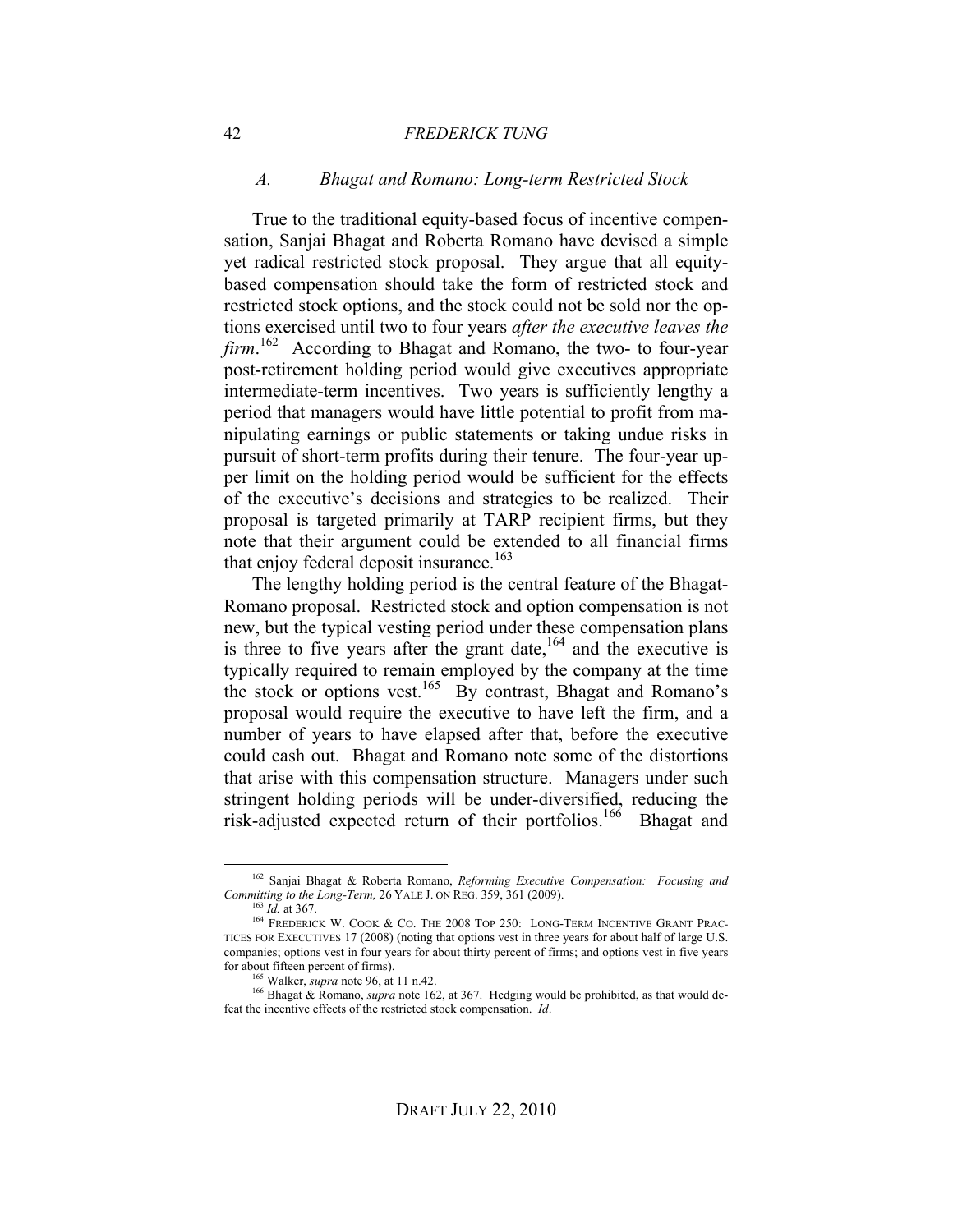Romano suggest simply increasing the size of the stock or option grant, which would increase the expected return to compensate for the under-diversification.<sup>167</sup> But that approach is inefficient insofar as each additional share of stock or option compensation costs the firm more than its value to the executive.<sup>168</sup>

Their general concept here has some appeal. Like subordinated debt, equity prices also incorporate a firm's solvency risk.<sup>169</sup> With sufficiently long holding periods, equity holdings and equity-based incentives might curb managers' short-term risk taking. After all, managers whose equity-based payday comes after they have resigned their executive positions must consider the longer-term effects of their decisions, and not just quarterly results.

On the other hand, the delayed gratification inherent in this lengthy holding period creates important problems. First, it weakens any incentive effects.170 Managers facing uncertain payoffs many years into the future may be too conservative in their project selection or may simply care less about firm performance, especially given the significant "control gap"—the period after retirement and before their equity payoffs, during which they will have no influence over the firm's performance.<sup>171</sup> In addition, the potentially long delay between performance and pay creates a liquidity problem for executives because a large portion of their compensation cannot be spent for years after it is earned.<sup>172</sup> Acknowledging this problem, Bhagat and Romano suggest that the limit on tax deductibility of non-performance-based compensation be raised from \$1 million to \$3 million,<sup>173</sup> in order to allow for greater cash compensation to executives being paid with restricted stock. This

 <sup>167</sup> *Id.*

<sup>&</sup>lt;sup>168</sup> Walker, *supra* note 96, at 19 (noting that executives would effectively be receiving more of something they value less). There is the added problem that because current rules on executive compensation disclosure require valuation of stock awards at the market price—and would therefore not account for executives' under-diversification discount—the value of these stock awards would be overstated, potentially exacerbating public outrage over executive compensation levels. *See id*.

<sup>&</sup>lt;sup>169</sup> This useful effect is qualified by the "noisy proxy" problem that arises from the use of BHC securities to compensate bankers, as opposed to securities issued by the bank itself. *See infra* Part IV.D.

<sup>170</sup> George Ainslie & John Monterosso, *Will as Intertemporal Bargaining: Implications for Rationality*, 151 U. PENN. L. REV. 825, 830 (2003) (explaining experimental evidence showing that "the value of reward is inversely propritional to delay").

 $171$  This control gap may increase their incentives to actively participate in the wise choice of their successors, but it is not clear whether their current incentives are inadequate.

<sup>172</sup> Bhagat & Romano, *supra* note 162, at 368.

<sup>173</sup> *See* I.R.C. § 162(m).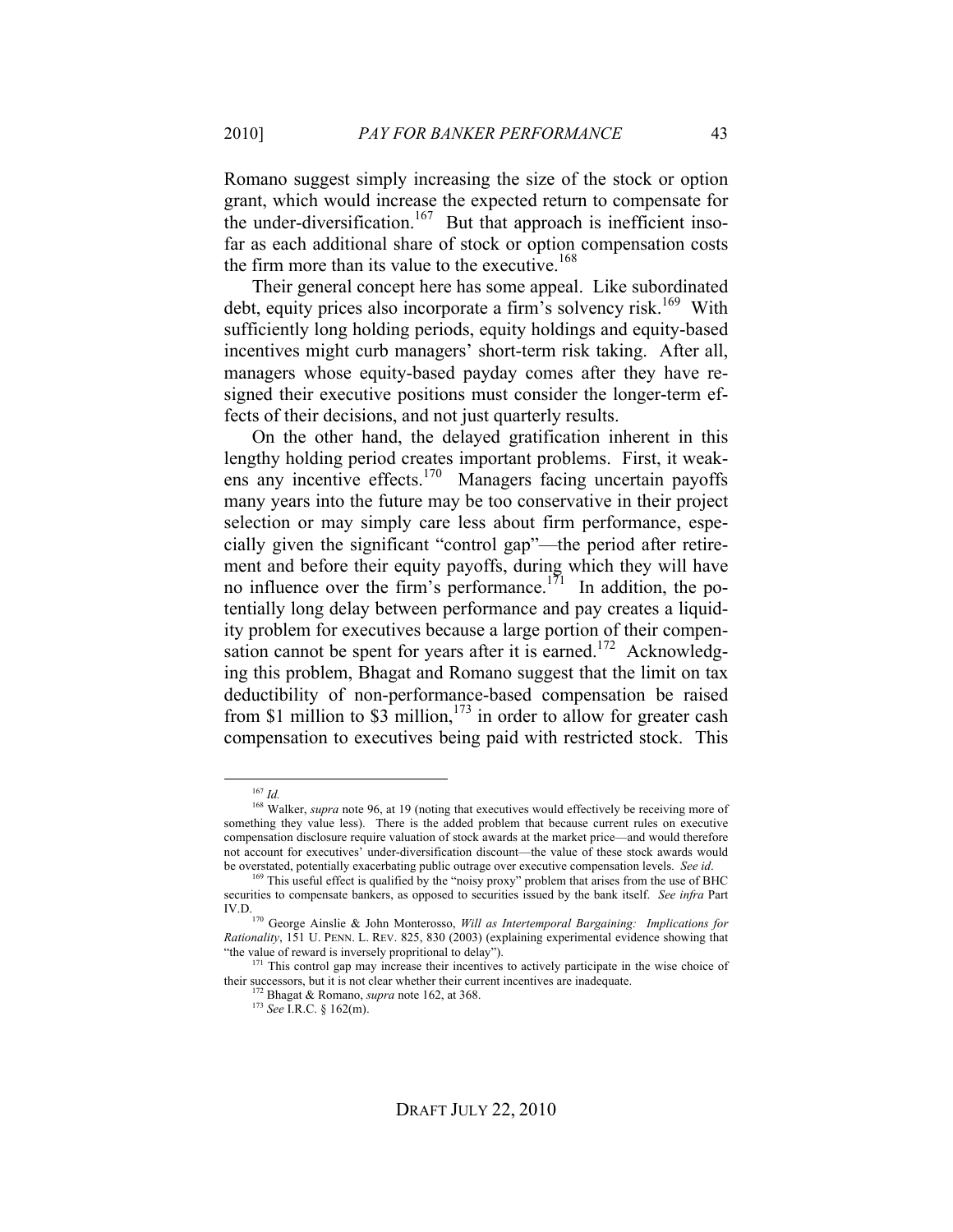alleviates the liquidity problem to some extent. However, higher levels of fixed compensation also blunt the performance incentives that drive their proposal.

In addition, using retirement from the firm as a trigger gives good CEOs an incentive to retire too soon. Bhagat and Romano argue that the holding period is not really so onerous, given that the median CEO tenure for large U.S. companies is five years.<sup>174</sup> The median, however, may not fully capture the magnitude of the premature retirement problem. For policymaking purposes, the variance of CEO tenure also matters. A wide dispersion may mean that a large proportion of CEO's must wait fifteen or twenty years to cash out their earliest-granted restricted stock or options. Perversely, since the best performing CEOs are likely to enjoy the longest tenure, they are likely to feel most keenly the constraints of the Bhagat-Romano holding period. The best CEOs may retire earlier than is optimal for their firms in order to be able to cash out sooner.

#### *B. Bebchuk and Spamann: Paying by the Slice*

Lucian Bebchuk and Holger Spamann propose that for financial firms, banker pay should be linked not just to improved shareholder returns, but to firms' enterprise value as represented by a diversified basket of each firm's securities.<sup>175</sup> Banker pay should be tied to the value of a proportionate slice all the BHC's securities<sup>176</sup>—its preferred stock and bonds, as well as common equity thereby linking pay to "a larger part of the corporate pie."<sup>177</sup> In-

<sup>&</sup>lt;sup>174</sup> They point out that executives facing a seven- to nine-year wait to cash out their earliestreceived stock and option grants would not be unique to financial firms, as general partners of private equity firms must often wait seven to ten years to receive the bulk of the carried interest portion of their compensation. Bhagat & Romano, *supra* note 162, at 369.

<sup>175</sup> Lucian A. Bebchuk & Holger Spamann, *Regulating Bankers' Pay*, \_\_ GEO. L. J. \_\_ (forthcoming 2010), *available at* http://ssrn.com/abstract=1410072. <sup>176</sup> *Id.* at 39 (proposing that executive pay be tied to "a set percentage of the aggregate value of

common shares, preferred shares, and all outstanding bonds"). Though the authors do not explicitly distinguish BHC securities from those of banking subsidiaries, their approach only works with holding company securities, since banking subsidiaries do not issue public equity—their common stock is held entirely by their BHC—or preferred stock.

<sup>&</sup>lt;sup>177</sup> *Id.* For example, for TARP firms, because of the government's large stake in the preferred stock of these firms, executive pay should track aggregate returns on a specified percentage of the value of all common and preferred shares. This would align managers' incentives somewhat with shareholders' interests but also somewhat with the public interest in having TARP investments repaid. *Id.*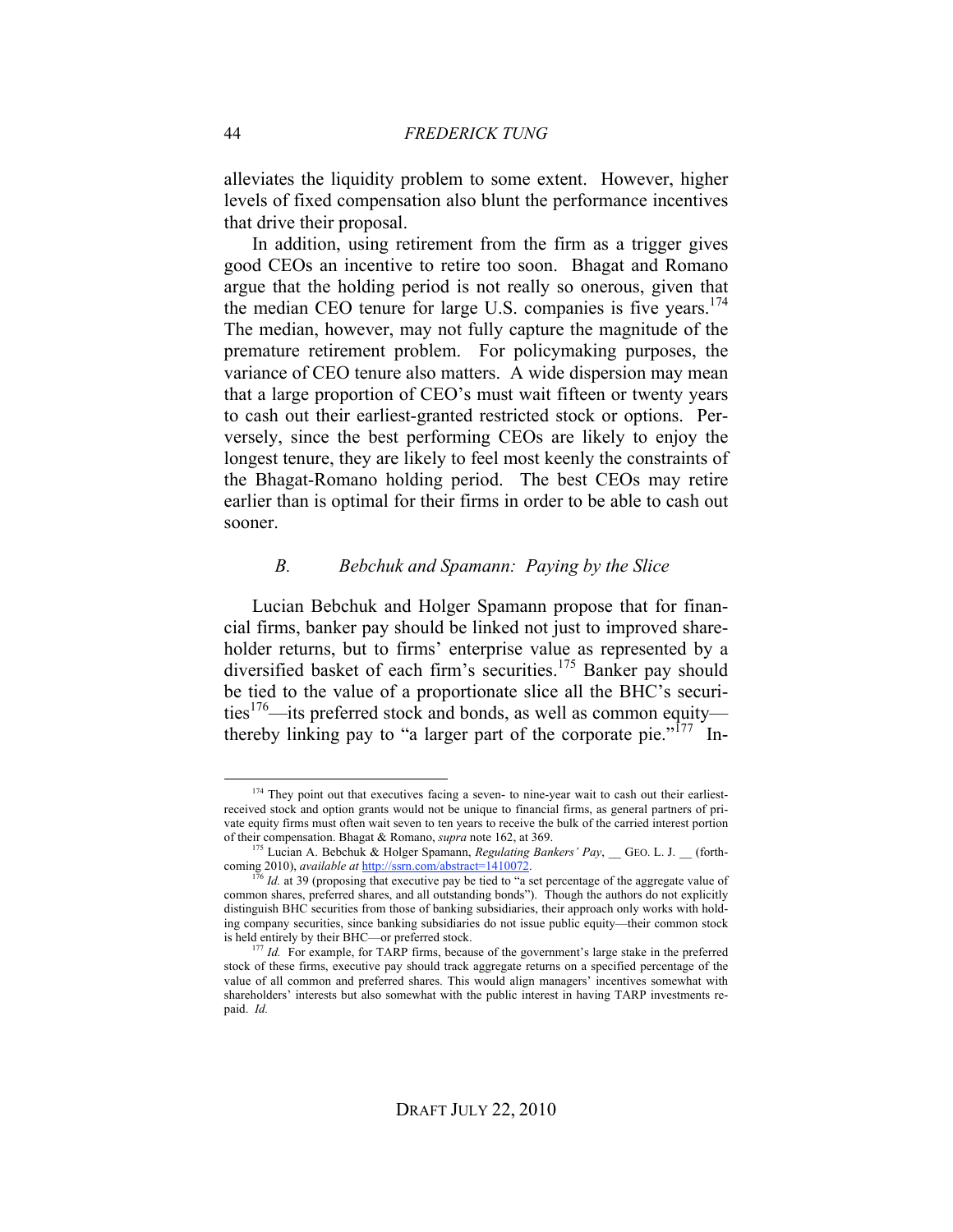cluding common and preferred shares and bonds in this basket would expose managers to a broader range of downside risks to which the firms' various investors are subject, and would tend to deter excessive risk taking.178

Bebchuk and Spamann's approach takes important steps in the right direction. Including BHC preferred stock and bonds as part of executives' incentive pay would offer a clear improvement to the current common shareholder-focused equity-based approach. Because holders of preferred stock and bonds generally prefer less risk than common shareholders, inclusion of these securities more closely aligns managers' incentives with those of regulators interested in safety and soundness and preservation of the FDIC insurance fund. $179$ 

On the other hand, while this approach will generally reduce managers' risk taking proclivities at the BHC level, and has some intuitive investor-democratic appeal, it does not precisely respond to the original problem, which is not underrepresentation of BHC investors but moral hazard at the banking subsidiary and risk externalization to the public fisc. Because bank managers' individual situations will vary in ways that are not correlated with their BHCs' capital structures, there is no conceptual basis for assuming that executive pay in the form of a representative slice of the BHC's securities will offer appropriate incentives to internalize risk at the banking subsidiary. Managers' existing holdings of their firm's securities will vary, for example.<sup>180</sup> Because of the strong incentive effects of these existing holdings and their variation across managers,181 paying by the slice may not appropriately respond to each individual. Adherence to strict proportionality

<sup>&</sup>lt;sup>178</sup> Bebchuk and Spamann suggest additional benchmarks to which executive pay might be linked in order to curb risk taking. Perhaps executive pay could be reduced based on the amount of any government payments made to support the bank—including deposit insurance payments during the one-year period after the executive's departure from the firm. *Id.* at 40. The authors suggest that any expected increase in future government payments could be proxied by multiplying the value of the bank's (presumably insured) deposits by any increase in the implied probability of default that may be inferred from the price of credit default swaps. *Id.*

<sup>&</sup>lt;sup>179</sup> Bebchuk and Spamann also argue that bankers' pay should be regulated, or at least carefully monitored, as an important facet of banking regulation generally, independent of the current Crisis and the attending government support. *Id.* at 34.

<sup>&</sup>lt;sup>180</sup> Banks' and BHCs' growth opportunities will also vary, which affects the optimal level of risk taking, though growth opportunities may correlate with capital structure. Managers' inside debt holdings in the form of pensions and deferred compensation will also vary, and these have been shown to affect managers' risk taking proclivities. *See infra* Part IV.A.

<sup>181</sup> *See infra* Part IV.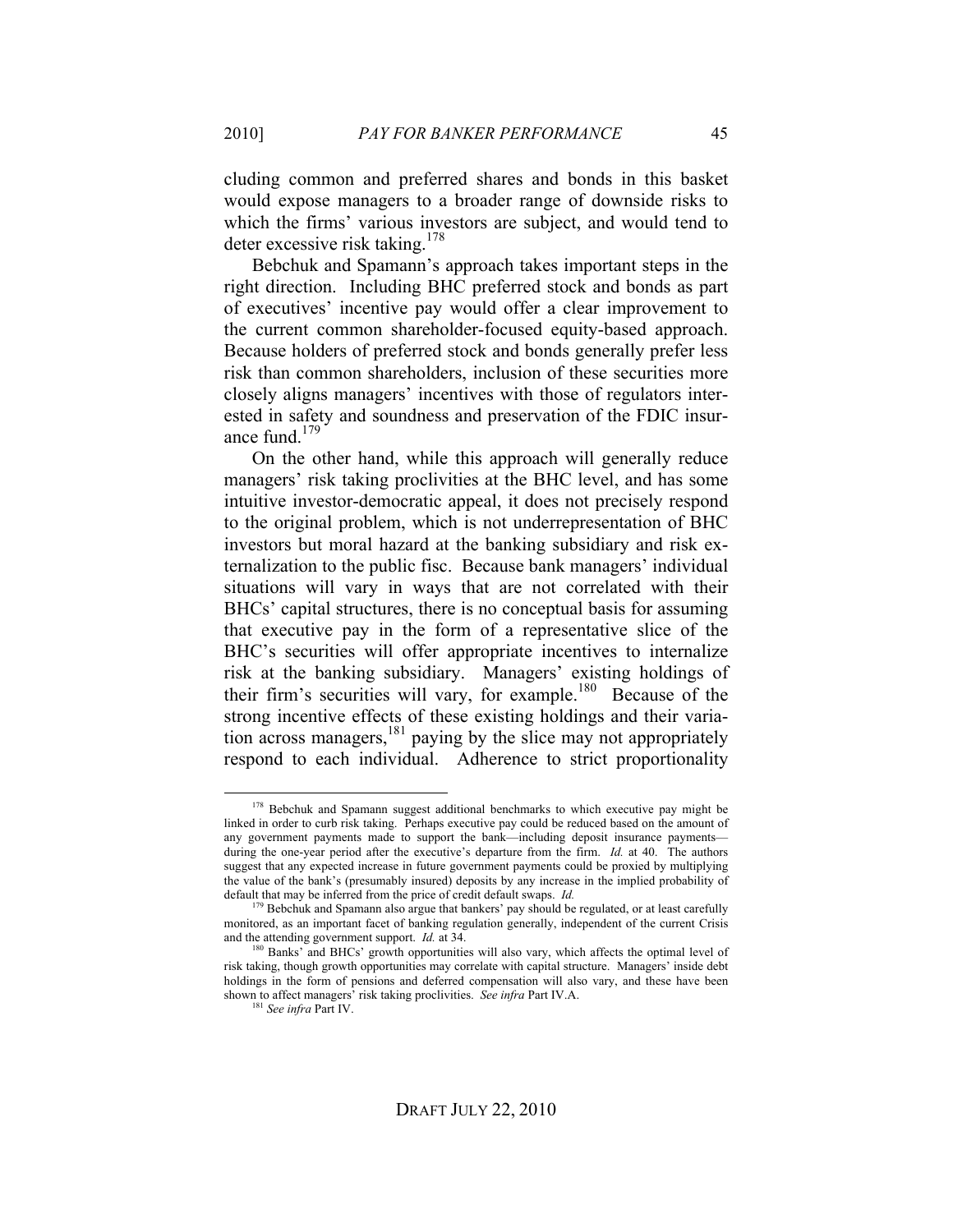across classes of the bank's securities in structuring incentive compensation forsakes flexibility that may be useful in tailoring compensation to address specific managers' situations.

### *C. Comparing*

For purposes of constraining bank risk taking, long-term restricted BHC stock or pay-by-the-BHC-slice compensation may offer some improvement over the standard BHC equity approach that currently dominates banker pay structures. However, my bank sub-debt approach is superior for its focus on bank risk, its stronger market discipline, and its utility in tailoring bankers' portfolio incentives.

Bank-issued subordinated debt offers a clearer market signal concerning risk taking at the bank than long-term BHC equity or a slice of BHC securities,<sup>182</sup> giving market actors, regulators, and bankers better information about default risk and more finely tailoring managerial incentives to risk regulatory goals. This market discipline may be enhanced through a program of regular periodic issuance of new debt securities, which requires the bank to continually access public capital markets for fresh capital and subject itself to primary market review.<sup>183</sup> This periodic market review is unworkable for compensation arrangements that rely on long-term restricted BHC equity, or that attempt to mirror BHC capital structures.<sup>184</sup>

<sup>&</sup>lt;sup>182</sup> Adding more basket components to account for future government payments required to support the bank, as Bebchuk and Spamann suggest, further complicates any market pricing signal, especially if the component depends on actual future payments, for which no readily available market pricing exists. Even relying on CDS pricing may be problematic, as CDS markets are fragmented and opaque. Subordinated debt markets, by contrast, are likely to be more liquid and transparent for large banks.

<sup>&</sup>lt;sup>183</sup> Weaker banks may even find themselves unable to float the required issue, an event with serious consequences for the bank, which sends a clear market signal. *Cf.* Calomiris & Powell, *supra* note 125 (describing inability of weaker Argentine banks to issue required subordinated debt). 184 There is no public market for Bhagat and Romano's long-term restricted BHC stock. And

the trading price of the outstanding BHC common stock would not offer a useful metric for valuing long-term restricted stock because of the extreme holding period applicable to BHC executives, which puts their holdings in a completely different category. As for Bebchuk and Spamann's payby-the-slice, BHCs might issue new publicly traded common and preferred shares and debt periodically. However, unlike regular bank sub-debt issues, periodic by-the-BHC-slice issuances would be difficult to structure as important capital raising events for the BHC because large periodic issues of common shares would dilute existing shareholders' equity holdings. Nominal issuances, of course, would not impose stringent market review.

In any event, for both long-term restricted BHC stock and by-the-BHC-slice securities, the market would be reviewing the financial health of the BHC, and not the soundness of the bank.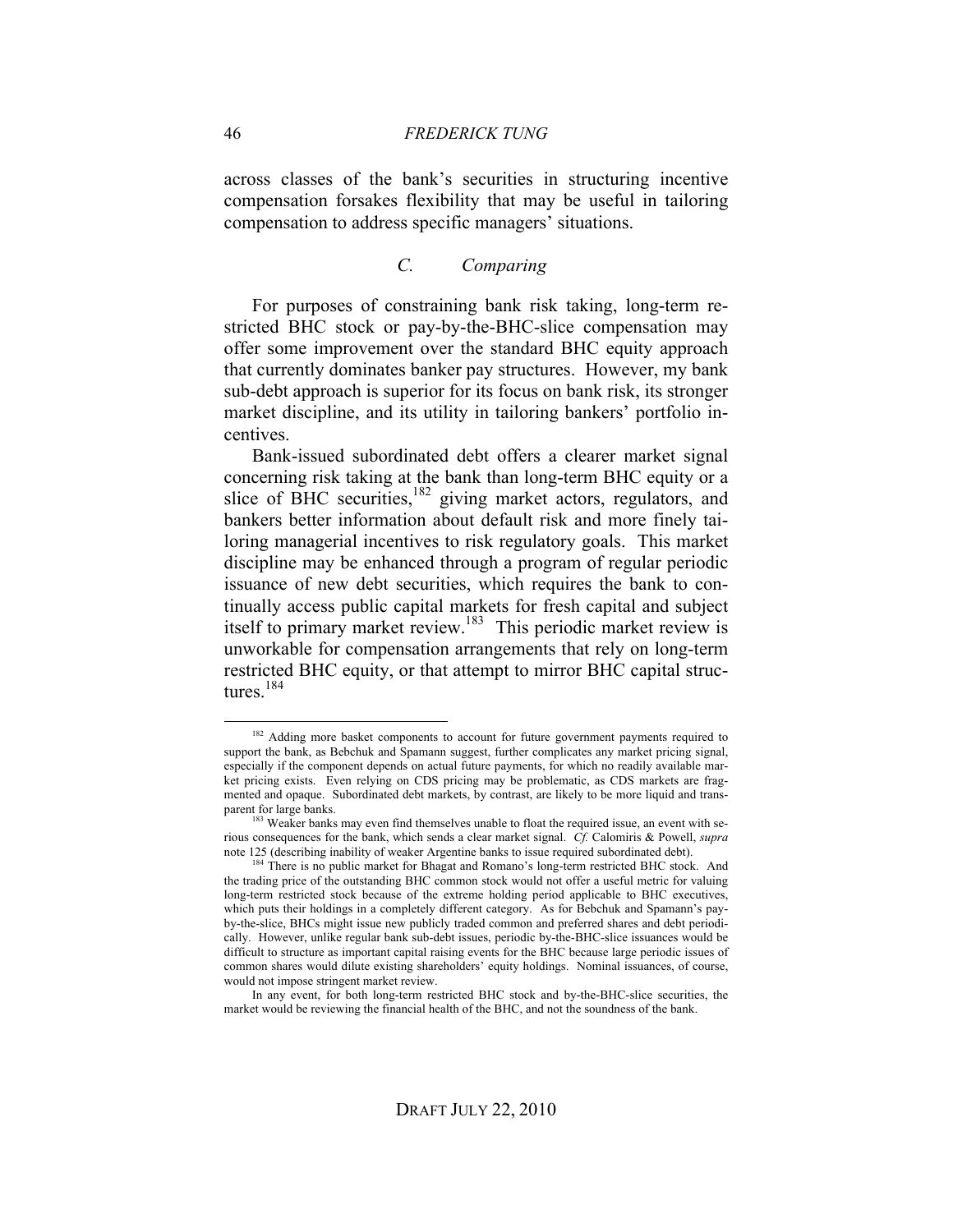*No approach* based solely on BHC securities can directly address layered leverage and affiliate conflict problems.<sup>185</sup> Overall BHC risk taking might be reduced with long-term restricted BHC stock or by-the-slice BHC securities for bankers, but that would not necessarily incentivize bankers to reduce risk at the bank.

Pay-by-the-BHC-slice does better than long-term restricted stock for addressing layered leverage, since the BHC debt securities would have value even if the BHC were insolvent.<sup>186</sup> Pay-bythe slice might therefore reduce bankers' incentives to gamble in high leverage or distress situations as compared with standard BHC equity compensation. Again, however, because bankers holding BHC securities would be concerned primarily with BHC value, affiliate conflicts would remain problematic. Bankers might still bet the bank to save the BHC.

Subordinated bank debt offers superior incentives along these margins compared to long-term BHC equity or BHC securities by the slice. Subordinated debt compensation more directly reduces the layered leverage incentives from BHC equity because bankers would have a direct stake in the value of debt at the bank level. Affiliate conflicts would also be much more aggressively ameliorated because sacrificing the bank to benefit BHC equity would have a direct negative impact on bankers' personal bank sub-debt holdings.

Sub-debt compensation can also directly manage bankers' portfolio incentives. Annual adjustments to bankers' pay could account for changes in the composition of bankers' personal portfolios and changes in banks' risk profiles. By contrast, neither longterm restricted BHC stock compensation nor pay-by-the-BHC-slice can offer this sort of fine tuning of portfolio incentives.<sup>187</sup> Again,

 <sup>185</sup> *See supra* Part IV.D.2.

<sup>186</sup> Long-term restricted BHC stock might temper bet-the-bank strategies for improving BHC value to some extent. Bankers' long time horizon might discourage them from extreme short-term risky strategies. However, bankers holding even long-term restricted BHC stock care primarily about BHC returns. Facing distress-induced high BHC leverage, for example, bankers might reason that the long run may never arrive if the BHC fails. So short run gambles for BHC solvency may still be attractive, even if they require sacrificing the bank.

<sup>&</sup>lt;sup>87</sup> As earlier noted, Kenneth Feinberg, the special master overseeing compensation at the largest seven TARP recipient companies, has slashed salaries in favor of long-term stock grants, which will vest over four years. *See supra* note 89 and accompanying text. While this approach may respond to popular outrage over executive pay, its superficial popular appeal does not offer a longterm solution to executive risk taking. Though annual compensation is easy to observe, for executives with even a few years' tenure, annual pay is almost certainly dwarfed by the value of the executives' pre-existing portfolios of their banks' securities. Even if every annual stock grant carries a (continued next page)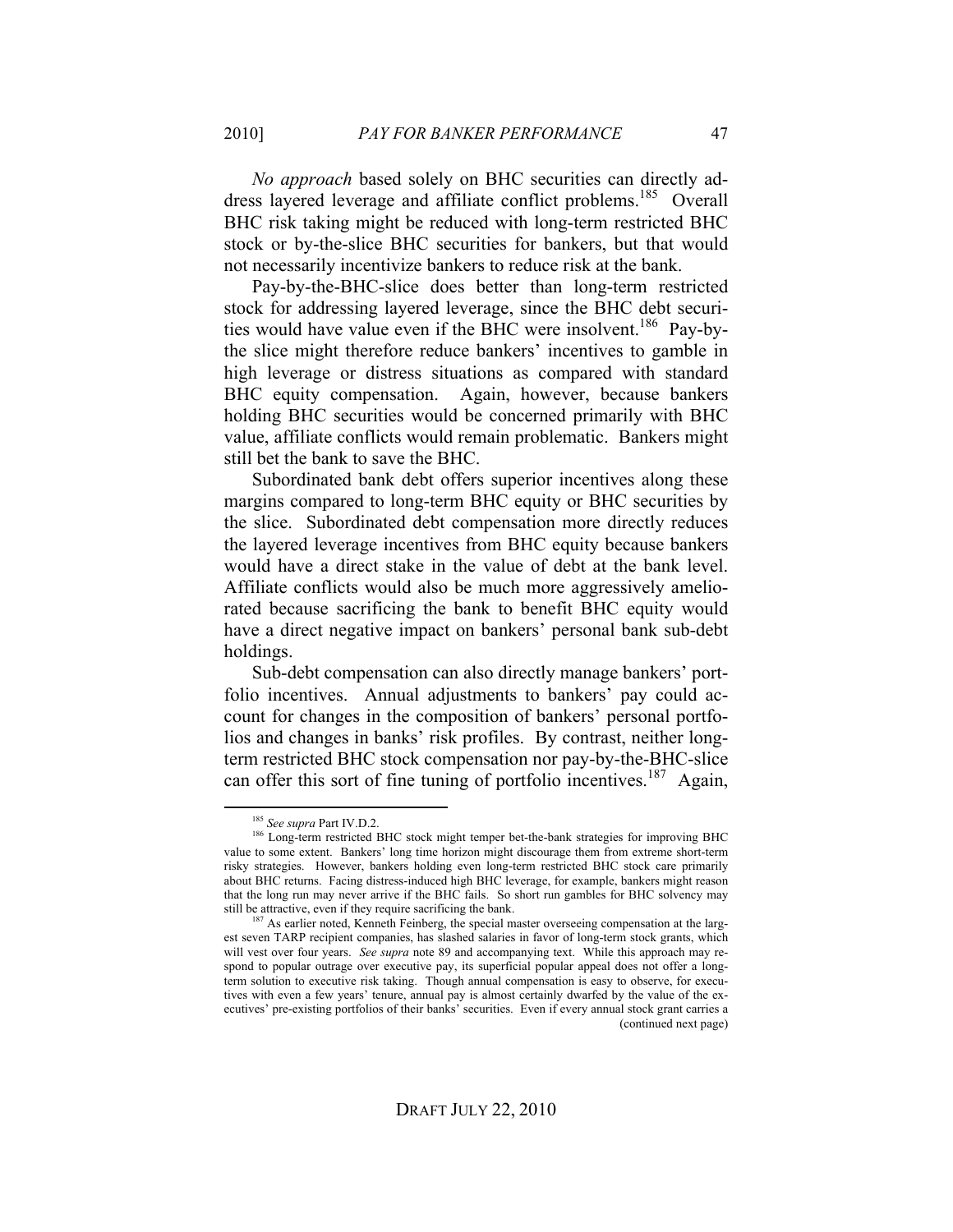*any* portfolio of BHC securities may offer only coarse incentives with respect to risk taking at the bank, and may even *increase* bank risk taking in some circumstances.

four-year vesting period, in a short time the value of an executive's unrestricted stock will exceed that of her restricted stock, so short-term incentives may outweigh longer-term concerns.

Lengthening the holding period, of course, runs into greater liquidity, diversification, and delayed gratification problems discussed in the context of the Bhagat-Romano proposal.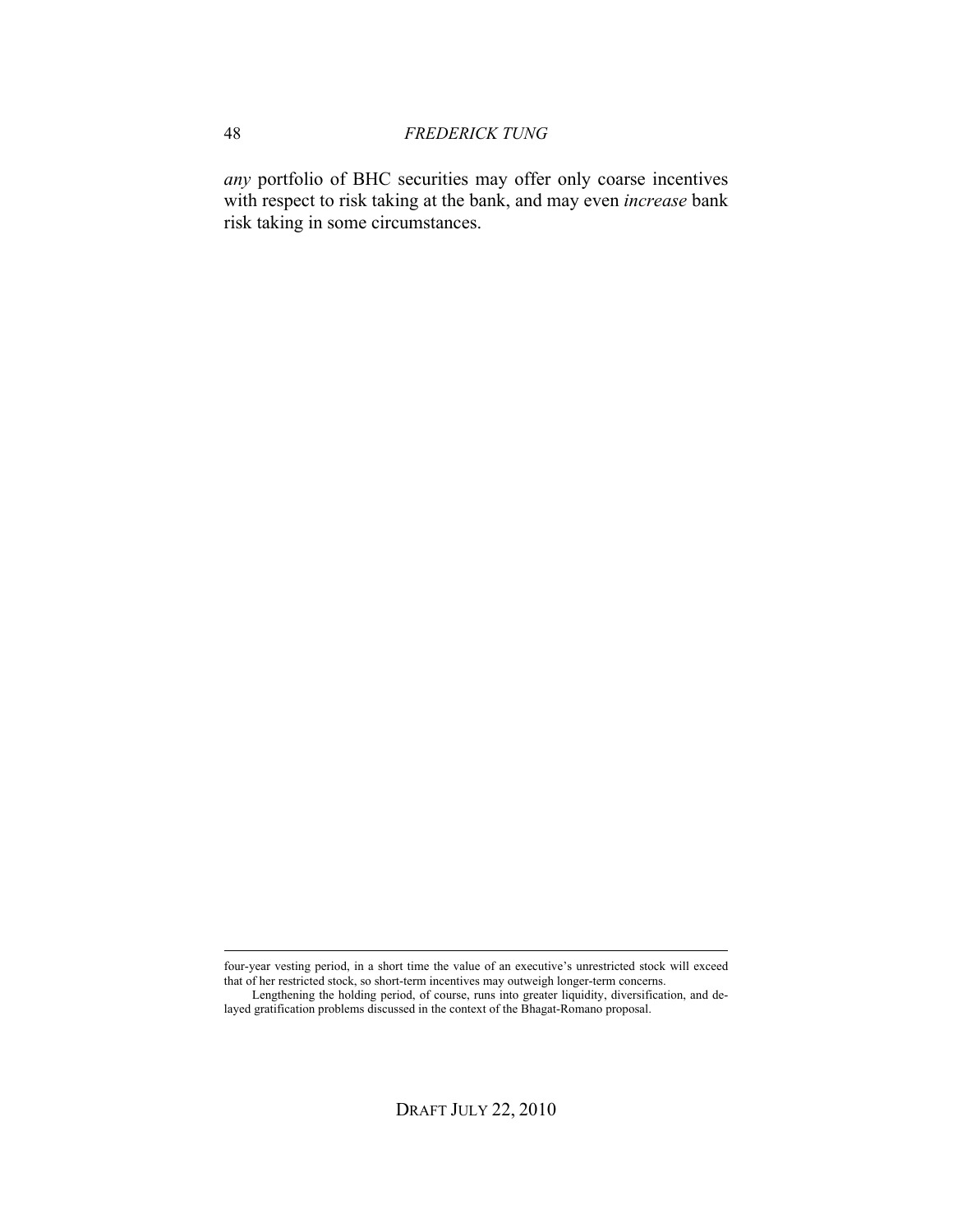## VI. IMPLEMENTATION

The regulation of bankers' pay should not be viewed as a substitute for existing banking regulation, but as an integral part of the regulatory structure.<sup>188</sup> With an additional tool to encourage banker prudence, regulators may be able to more finely balance the competing concerns of risk regulation and bank profitability. For example, better prudential incentives in executive pay arrangements may justify lower deposit insurance premiums, less stringent capital requirements, or less burdensome reporting requirements or on-site examinations for a given bank.

This Part discusses two important implementation issues: how to go about setting substantive targets for bankers' inside debt portfolios and how to instigate banks to use bank sub-debt compensation in pursuit of banker portfolio management. Given the complexity of large banks and BHCs, the attendant complexity of banking regulation, and the novelty of using banker pay as an instrument of risk regulation, much will have to be learned through experience. This Part sketches some key considerations moving forward.

#### *A. Setting Debt-Equity Targets*

Calibrating the optimal debt-equity targets for bankers' pay and portfolios might be tricky and will depend on bank-specific factors,<sup>189</sup> as well as the corporate structure effects discussed above.<sup>190</sup> For example, the amount of bank-level subordinated debt in a banker's portfolio should be calibrated to counter the incentive effects of her BHC equity holdings and layered leverage on risk taking at the bank. Greater layered leverage will require

<sup>&</sup>lt;sup>188</sup> As John, Saunders and Senbet note, bank regulation that accounts for the incentives of top management will be more effective. John, Saunders, & Senbet, *supra* note 15.

<sup>&</sup>lt;sup>189</sup> The inside debt literature identifies a number of factors: leverage, capital structure, investment opportunities, ownership structure, and default risk. *See* Edmans, *supra* note 98, at 3 (noting that the optimal amount of debt increases with leverage, the probability of default, and managers' ability to affect liquidation values; and decreases with growth opportunities); John, Saunders, & Senbet, *supra* note 15, at 96 (noting that bank managers' risk-shifting incentives depend crucially on the characteristics of the bank's investment opportunities); Bagnani, et al., *supra* note 50 (finding that the effects of equity-based pay on managers' risk taking is not monotonic).

<sup>190</sup> *See supra* Part IV.D.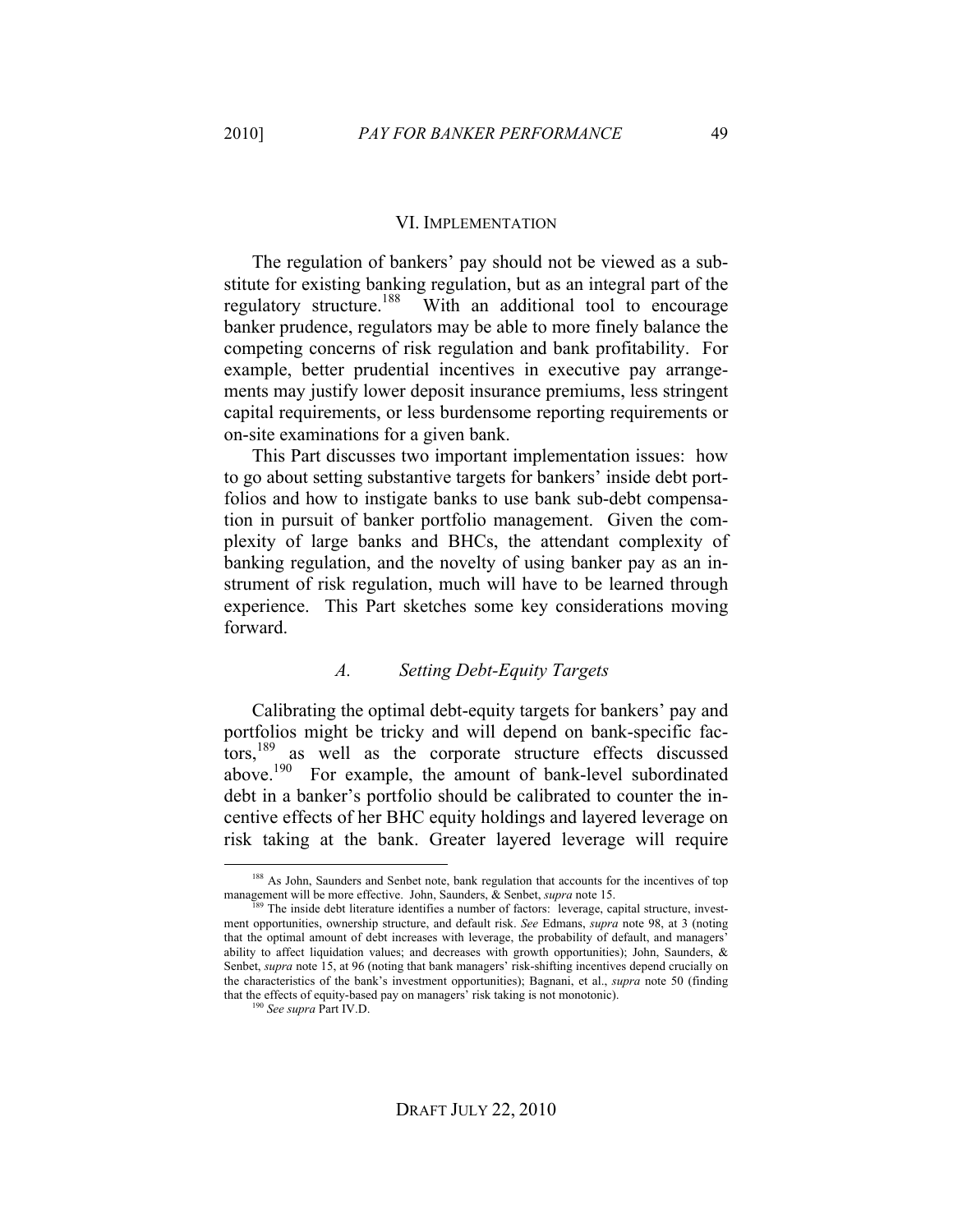greater bank sub-debt holdings as a counterweight to the risk inducing incentives of leverage.<sup>191</sup> A consideration of the size and economic importance of the bank relative to the BHC's other subsidiaries will also be important. If the bank is the dominant subsidiary in the BHC, as is the case with JPMorgan Chase Bank,<sup>192</sup> affiliate conflicts are less of a concern.<sup>193</sup> By contrast, when the bank is less important economically to the BHC as a whole, such as Morgan Stanley Bank,<sup>194</sup> more bank sub-debt holdings should be required of the relevant bankers. Greater bank sub-debt holdings will help bankers resist the temptation to take risky bets at the bank to benefit affiliates, since greater risk at the bank will result in a negative price reaction in the public debt market and a reduction in the value of bankers' bank sub-debt holdings.

In addition, the existing personal asset portfolios of individual bankers will affect the structure of the optimal compensation contract. As already noted, inside debt in the form of pensions and deferred compensation have important effects on managerial risk taking,<sup>195</sup> and these debt holdings should also be taken into account.<sup>196</sup> With these various considerations, bankers' personal debt-equity ratios can be adjusted to maintain appropriate risk taking incentives in the face of new conditions affecting the bank or market price movements that might otherwise skew the weighting of bankers' portfolios.

#### *B. Implementation Incentives*

Because of each bank's unique situation and the fine judgments required to optimize compensation arrangements, strict regulatory mandates seem inadvisable. Generalized mandates are likely to offer a poor fit for many banks, and mandates may be difficult to revise in the face of changed circumstances.

<sup>&</sup>lt;sup>191</sup> See supra note 148 and accompanying text.

<sup>&</sup>lt;sup>192</sup> See supra note 153 and accompanying text.

<sup>&</sup>lt;sup>193</sup> BHC equity incentives will still need to be addressed, of course.

<sup>&</sup>lt;sup>194</sup> See supra note 155 and accompanying text.

<sup>195</sup> *See supra* Part IV.A.

<sup>&</sup>lt;sup>196</sup> Bankers' pensions and deferred compensation are likely to be obligations of their holding companies, and not the banking subsidiaries. Therefore, the effects of this inside BHC debt on risk taking at the banks are likely to be indirect, dependent on the corporate structure of the BHC. *See supra* Part IV.D.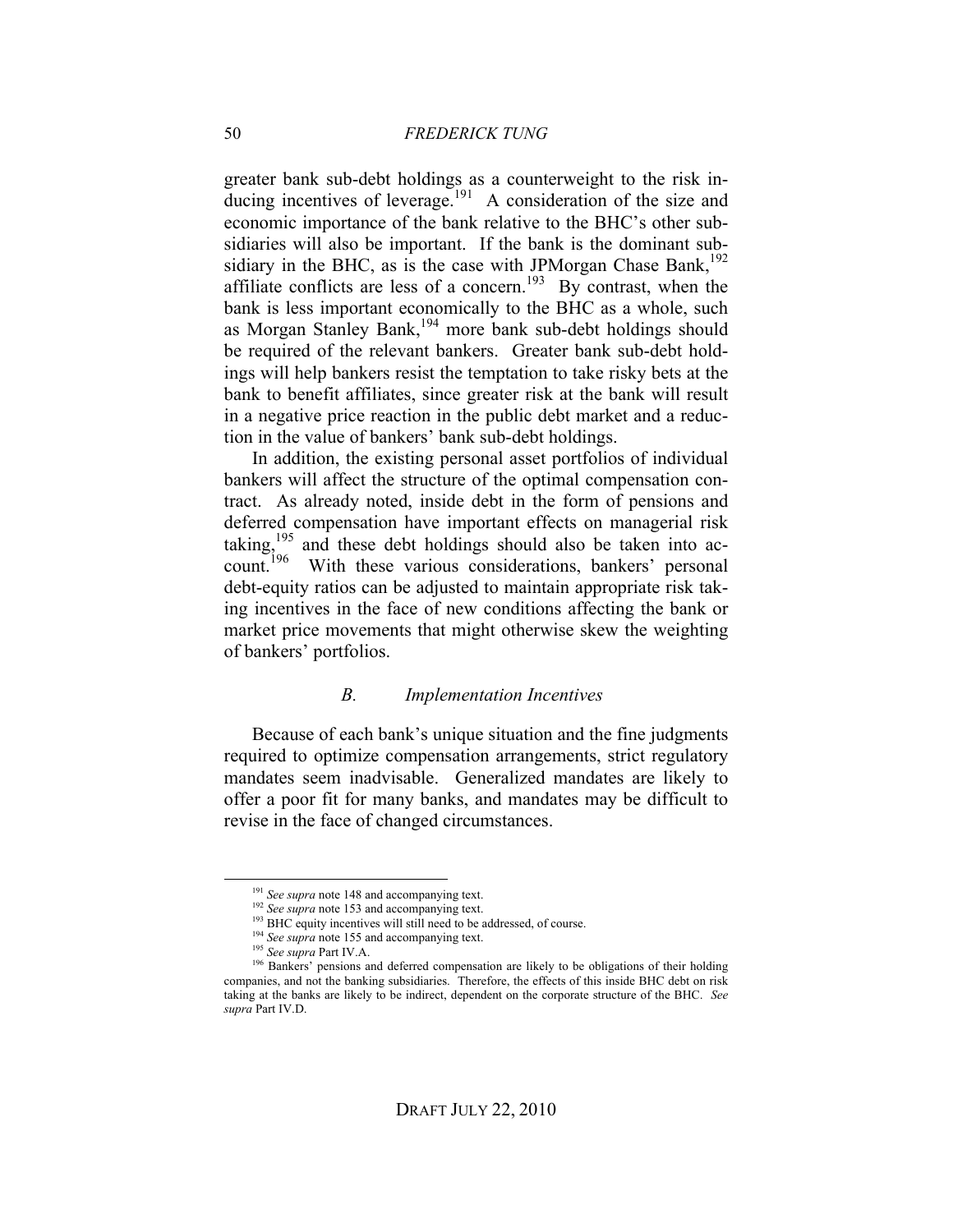Instead, banking regulators could offer guidelines and regulatory incentives to encourage appropriate amounts of subordinated debt in bankers' pay arrangements, while at the same time preserving the discretion of boards of directors to set pay. For example, executive pay structures could be included as a factor in the setting of deposit insurance premiums.<sup>197</sup> The current deposit insurance pricing scheme requires the FDIC to grade each bank, based on its capital ratios and other information, and assign it to one of four risk categories. Within each category, pricing is then determined based on additional bank-specific factors.<sup>198</sup> The FDIC could similarly grade executive compensation, relying on a handful of grades to differentiate compensation schemes from a prudential regulatory perspective.199 Grading could reflect, among other things, the debt-equity composition of executives' pay packages and personal portfolios and the specific features of the component securities, all in the context of each bank's situation. This grading could then be incorporated into insurance pricing.<sup>200</sup>

 <sup>197</sup> John, Saunders, & Senbet, *supra* note 15 (proposing that risk-based pricing of deposit insurance should incorporate features of bank managers' compensation).

 $198$  cite

<sup>&</sup>lt;sup>199</sup> Even before the Financial Crisis, bank executives' compensation was subject to regulatory scrutiny to assure that it not be excessive and would not lead to a material financial loss. *See, e.g.,* First Nat'l Bank of Eden v. Comptroller of the Currency, 568 F.2d 610 (11<sup>th</sup> Cir. 1978) (affirming an order of the Controller of the Currency finding that excessive compensation constituted an unsafe or unsound banking practice).

Section 39(c) of the Federal Deposit Insurance Corporation Improvement Act of 1991 (FDI-CIA) required that bank regulators prescribe standards for executive compensation as part of safety and soundness regulation. 12 U.S.C. § 1831p-1(c)(1)(a). Interagency guidelines on the matter followed. Interagency Guidelines Establishing Standards for Safety and Soundness, 12 C.F.R. 364.100 App. A. However, the guidelines on executive compensation added little to the statutory language. Heidi Mandanis Schooner, *Refocusing Regulatory Limitations on Banks' Compensation Practices*, 37 B.C.L. REV. 861, 874 (1996).

Especially relevant for our inquiry, regulators have scrutinized incentive compensation structures under this framework, rejecting arrangements that create perverse risk taking incentives. *Id.* at 867 & n.63. *See also* Office of Comptroller of the Currency, *Insider Activities*, *in* COMPTROLLER'S HANDBOOK 13, March 2006 (cautioning that banks should prevent the payment of compensation that could lead to material financial loss to the bank). Regulators have also imposed limits on executive compensation, including conditions or prohibitions on raises and bonus payments. *Id.* at 869. Regulators have ordered banks to conduct prospective comprehensive reviews of their compensation systems, *id.* at 870; and have even required banks to submit incentive compensation plans for regulators' approval. *See* Westsound Bank, FDIC-08-038b, FDIC Order to Cease and Desist (March 7, 2008), *available at* http://www.fdic.gov/bank/individual/enforcement/2008-03-08.pdf. Regulators have taken an especially dim view of the enforceability of executive severance agreements once a bank has become insolvent or entered receivership. Schooner, *supra*, at 886. Further elaboration of guidelines to encourage some form of subordinated debt compensation does not seem a great stretch, especially in light of the Financial Crisis and the role that executive compensation has played.

<sup>200</sup> *See* John, Saunders, & Senbet, *supra* note 15.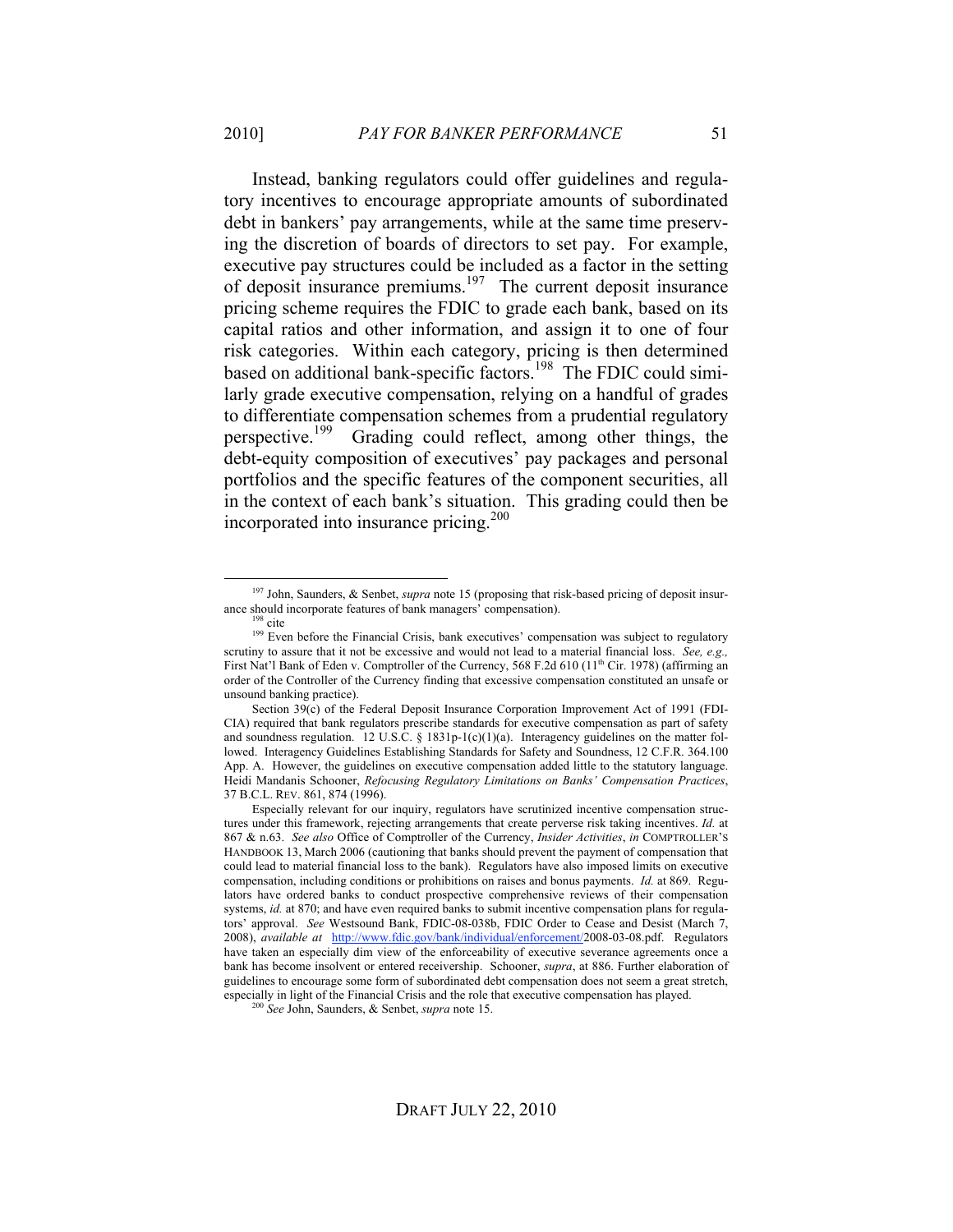Relying on regulators to incorporate banker pay arrangements into their discretionary regulatory strategies carries certain risks, of course. In addition to the standard regulatory agency conflicts,<sup>201</sup> risk-based pricing of deposit insurance is not easy to implement as a technical matter, especially with respect to the largest banks, because of the difficulty of quantifying the credit risk in a bank's loan portfolio.<sup>202</sup> Perhaps because of this difficulty, risk-based pricing has not historically differentiated very finely among banks: almost all banks paid the same lowest rate.<sup>203</sup> Such a premium structure offers only weak incentives for banks to reduce risk. In addition, even if insurance pricing better differentiated among banks, for some BHCs, deposit insurance costs might be trivial relative to the BHC's overall activities, so that even high premiums would be insufficient to induce socially desirable changes in banker pay arrangements.<sup>204</sup> More drastic inducements might be required, such as adjustment of banks' capital requirements to account for executive pay and portfolio structures, which would directly affect bank risk taking and profitability.

Though regulatory intervention in this area may be tricky, my proposal nevertheless enhances the regulatory tool kit for encouraging prudent banking.<sup>205</sup> Even an imperfect approach to encour-

 <sup>201</sup> *See* Frederic S. Mishkin, *Evaluating FDICIA*, in RESEARCH IN FINANCIAL SERVICES: PRI-VATE AND PUBLIC POLICY, v.9 17 (George Kaufman, ed., 1997) (discussing principal-agent problems in banking regulation). Regulators may forbear from taking action against a faltering bank, either because of political pressure from the bank's allies or because regulators would rather delay exposing their own regulatory failings in the hope that the bank might work its own way out of trouble. *Id.*

 $^{202}$  *Id.* at 25.

<sup>&</sup>lt;sup>203</sup> *Id.* (noting that as of 1997, well over 90% of banks paid the lowest premium rate); George J. Benston & George G. Kaufman, *FDICIA After Five Years*, 11 J. ECON. PERSP., 139, 149 (1997) (finding that in 1997, almost all banks qualified for the safest category for insurance premium purposes). The Federal Deposit Insurance Reform Act of 2005 gave the FDIC some greater discretion to implement risk-based premium classifications. George G. Pennacchi, Deposit Insurance (2009) at 7. At the time of its adoption, only 45% of banks were being charged the minimum rate. *Id.* As of June 30, 2008, only 45% of the safest (Risk Category I) banks were paying the minimum rate. Fed. Reg. 74, no. 41, p. 9528 (March 4, 2009).

This weak deterrence from high deposit insurance premiums applies to risk taking at the bank more generally. As earlier noted, for a bank that represents only a small part of a BHC's business activities, BHC managers may be willing to take risks at the bank to benefit other BHC subsidiaries. *See supra* Part IV.D.2. Increased deposit insurance costs might be a trivial consideration. I am indebted to David Walker for raising this point.

<sup>&</sup>lt;sup>205</sup> An overarching caveat deserves mention. The implicit (or explicit) promise of a government bailout would frustrate attempts at imposing market discipline on banks and their managers, even if some combination of regulatory and private action resulted in the implementation of a subordinated debt compensation arrangement as I have proposed. To the extent that debt holders believe that the government will not allow a given financial institution to fail, its debt holders will price their debt securities accordingly and will have weaker monitoring incentives. Flannery & Sorescu, *supra*  (continued next page)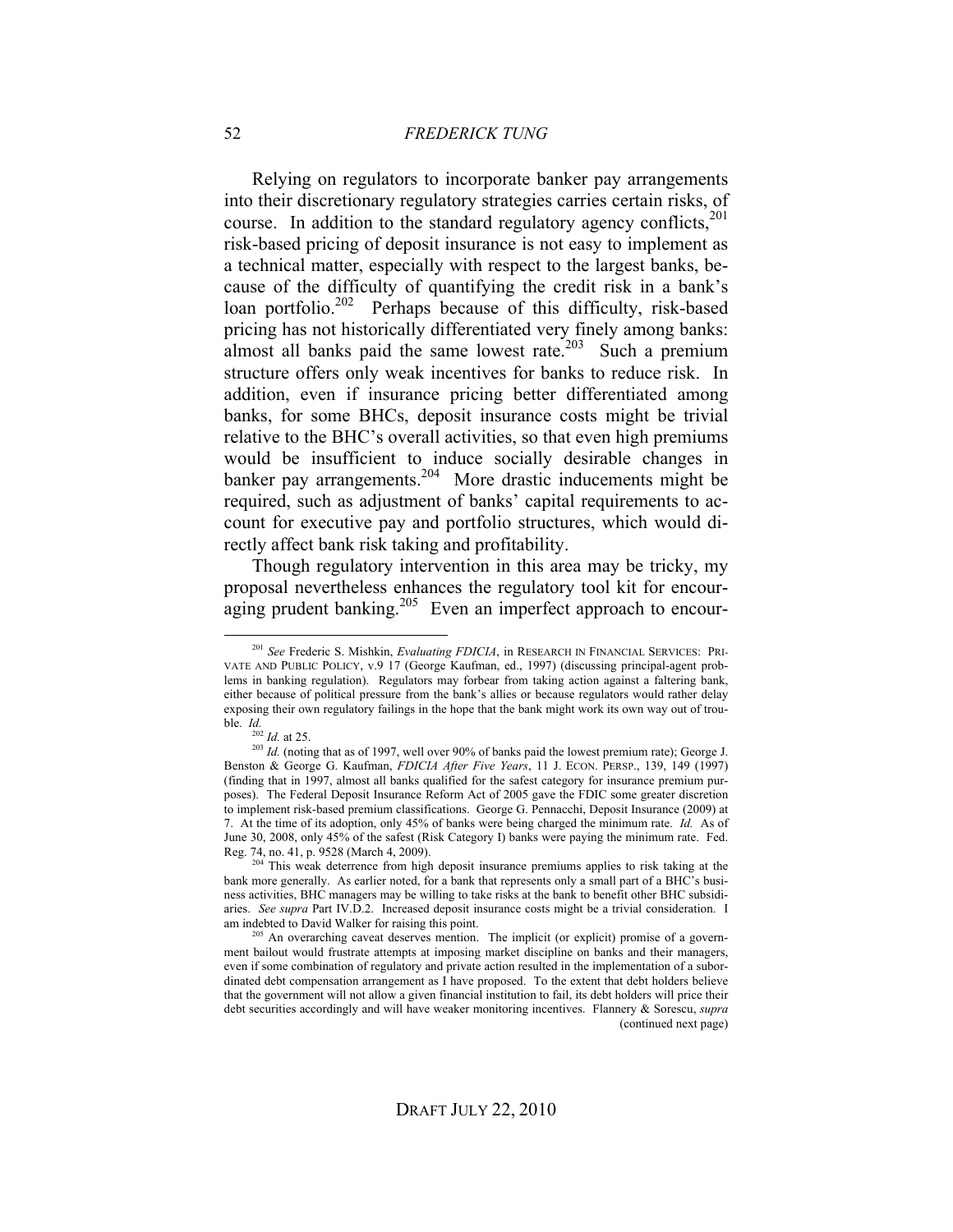aging debt compensation offers an improvement over the current situation. $206$ 

note 121, at 1374 (finding that bond markets price bank default risk more carefully as the likelihood of a government rescue decreases). One possible way of addressing this species of moral hazard is explicitly to exclude debt holders by statute as beneficiaries of any future government rescue effort. Evanoff & Wall 2001.

<sup>&</sup>lt;sup>206</sup> Moreover, despite these difficulties, the FDIC has begun to consider tying premiums to bankers' compensation arrangements. Joe Adler, *Plan to Link Premiums to Comp Already Under Fire*, AM. BANKER, January 8, 2010, at 1. This is surely a step in the right direction. As part of their efforts to reduce systemic risk, bank regulators should monitor executive compensation arrangements and incorporate this scrutiny as part of their supervision function.